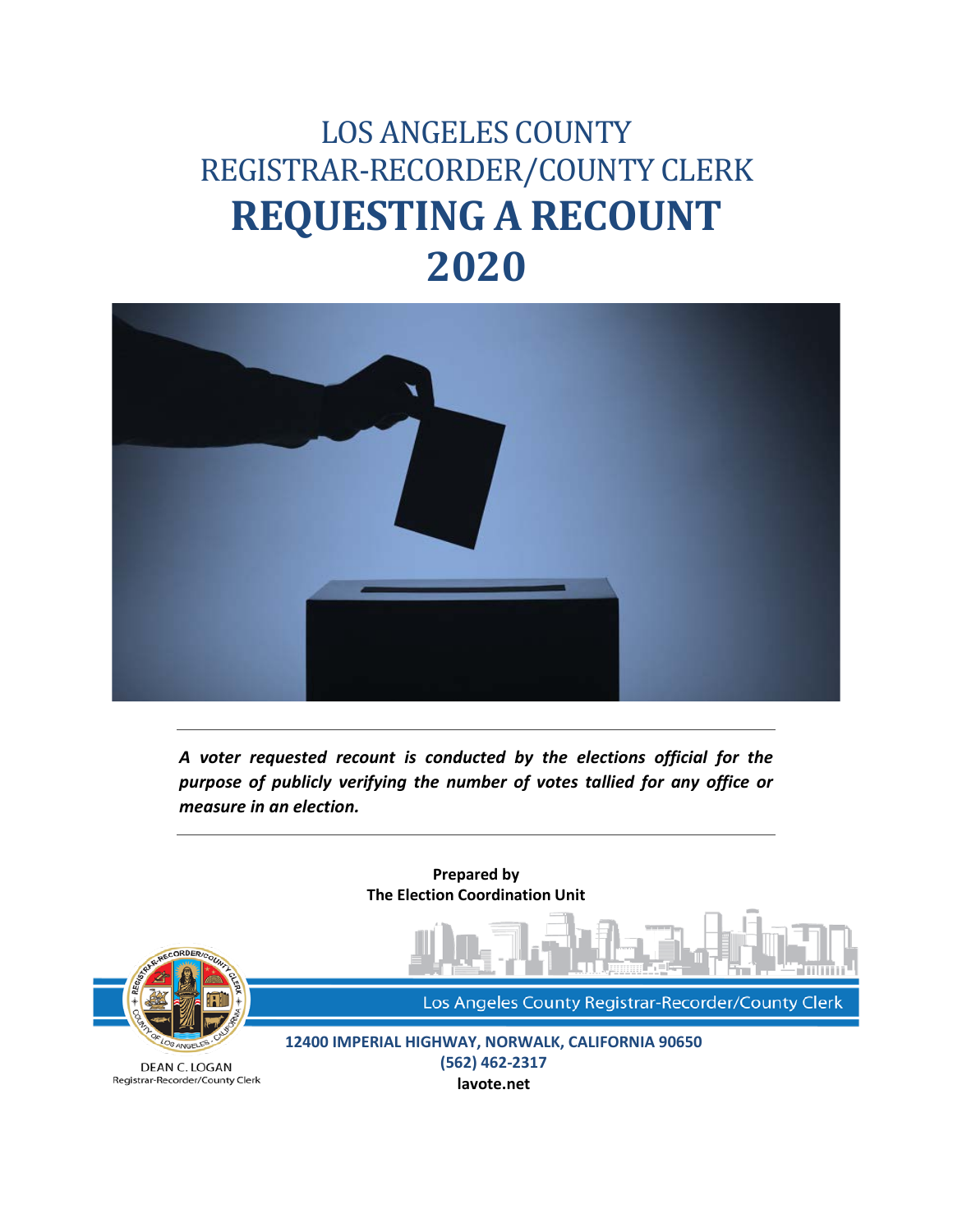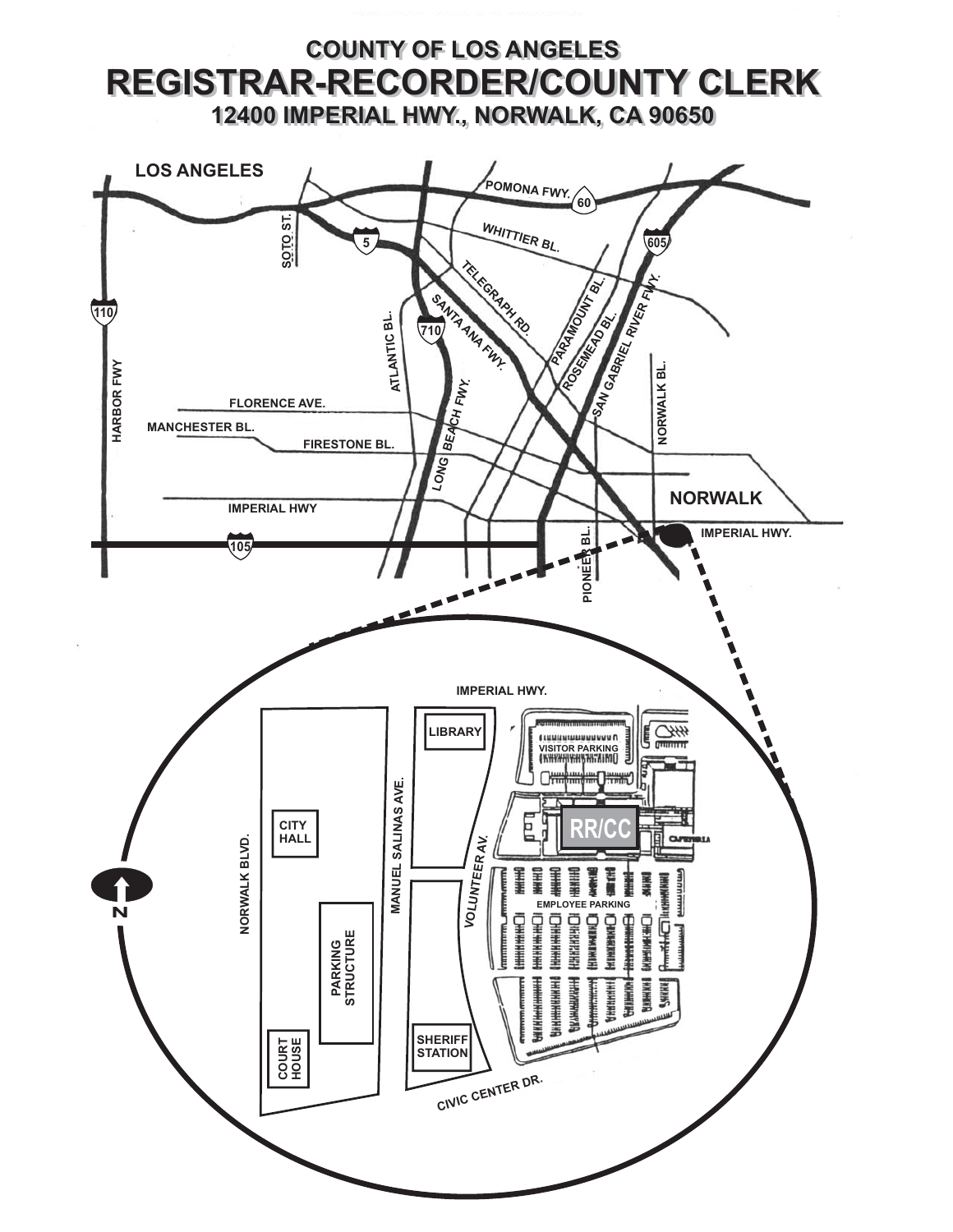## **TABLE OF CONTENTS**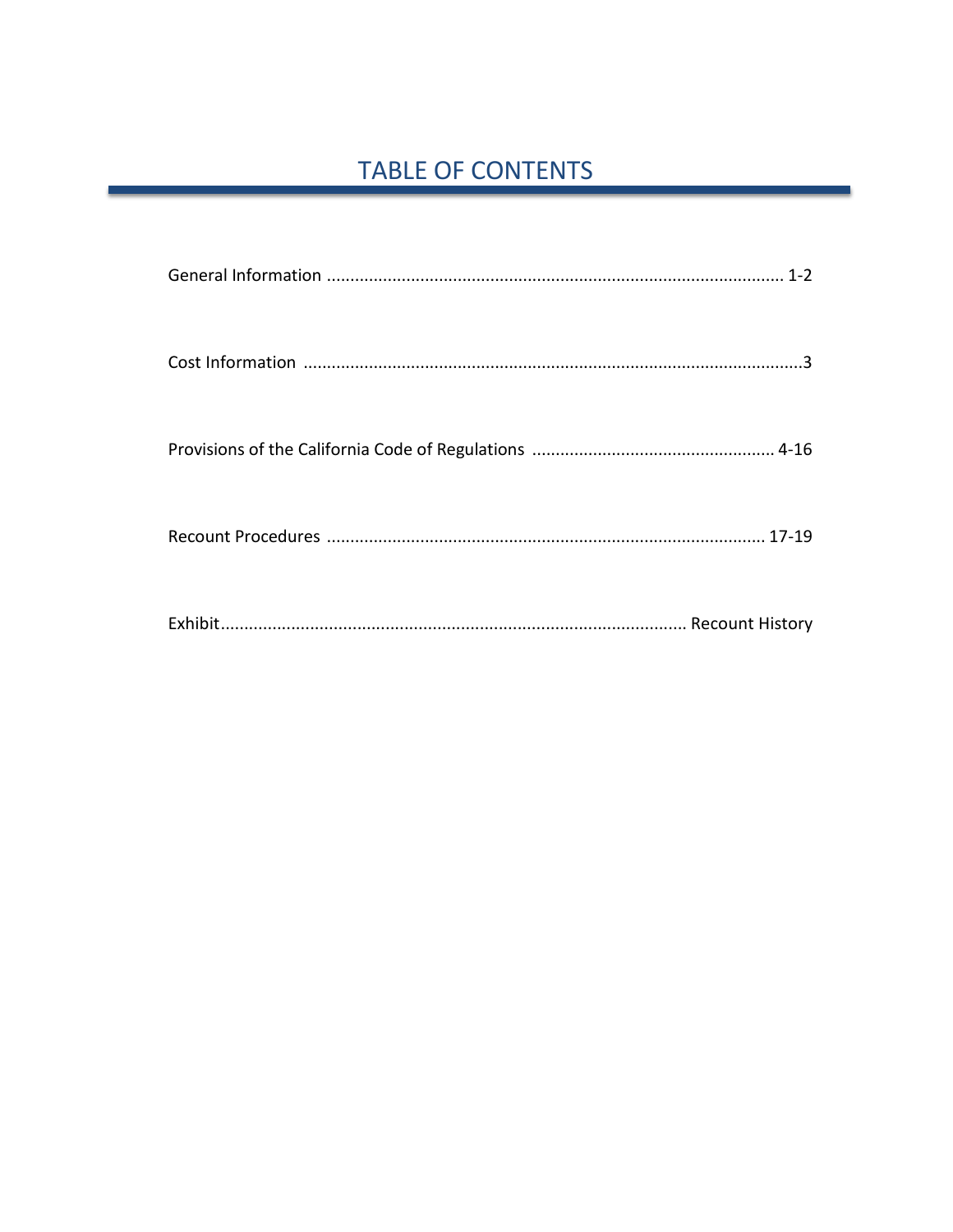## **GENERAL INFORMATION**

#### <span id="page-3-0"></span>**Who can Request**

Any voter of the state may file a request. (E.C. § 15620)

#### **Timing of Request**

The request must be filed within five (5) calendar days, after the completion of the official canvass. The Registrar-Recorder/County Clerk's office is not open on weekends or holidays. If the deadline falls on a weekend or holiday, the date will be moved to the next business day. (E.C. §§ 15 and 15620)

**Exceptions**: 1) For statewide recount contests, the request may be filed with the Secretary of State's Office within five (5) days beginning on the 31st day after the election. (E.C.§ 15621) 2) If election is conducted in more than one county the request may be filed within five (5)

days beginning on the  $31<sup>st</sup>$  day after the election (E.C. § 15620)

#### **Format of Request**

- The request must be in writing. (E.C. § 15620)
- Must specify the contest to be recounted. (E.C. § 15620)
- Must state on behalf of which candidate, slate of electors, or position on a measure (affirmative or negative) it is filed. (E.C. § 15620)
- May specify the order in which precincts shall be counted. (E.C. § 15622)
- May specify the method of counting to be used (computer, manual or both). (E.C. § 15627)
- May specify any other relevant material to be examined. (E.C. § 15630) (Additional costs for examining relevant material may apply beyond the cost for recounting ballots).
- For statewide recount contests, may specify in which county or counties the recount is sought. (E.C. § 15621)

#### **Place of Filing**

- With the county elections official responsible for conducting the election, if the contest is not voted upon statewide. (E.C. § 15620) Requests are acceptable via fax or email. C all (562) 462- 2815 for fax or email contact information.
- If election is conducted in more than one county, the request may be filed with the county elections official of, and the recount conducted within, any or all of the affected counties. (E.C. § 15620)
- With the Secretary of State if the contest is voted upon statewide. (E.C. § 15621)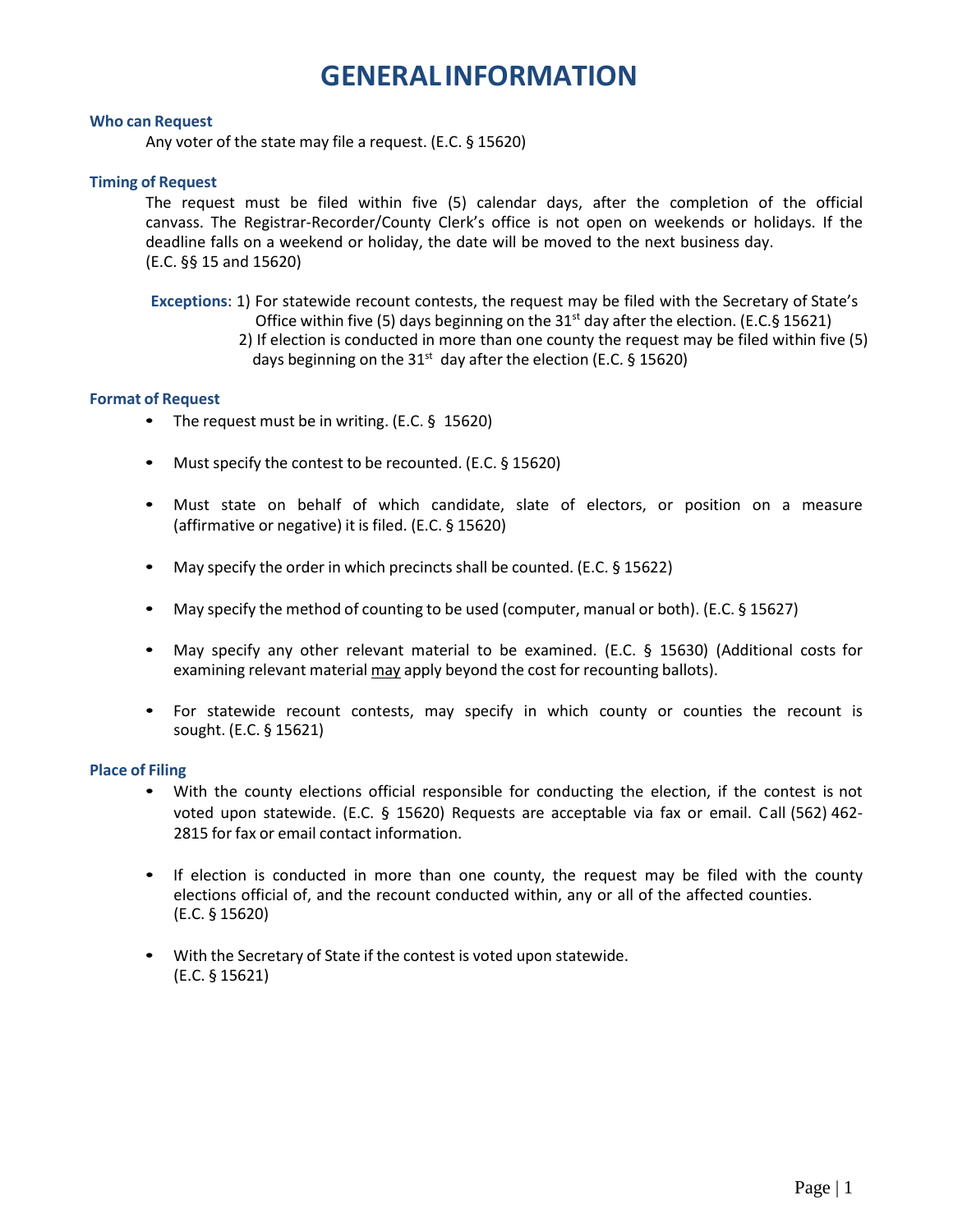#### General Information (Continued)

• With the City Clerk if it is a city election (or if the city has not consolidated with the county or requested the County to canvass the votes). (E.C. § 15620)

#### **Notice of Recount**

- A notice stating the date and place of the recount will be posted by the elections official at least one day prior to the recount and the following persons will be notified in person or by telegram. (E.C. § 15628)
- All candidates for the office being recounted.
- Authorized representatives for presidential candidates, if the race for presidential delegates is to be recounted.
- Proponents of any initiative or referendum or persons filing ballot arguments for or against any initiative, referendum or measure to be recounted.
- Secretary of State if the recount is for candidates for any state or federal office, delegates to a national convention, or any state measure.

#### **Process of Recount**

- The recount is open to the public. (E.C. § 15629)
- Recount must start no later than seven (7) calendar days following the receipt of the request and shall be continued daily, Saturdays, Sundays, and holidays excepted, for not less than six hours each day until completed. (E.C. § 15626)
- A manual recount must be conducted under the supervision of the elections official by recount boards, consisting of four voters of the county, appointed by the elections official. (E.C. § 15625)

#### **Result of Recount**

- The results of a recount are declared null and void unless every vote in which the contest appeared is recounted. (E.C. § 15632)
- Upon completion of a recount, if a different candidate, slate of electors, or position on a measure receives a plurality of votes, the results of the official canvass will be changed and the election results re-certified. (E.C. § 15632)
- A copy of the results of any recount conducted shall be posted conspicuously in the office of the elections official. (E.C. § 15633)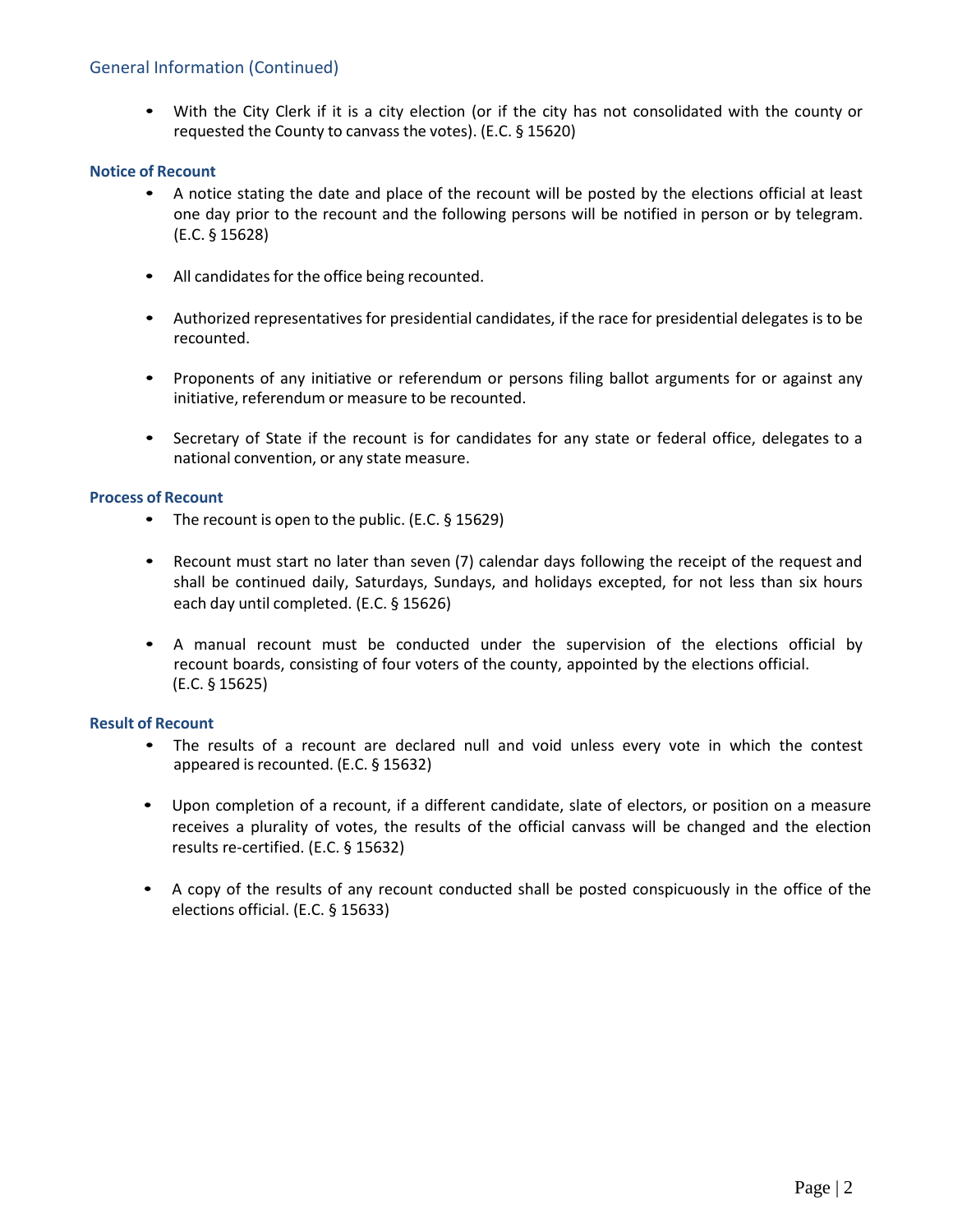## **COST INFORMATION**

#### <span id="page-5-0"></span>**Estimated Cost of Deposit Amount**

- The elections official shall determine the amount of **deposit** necessary to cover costs of the recount for each day. (E.C. § 15624)
- The voter filing the request for recount must **deposit**, before the recount commences and at the beginning of each day following, such sums as required by the elections official to cover the cost of the recount for that day. (E.C. § 15624)
- If upon completion of the recount the results are reversed, the **deposit** shall be returned. (E.C. § 15624)

**NOTE:** By law, a random sample of ballots from every election must be recounted manually to verify the computer count. A minimum of all votes cast in one percent (1%) of the precincts is included in this process. The 1% Manual Tally is open to the public during the Official Canvass*.* (E.C. § 15360)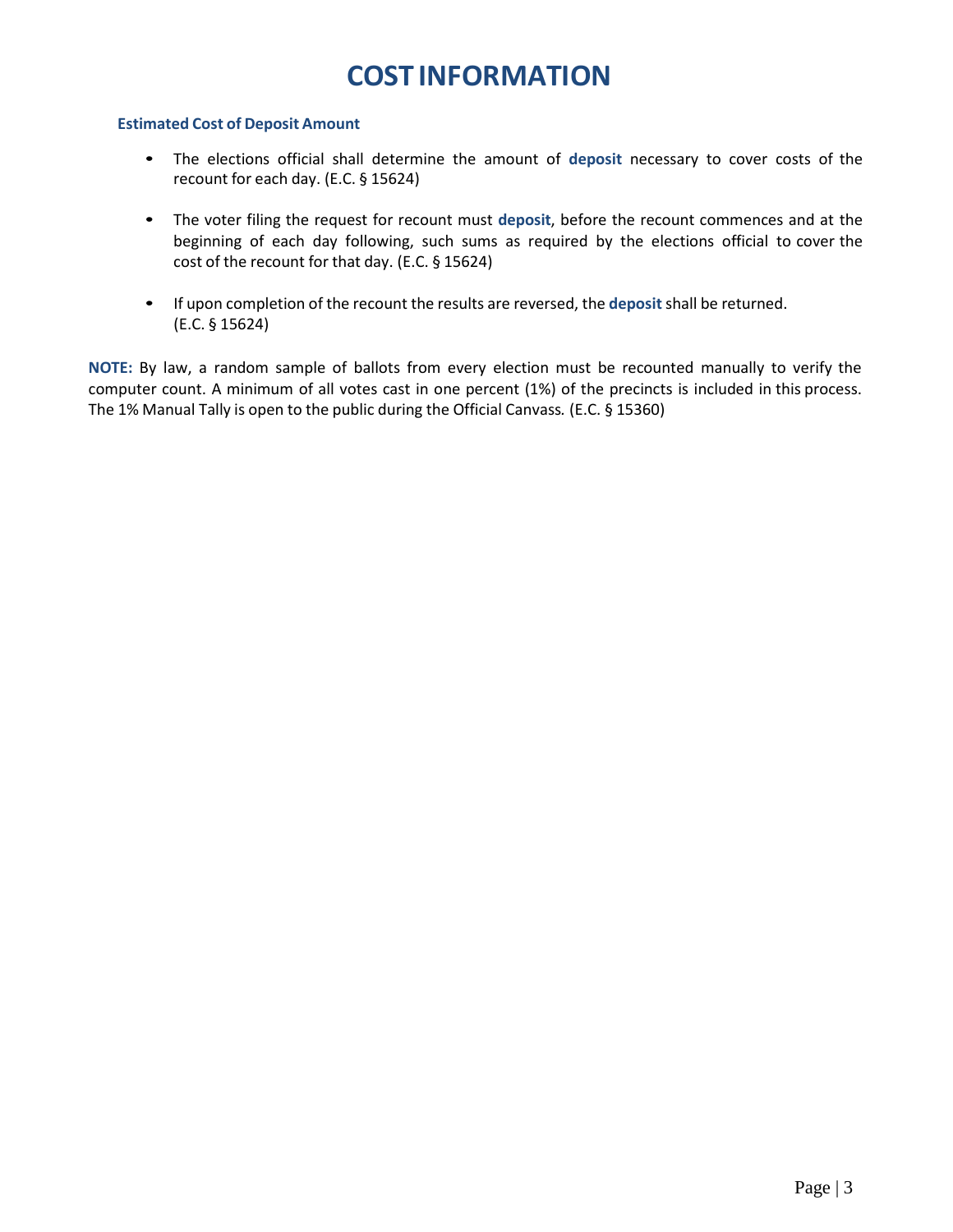# **PROVISIONS OF THE CALIFORNIA CODE OF REGULATIONS**

#### <span id="page-6-0"></span>**20810. Purpose.**

- 1. The purpose of this chapter is to establish standards and procedures for conducting recounts of votes cast for all elections in the State of California requested pursuant to Chapter 9 of Division 15 of the California Elections Code.
- 2. This chapter applies to the Secretary of State and all elections officials within the State of California in conducting recounts of votes cast for all elections in this state.

*Note: Authority cited: Section 12172.5, Government Code; Sections 10 and 15601, Elections Code. Reference: Sections 15600 and 15601, Elections Code.*

#### **20811.Definitions.**

- 1. "Election data media device" means a card, cartridge, USB flash memory stick or other digital storage device that stores ballot information and/or voting results information in a non-volatile form.
- 2. "Governing body" includes, but is not limited to, a city council or a county board of supervisors.
- 3. "Interested party" means the requestor and those persons identified in Elections Code section 15628.
- 4. "Observer" means any representative of a qualified political party, representative of a bona fide association of citizens, or other person who wishes to observe the recount proceedings subject to space limitations.
- 5. "Qualified political party" means only a political party qualified to participate in the last primary election.
- 6. "Relevant material" includes but is not limited to unvoted ballots, vote by mail and provisional ballot envelopes, voting system redundant vote data, ballot definition files, language translation files and the central database or other electronic repository of results for the election in which the contest subject to recount occurred, election data media devices, audit logs, system logs, pre- and post-election logic and accuracy testing plans and results, polling place event logs, precinct tally results, central count tally results and consolidated results in a structured, non-proprietary format, surveillance video recordings and chain of custody logs, including logs of security seals and access to election-related storage areas.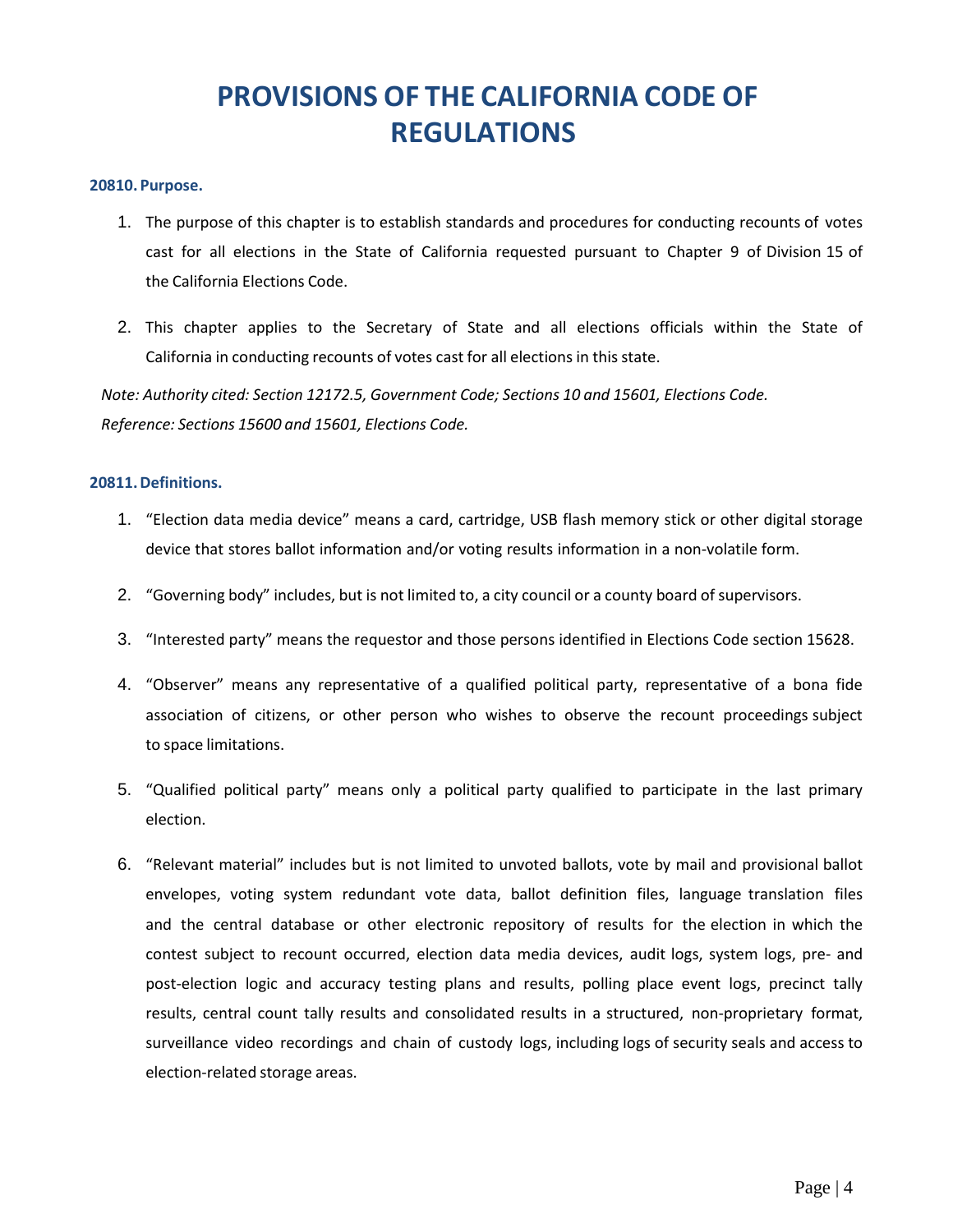- 7. "Requestor" means a voter who requests a recount or any other voter who, during the conduct of a recount and for 24 hours thereafter, requests the recount of additional precincts not recounted as a result of the original request.
- 8. "Vote tabulating device" means any piece or combination of pieces of equipment, other than a voting machine operated by levers or other mechanical means, that compiles a total of votes cast by means of electronic data processing and ballot card sorting, ballot card scanning, or paper ballotscanning.
- 9. "Voter" means any elector who is registered under the Elections Code.
- 10. "Vote for One" means an election for an office in which the voter may select only one candidate.
- 11. "Vote for Multiple" means an election for an office in which the voter may select two or more candidates.
- 12. "Voter verified paper audit trail paper copy" does not include a voter verified paper audit trail paper copy from a direct recording electronic voting machine that was used only with a ballot definition or ballot definitions that did not include the contest being recounted.
- 13. "Voting system redundant vote data" means each and every electronic record of election results for ballots cast in a contest subject to recount on one or more voting system units that is stored in any part of the voting system other than the jurisdiction's central electronic repository of results for that election. Some voting systems do not have redundant vote data on all tabulating or recording devices.

*Note: Authority cited: Section 12172.5, Government Code; Sections 10 and 15601, Elections Code. Reference: Sections 358, 359, 361, 15620, 15621, 15623, and 15625, Elections Code.*

#### **20812. Who May Request Recount.**

- 1. Any voter may, pursuant to Elections Code sections 15620, 15621 or 15623, request a recount.
- 2. Upon receipt of a request for recount, the elections official shall verify that the person requesting the recount is registered to vote in this state.
- 3. Any time during the conduct of a recount and for 24 hours thereafter, any voter other than the original requestor may, pursuant to Elections Code sections 15620, 15621 or 15623, request the recount of any precincts not recounted as a result of the original recount request.

*Note: Authority cited: Section 12172.5, Government Code; Sections 10 and 15601, Elections Code. Reference: Sections 15620, 15621 and 15623, Elections Code.*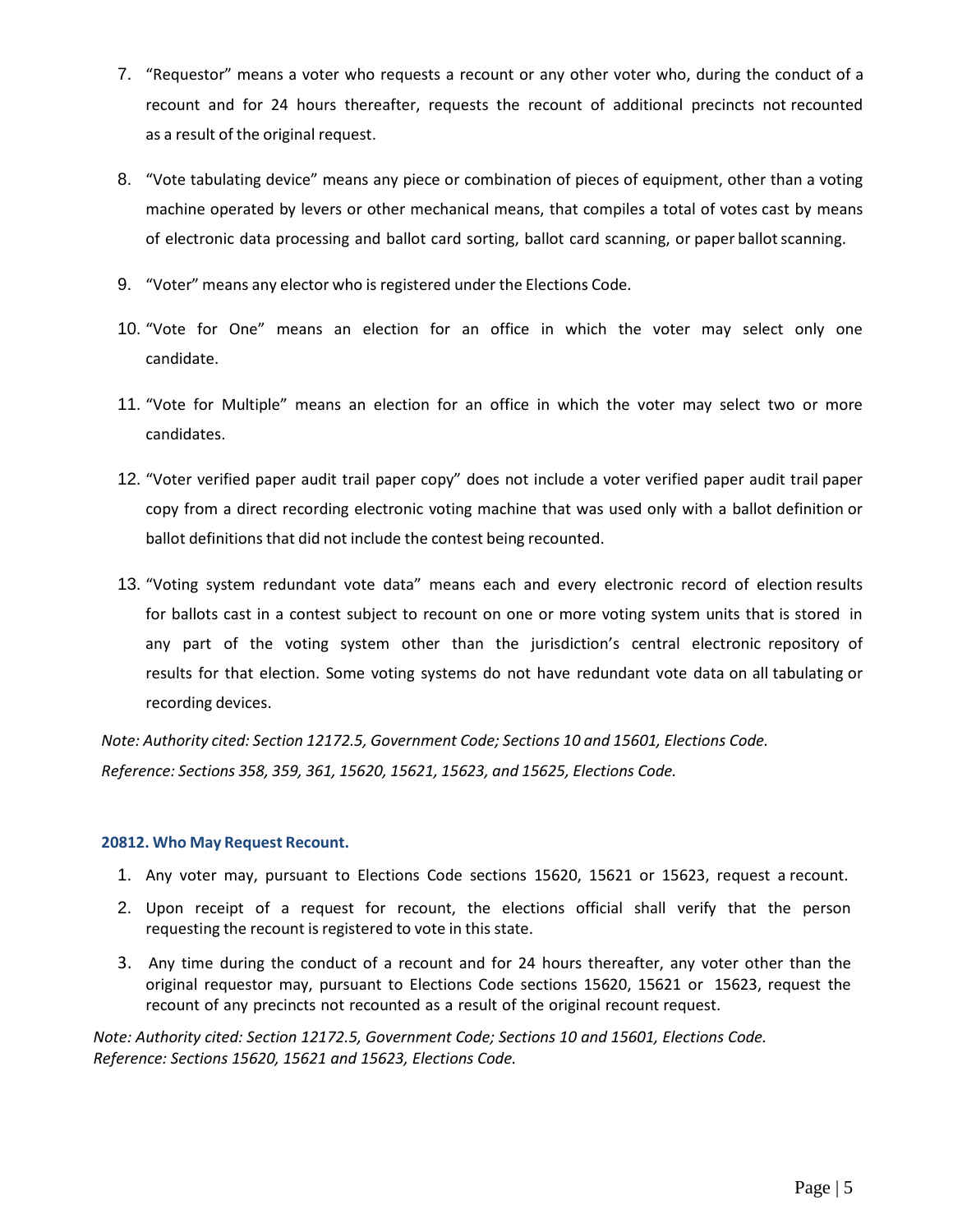#### **20813. Material to Be Examined; Relevant Material.**

- 1. Requests to examine specific categories of relevant material shall be made by the requestor in writing and shall be received by the elections official before the recounting of ballots commences.
- 2. The elections official shall produce any relevant material requested.
- 3. The elections official may establish reasonable guidelines for the production and examination of relevant material. The guidelines shall permit photocopying, photography and videotaping of all relevant material except in a manner that would record un-redacted voter signatures.
- 4. The elections official shall communicate any request to examine ballots or other relevant material to each interested party or to their representative. The interested parties and their representatives appointed pursuant to section 20816(a)(1) may be present during the examination of ballots or other relevant material.
- 5. The elections official, or their designee, shall be present during the examination of original ballots or original relevant material, but is not required to be present during the examination of copies of relevant material if the written request specified production of copies for examination.

*Note: Authority cited: Section 12172.5, Government Code; Sections 10 and 15601, Elections Code. Reference: Sections 15629 and 15630, Elections Code.*

#### **20814. Order of Recount.**

- 1. If no order in which precincts are to be counted is specified in the request for recount, the elections official shall determine the counting order of precincts.
- 2. The requestor may request, in writing, a change to the order of precinct counting determined by the elections official or specified in the requestor's initial request for a recount. Any change in the counting order of precincts is subject to the approval of the elections official.
- 3. Any additional estimated costs associated with requests to change the order of precinct counting shall be paid by the requestor prior to re-ordering the precincts.

*Note: Authority cited: Section 12172.5, Government Code; Sections 10 and 15601, Elections Code. Reference: Section 15622, Elections Code.*

#### **20815. Cost of Recount.**

- 1. The elections official shall estimate the costs necessary to produce relevant material and the requestor shall pay an advance deposit of the estimated amount at least one day prior to the materials being produced.
- 2. The requestor shall pay the advance deposit using cash, cashier's check or money order. At the elections official's discretion, electronic payment by credit or debit card may be accepted.
- 3. At least one day prior to the commencement of the recount, the elections official shall determine the estimated cost for the first day of the recount and shall advise the requestor in writing of the advance deposit required. The requestor shall, before the recount is commenced, deposit this amount with the elections official. The same procedure shall be followed for each subsequent day of the recount. Daily estimates may vary based upon experience or additional requests made during the course of the recount.
- 4. The requestor shall pay the advance deposit using cash, cashier's check or money order. At the elections official's discretion, electronic payment by credit or debit card may be accepted.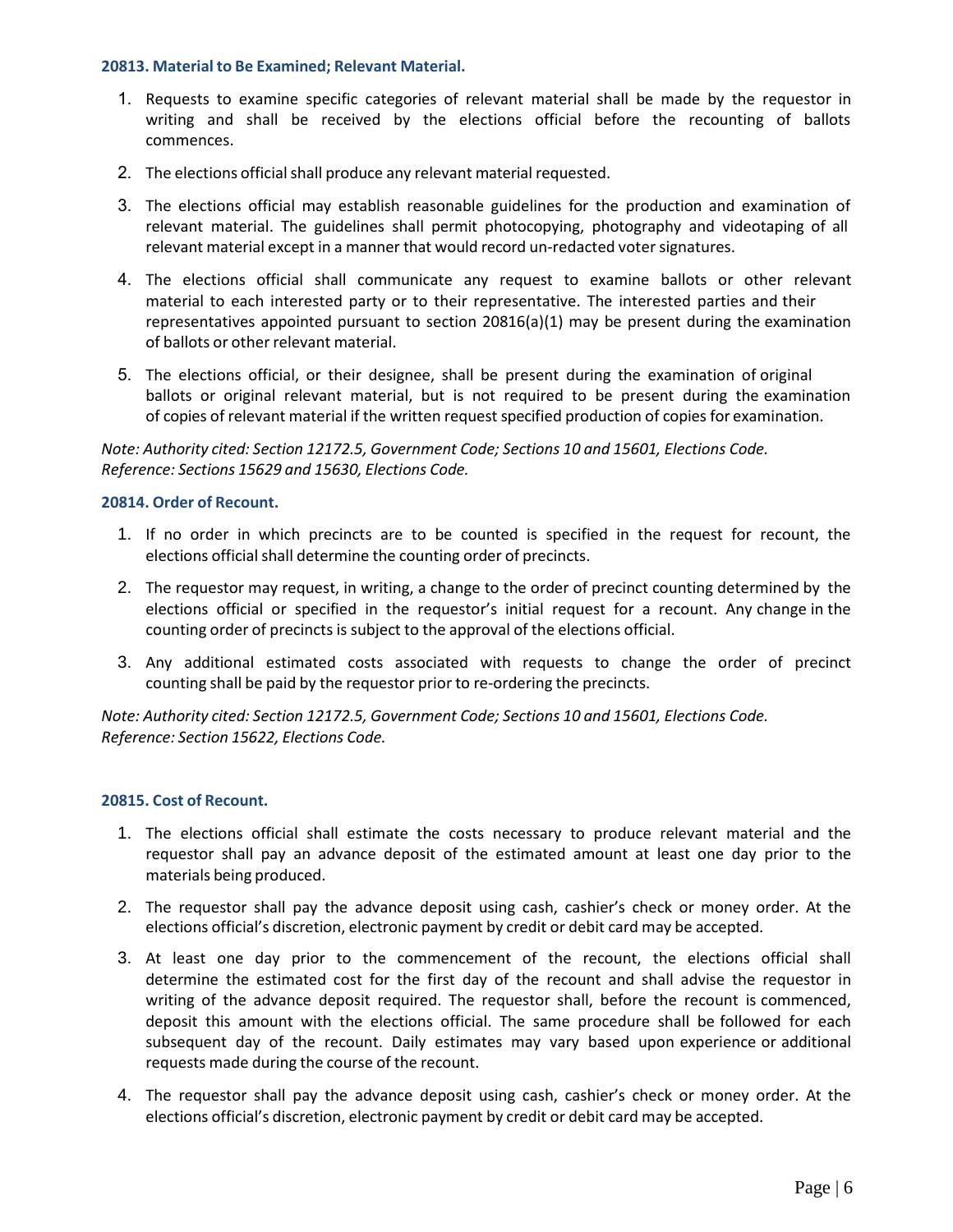- 5. All actual costs of the recount that would not have been incurred but for the requestor's particular recount request shall be directly recoverable from the requestor and may include, but are not limited to, additional supervision hours, security guard hours, the elections official's staff hours, space rental, transportation of ballots and materials and administrative costs.
- 6. The elections official shall issue a receipt for payment of the deposits and shall maintain a daily log of estimated costs, deposits, actual expenses and amount of refund due, if any.
- 7. If the advance deposit is not paid by a particular requestor, the elections official will terminate the recount of precincts specified by that requestor.
- 8. When the recount is completed or discontinued, any amount collected from a voter requesting the recount, which exceeds the actual costs, shall be refunded to that requestor.
- 9. If upon completion or discontinuation of the recount actual costs exceed the prepaid estimated costs, the elections official shall charge and the requestor shall pay the additional amount.

*Note: Authority cited: Section 12172.5, Government Code; Sections 10 and 15601, Elections Code. Reference: Sections 15624 and 15625, Elections Code.*

#### **20816. Location of Recount.**

- 1. The recount shall take place in a location to be determined by the elections official. The elections official shall choose a location that is large enough to accommodate the presence of the following:
	- a. Not more than two representatives of each interested party and each qualified political party to check and review the preparation, testing and operation of the tabulating devices, and to attend any or all phases of the recount; and
	- b. Not more than two representatives of any bona fide association of citizens or a media organization to check and review the preparation, testing and operation of the tabulating devices, and have the representatives in attendance at any or all phases of the recount.
	- c. In the event the elections official determines that more than two recount boards are necessary, each interested party may designate one additional representative for every additional recount board appointed, solely for the purpose of viewing the recount of ballots and challenging ballots.
- 2. The elections official may limit the total number of representatives employed pursuant to subdivision (a)(2) in attendance to no more than 10 by a manner in which each interested bona fide association of citizens or media organization has an equal opportunity to participate. Any representatives employed and in attendance pursuant to subdivision (a)(1) or (a)(3) shall not be subject to the limit specified in this subdivision.

*Note: Authority cited: Section 12172.5, Government Code; Sections 10 and 15601, Elections Code. Reference: Sections 5100, 15004, 15625, 15628 and 15629, Elections Code.*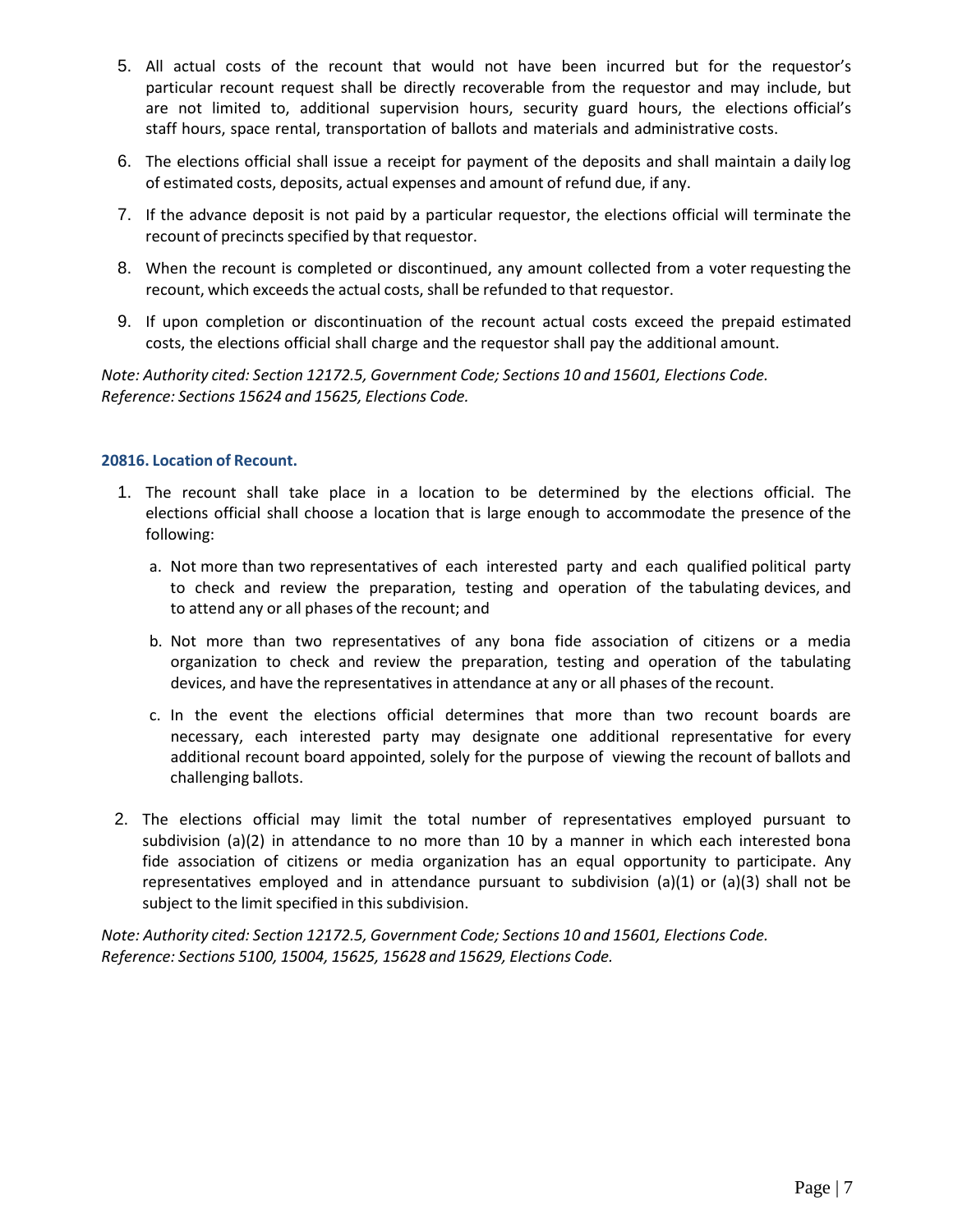#### **20817. Security.**

- 1. The elections official shall, within six (6) months of the effective date of these regulations, submit to the Secretary of State written security measures for recounts to ensure the integrity of the recount proceedings. The security measures shall include, but not be limited to, chain of custody controls and signature-verified documentation for all voter verified paper audit trail paper copies, voted, spoiled and unused ballots, and all "relevant material" as described in section 20811(f). If submission by the vendor of a security plan to the Secretary of State is a condition of approval of voting system use, written notice to the Secretary of State of designation of that security plan to govern recounts satisfies the requirement of this subdivision.
- 2. Upon request, all persons authorized to observe the recount pursuant to section 20816 must be permitted to observe and inspect, without physical contact, the integrity of all externally visible security seals used to secure all ballot materials, voter verified paper audit trail paper copies, printed ballot images, relevant material as described in section 20811(f), and recount documentation in a reasonable time and manner that does not interfere with the conduct of the recount.

*Note: Authority cited: Section 12172.5, Government Code; Sections 10 and 15601, Elections Code. Reference: Sections 15624 and 15625, Elections Code.*

#### **20818. Staffing.**

- 1. Prior to the commencement of the recount, the elections official shall determine the number of special recount boards necessary to complete the recount in a timely manner. The elections official shall appoint four (4) voters of the county to each special recount board. A voter who is also an employee of the elections official's jurisdiction shall not be compensated as a special recount board member pursuant to Elections Code section 15625 for any day for which the jurisdiction otherwise compensates the employee unless the employee uses one of their vacation days.
- 2. There shall be one supervisor for every four (4) special recount boards. The supervisor's function is to enforce the rules and transport ballots and reports. The supervisor shall not resolve challenges.
- 3. At the end of each day, the elections official or their designee shall post and announce publicly the following:
	- a. The results of the recount tally of each precinct recounted that day;
	- b. The certified election results tally for each precinct recounted that day;
	- c. A running tally of the total recount results for all precincts recounted to date; and
	- d. A running tally of the total certified election results for all precincts recounted to date.
- 4. The elections official shall determine whether additional personnel is necessary for tasks such as producing relevant material, sorting or retrieving materials, or checking signatures.

*Note: Authority cited: Section 12172.5, Government Code; Sections 10 and 15601, Elections Code. Reference: Section 15625, Elections Code.*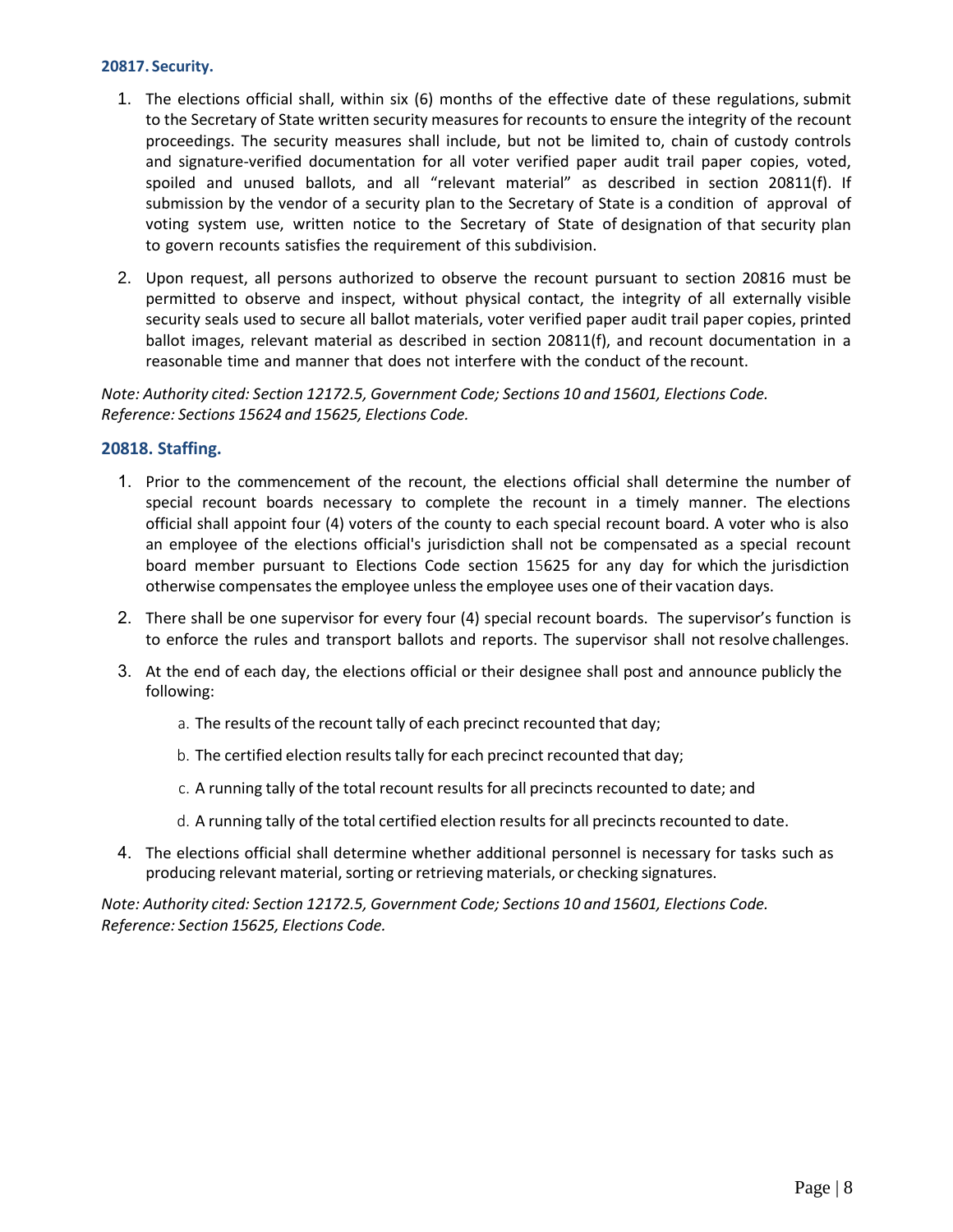#### **20819. Scheduling.**

The elections official shall set the daily schedule for the recount, including hours of operation, approximate break and lunch times, in accordance with the requirements of Elections Code section 15626. The schedule shall be posted in a conspicuous place at the office of the elections official and at the location where the recount takes place, if different*.*

*Note: Authority cited: Section 12172.5, Government Code; Sections 10 and 15601, Elections Code. Reference: Sections 15625 and 15626, Elections Code.*

#### **20820. Spokespersons andObservers.**

- 1. Any person may observe the recount proceedings, subject to space limitations of the recount location selected by the elections official pursuant to section 20816.
- 2. Upon request by the elections official, each interested party shall appoint one of their representatives to serve as a spokesperson authorized to make decisions with respect to the recount on behalf of the interested party, or the interested party may serve as their own spokesperson. When accompanied by an elections official or their designee, the spokesperson shall have access to all areas where ballots are recounted by hand or tabulated by machine.
- 3. Questions other than ballot challenges shall be routed through the spokesperson, who shall then direct the question to the elections official or their designee. Official discussions with any interested party concerning resolution of questions shall include each interested party or their spokesperson.
- 4. The elections official may require any requestor, interested party, representative, or observer of the recount proceedings to log in and receive an identification badge before entering the recount location. If required, identification badges shall be worn at all times and returned to the elections official at the end of the day.
- 5. Requestors, interested parties, representatives, and observers shall not interfere in any way with the conduct of the recount, touch any voting system components, ballots, tally sheets or other special recount board materials, sit at the official recount worktables, place any material on the official recount worktables, talk to members of the special recount boards or supervisors while they are processing ballots or other recount materials or assist in recount procedures.
- 6. The elections official may deny entry to the recount location to any person who fails to comply with the requirements of this section.

*Note: Authority cited: Section 12172.5, Government Code; Sections 10 and 15601, Elections Code. Reference: Sections 15625, 15629 and 15630, Elections Code.*

#### **20821. Media, Photography and Recording Devices.**

- 1. The elections official shall, within six (6) months of the effective date of these regulations, develop a written policy providing reasonable access to the recount location by the media, and the use of cameras or audio or video recording devices in the recount location in a manner that will not interfere with the recount, compromise the anonymity of any ballot or record the signature of any voter. Interested parties and observers shall be permitted the same access for use of cameras or audio or video recording devices as members of the media.
- 2. No interviews shall be permitted in the recount location while the recount is being conducted.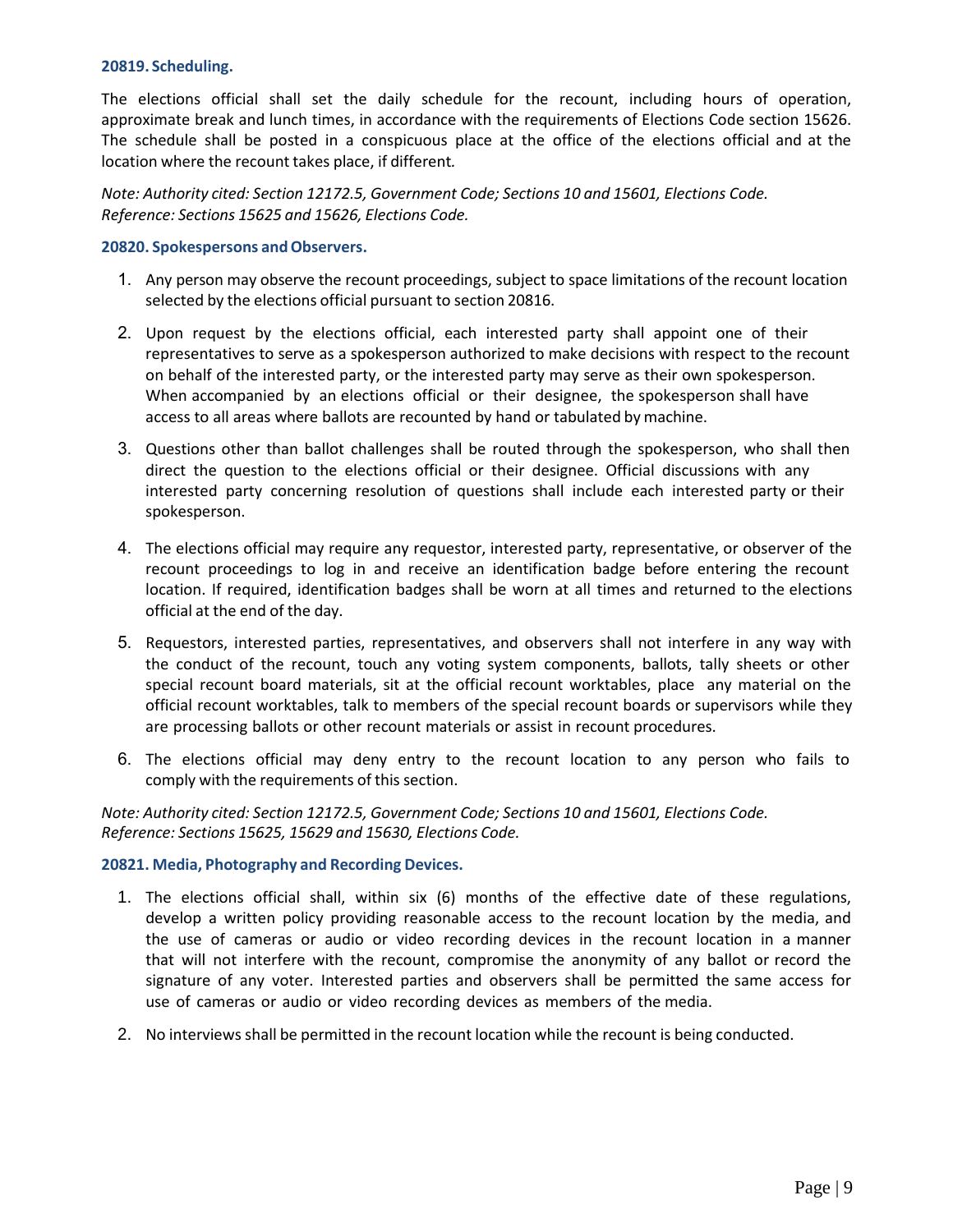*Note: Authority cited: Section 12172.5, Government Code; Sections 10 and 15601, Elections Code. Reference: Sections 15625 and 15629, Elections Code.*

#### **20822. Results of Recount.**

- 1. Upon completion of the recount, the elections official shall post the results of the recount in a highly visible public location in the elections official's office.
- 2. In a recount of an election for a statewide office or measure, Assembly, State Senate, Presidential convention delegate or slate of electors, Congress, State Board of Equalization, Supreme Court or Courts of Appeal, transmit one complete copy of all results of the recount to the Secretary of State. The Secretary of State shall compile the results of the recount and notify the affected counties within five (5) business days of receipt of all of the results of the recount as to whether the recount has changed the outcome of the election, as provided in Elections Code section 15632.
- 3. If the outcome of an election has changed as a result of a recount, as provided in Elections Code section 15632, the elections official shall:
	- a. In a recount of an election for a statewide office or measure, Assembly, State Senate, presidential convention delegate or elector, Congress, State Board of Equalization, Supreme Court or Courts of Appeal, recertify the official returns for the recounted election with the new official count for each precinct involved in the recount and send a copy of the recertification to the Secretary of State.
	- b. In a recount of an election for any office or measure not included in subdivision  $(c)(1)$ , recertify the official returns for the election with the new official count for each precinct involved in the recount and send a copy of the recertification to the public official or governing body that declares the results of the election subject to the recount, in order that they may adopt the recertification and re-declare the results of the election.
	- c. Refund all monies deposited for the recount by any requestor in whose favor the recount changed the outcome of the election. If a recount conducted in multiple counties changed the overall outcome of the election, all monies deposited in all affected counties by such a requestor shall be refunded. No refund shall be made if the recount did not change the overall outcome of the election.

*Note: Authority cited: Section 12172.5, Government Code; Sections 10 and 15601, Elections Code. Reference: Sections 15624, 15625, 15632 and 15633, Elections Code.*

#### **20823. Challenges.**

- 1. A challenged ballot shall be set aside with a notation indicating the precinct number, the method by which it was originally counted for the official canvass, e.g., direct recording electronic voting system, scanner or hand count, the challenge number assigned to the ballot, the reason for the challenge, and the identity of the person making the challenge.
	- a. A ballot that was counted in the official canvass, including a counted vote by mail or provisional ballot, may be challenged only on grounds of disqualifying distinguishing marks or some other grounds visible on the face of the ballot so that the ballot can be isolated and removed from the count if the elections official determines that the ballot was not properly cast.
	- b. A voted ballot that was not counted in the official canvass, including a rejected unopened vote by mail or provisional ballot, may be challenged and added to the count if the elections official determines that the ballot was properly cast.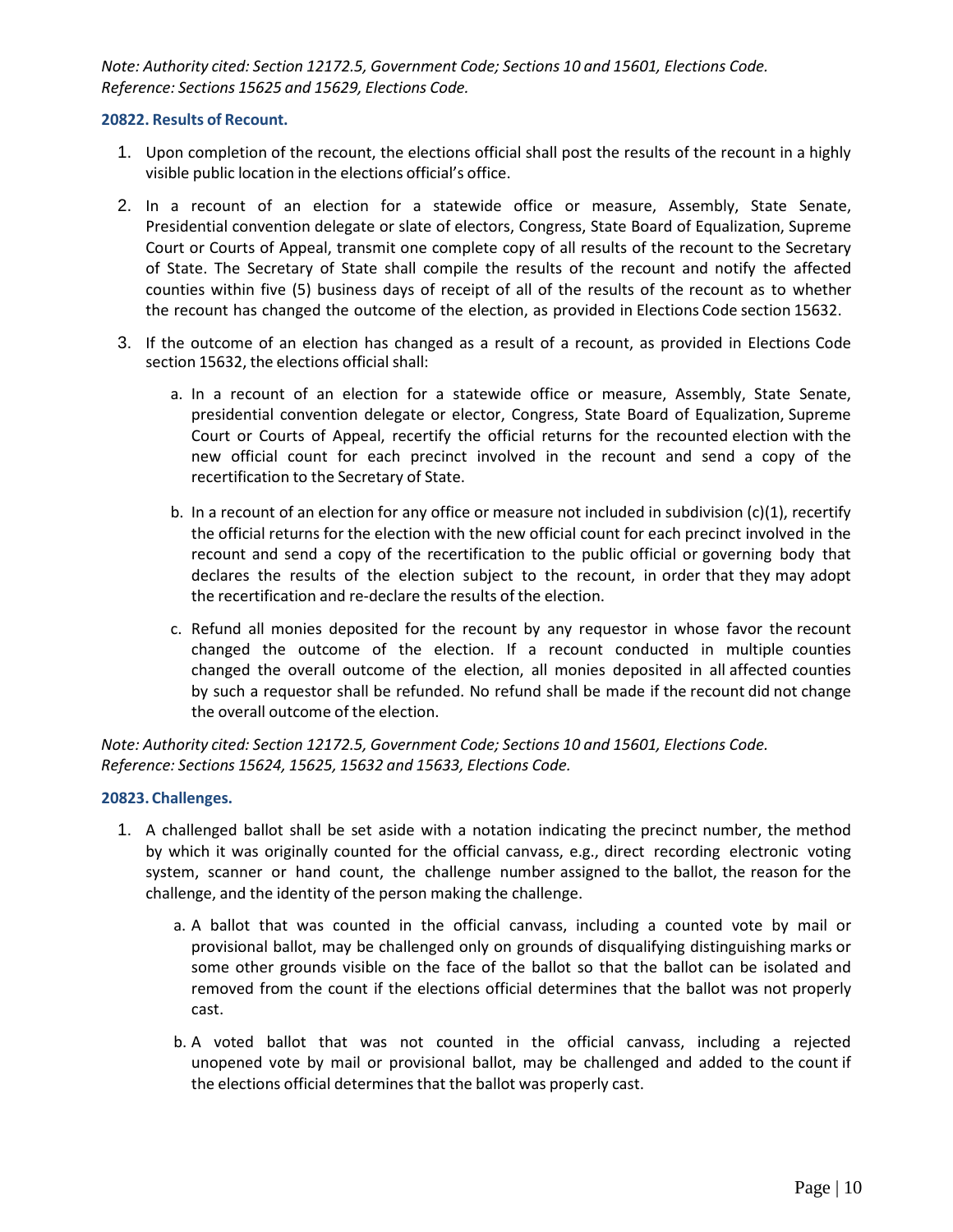- 2. Resolution of challenged ballots shall take place in a segregated area within the recount location, separate from that being used to perform the recount, as determined by the elections official, to avoid confusion and mixing of ballots.
- 3. Challenges shall be resolved each day after all special recount boards complete their work, or more often if necessary, as determined by the elections official, but in any event before the conclusion of all recount proceedings. The determination of the elections official on a challenge shall be final. The elections official shall maintain a record of each challenge and the determination on each challenge.

*Note: Authority cited: Section 12172.5, Government Code; Sections 10 and 15601, Elections Code. Reference: Sections 15625 and 15631, Elections Code.*

#### **20830. Recounts Using the Type of Vote Tabulating Devices Used In the Election***.*

- 1. Prior to conducting a recount of ballot cards or paper ballots using the type of vote tabulating devices used in the election, a logic and accuracy test limited to the contest subject to recount shall be conducted on each of the vote tabulating devices to be used in the recount, using a test deck created to test logic and accuracy for the contest to be recounted. The test shall be conducted publicly, subject to any limit made necessary by space limitations on the number of additional public observers beyond those that must be accommodated under section 20816. The results of the test, as well as the test deck used, shall be made available for inspection by any requestor, spokesperson, member of the media or observer present at the recount location between the time the test is completed and the posted time for recounting of ballots to begin.
- 2. A recount using the type of vote tabulating devices used in the election shall, to the maximum extent possible, be conducted using the same methods used to tabulate the ballots originally, and shall include the following:
	- a. On equipment capable of producing a paper tape or print-out, a zero-results tape or report shall be printed from each vote tabulating device, if feasible without new election coding and if supported by the device in the configuration used in the election, and verified by the requestor and spokespersons prior to any processing of ballots with that device.
	- b. If necessary to preserve the original vote count record, a backup of the election results shall be made and the same type of memory media that was used in the election shall be prepared to capture the recount vote results.
	- c. Each voted ballot shall be processed with the same type of vote tabulating devices used in the election.
	- d. Ballots that cannot be read by the vote tabulating devices shall be corrected or duplicated in accordance with Elections Code sections 15208, 15210 and 15211.
- 3. Once all eligible ballots cast in a precinct have been processed by a tabulating device, the device shall, if supported by the voting system, be rendered incapable of accepting further ballots for that precinct and the vote results shall be printed from that device and made available for public inspection. If supported by the voting system, the following steps shall also be taken:
	- a. Recount vote results of ballots cast in each precinct subject to recount shall be uploaded to the voting system's central tabulation and reporting application; and
	- b. The elections official shall report separately the recount vote results for each precinct subject to recount. Such reporting will include the number of ballots undervoted and overvoted in the recounted contest.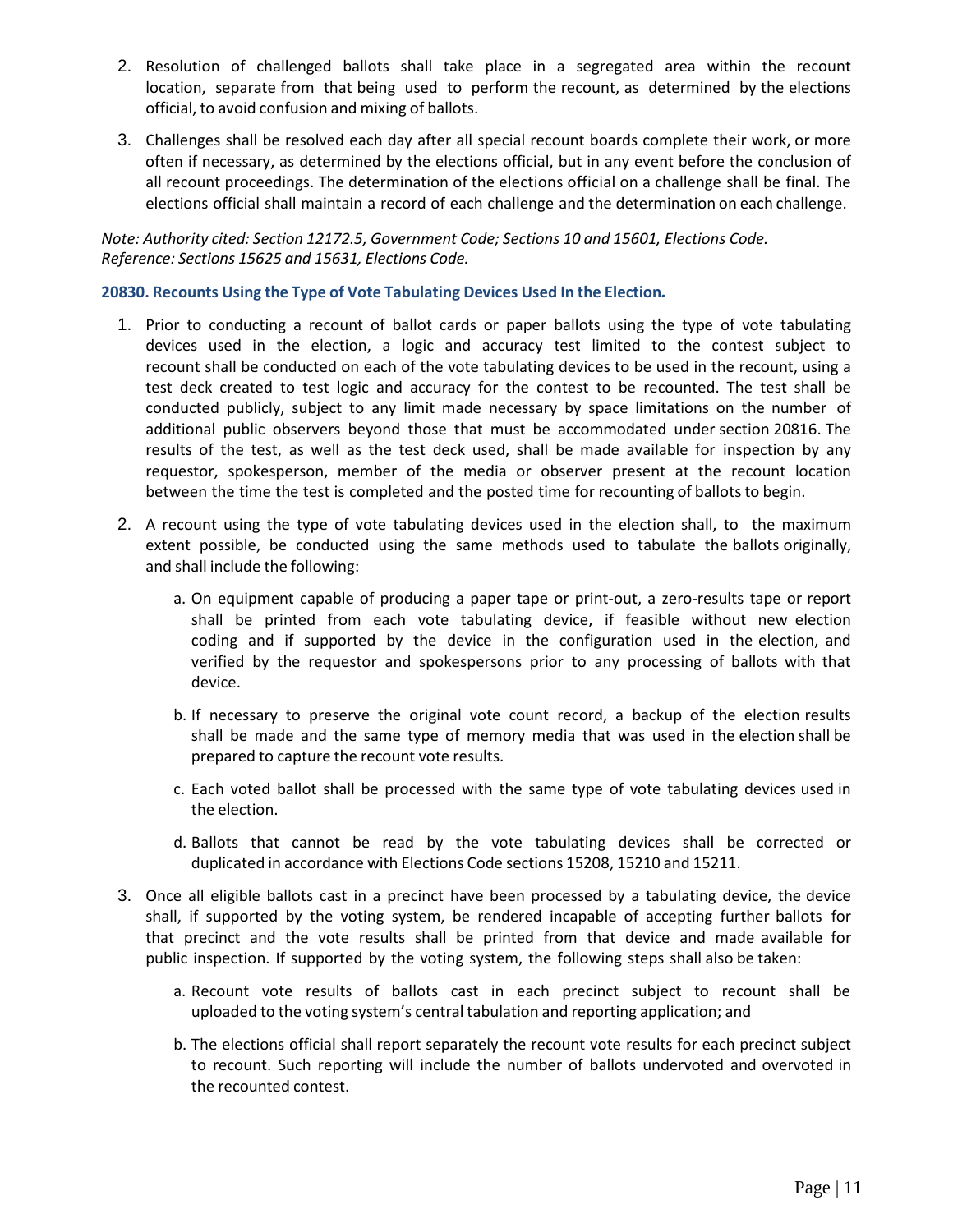4. At the conclusion of tabulation of all precincts designated for the recount, a logic and accuracy test limited to the contest subject to recount shall be conducted on each tabulating device used in the recount, using the same test deck created prior to the recount to test logic and accuracy for the contest. The test shall be conducted publicly, subject to any limit made necessary by space limitations on the number of additional public observers beyond those that must be accommodated under section 20816. The elections official shall make the results of the logic and accuracy test, as well as the test deck used for the test, available for inspection by the requestor, spokespersons, members of the media and observers at the recount location before the conclusion of the recount.

*Note: Authority cited: Section 12172.5, Government Code; Sections 10 and 15601, Elections Code. Reference: Sections 15633, 19220, 19360, 19370, 19380, 19381, 19382, 19383 and 19384, Elections Code.*

#### **20831. Manual Recounts Generally.**

- 1. One of the four special recount board members shall read the ballot and call out the vote cast for the contest subject to recount on that ballot; one shall observe that the correct call was made, and two members shall each separately and independently record the votes as called out.
- 2. Prior to beginning the actual manual recount, the elections official shall instruct all members of the special recount boards, requestor, interested parties, representatives and observers on the procedures to be followed for the recount and shall provide them with copies of these recount regulations, any local documentation concerning recount procedure, and documentation on how to interpret and read the votes cast on the ballot, consistent with federal and state law and the State Uniform Vote Count Standards. The instructions and documentation shall include a statement that in the event of a challenge, the determination of the elections official shall be final.
- 3. Vote by mail and early-voted ballots cast from a precinct subject to recount shall be tabulated separately from ballots cast in a polling place on Election Day.

*Note: Authority cited: Section 12172.5, Government Code; Sections 10 and 15601, Elections Code. Reference: Sections 15101-15110, 15276, 15290 and 15625, Elections Code.*

#### **20832. Manual Recounts, "Vote for One" Contests.**

Manual recount tabulation on a voting system in a "Vote for One" contest is subject to the following requirements:

- 1. Prior to counting the ballots, and in the clear view of the requestor, spokespersons and observers, all ballots for the precinct shall be separated into stacks that do and do not contain the contest. Those that contain the contest shall be sorted as follows:
	- a. Ballots that were not voted for the contest (under-voted);
	- b. Ballots that were over-voted for the contest; and
	- c. Ballots that were voted for the contest, sorted by candidate or position.
- 2. Starting with the voted ballots, one member of the special recount board shall state the candidate or position for which the vote was cast making sure the requestor, interested parties and their representatives can observe the contest subject to recount.
- 3. After the vote is stated and counted, the counted ballot shall be placed on the table, with the counted ballots placed in stacks of either 10 or 25, at the discretion of the elections official.
- 4. Two members of the special recount board shall record the votes stated, marking hashes in succession on their individual tally sheets. Each of these two board members shall *announce* when they have counted 10 (or 25) votes. If both members call out the same number of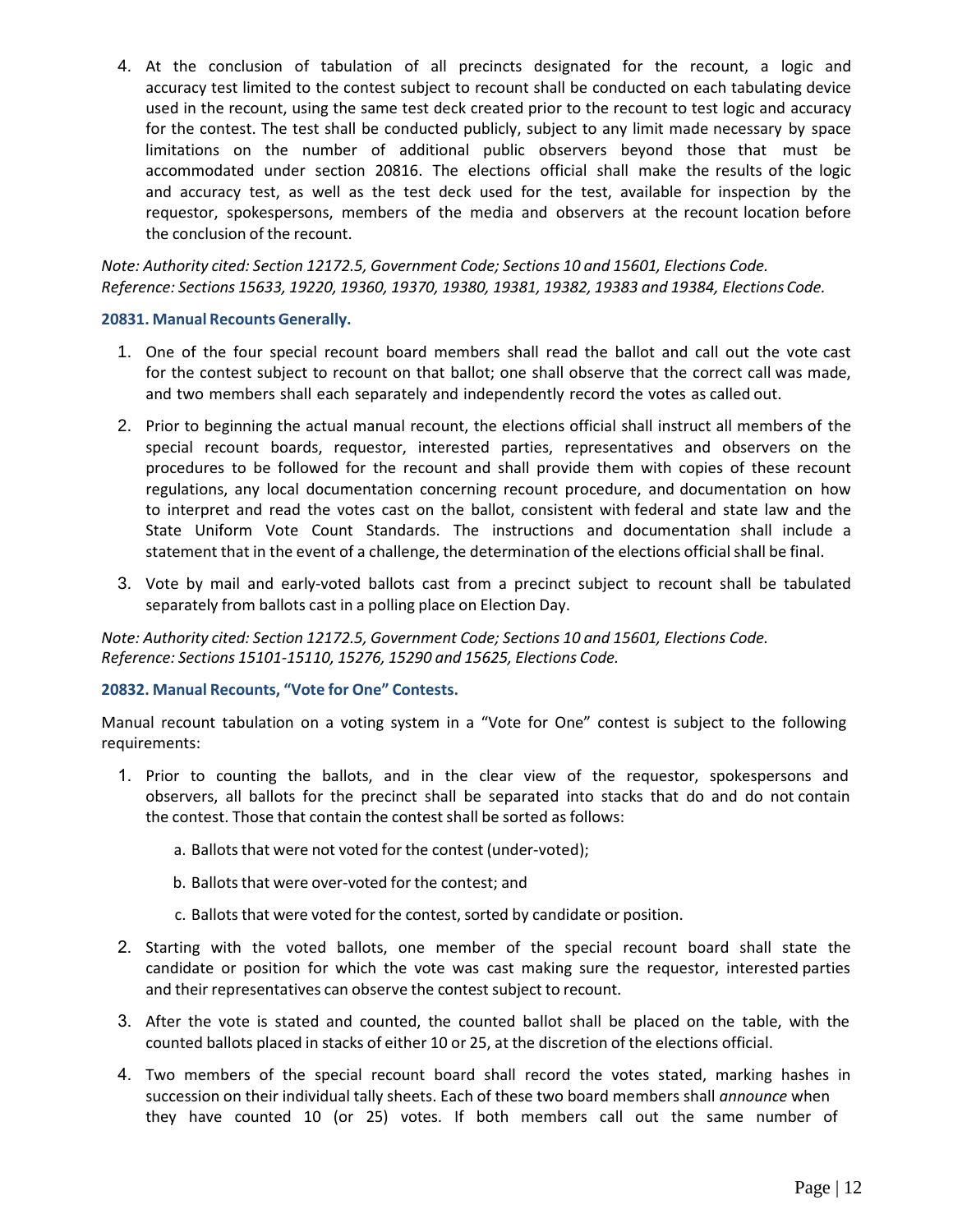counted votes at the same time, the tally shall continue forward for the next 10 (or 25) ballots. If both recorders do not reach 10 (or 25) additional votes on the same ballot, then the count for the last interval of 10 (or 25) ballots shall be stricken from their tally sheets and those ballots recounted.

- 5. A requestor or an authorized spokesperson may request to inspect any ballot. Tallying shall be halted while the ballot is presented to the requestor or spokesperson for closer inspection. At no time may any requestor or spokesperson touch or come into physical contact with any of the ballots. Tallying will resume once the requestor or spokesperson has completed the inspection, which the requestor or spokesperson shall complete in a reasonable amount of time.
- 6. Tallying shall continue in this manner, until allstacks of voted ballots have been tallied.
- 7. After all voted ballots have been counted and tallied, the two special recount board members who have been recording the votes shall each independently calculate the total votes for each candidate or position on their tally sheets. When both have completed totaling, they shall each announce their totals one candidate or vote position at a time. If both announce the identical vote total for each candidate or position in the recounted contest, the recount of that precinct shall be deemed complete and the results reported to the elections official. If the special recount board members announce different vote totals for any candidate or vote position in the recounted contest, the recount tallies recorded will be examined. If the difference can be explained by the special recount board or supervisor, or by the elections official or their designee, it shall be corrected on the tally sheet. A written report shall be made on an attachment to the tally sheet. In the event of an unexplained discrepancy, the results for that precinct shall be discarded and the recount of that precinct shall start over.

*Note: Authority cited: Section 12172.5, Government Code; Sections 10 and 15601, Elections Code. Reference: Sections 15276, 15290, 15629, 15630 and 19380, Elections Code.*

#### **20833. Manual Recounts, "Vote for Multiple" Contests.**

Manual recount tabulation on a voting system in a "Vote for Multiple" contest is subject to the following requirements*:*

- 1. Prior to counting the ballots for the contest subject to recount, and in the clear view of the requestor, spokespersons and observers, all ballots for the precinct shall be separated into stacks that do and do not contain the contest. Those that contain the contest shall be sorted asfollows:
	- a. Ballots that were not voted for the contest (under-voted);
	- b. Ballots that were over-voted for the contest;
	- c. Ballots indicating a vote for the first candidate listed on the ballot for the contest; and
	- d. Ballots that do not indicate a vote for the first candidate listed on the ballot for the contest.
- 2. Starting with the voted ballots, one member of the special recount board shall state the candidate or position for which the vote was cast making sure the requestor, interested parties and their representatives can observe the contest subject to recount.
- 3. After the vote is stated and counted, the counted ballot shall be placed on the table, with the counted ballots placed in stacks of 10 (or 25).
- 4. Two members of the special recount board shall record the votes stated, marking hashes in succession on their individual tally sheets. Each of these two board members shall announce when they have counted 10 (or 25) votes. If both members call out 10 (or 25) counted votes at the same time, the tally shall continue forward for the next 10 (or 25) ballots. If both recorders do not reach 10 (or 25) additional votes on the same ballot, then the count for the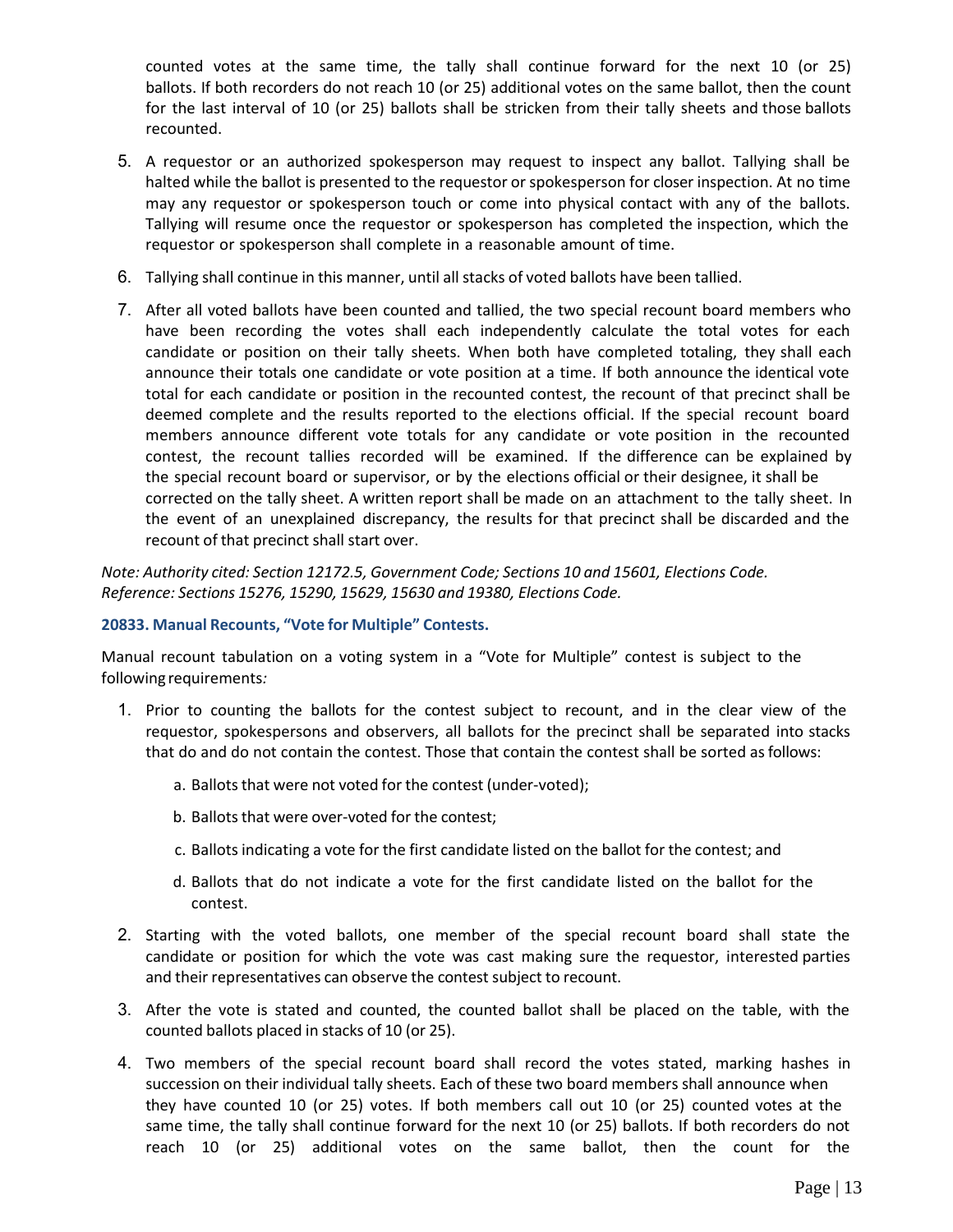last interval of 10 (or 25) ballots shall be stricken from their tally sheets and those ballots recounted.

- 5. A requestor or an authorized spokesperson may request to inspect any ballot. Tallying shall be halted while the ballot is presented to the requestor or spokesperson for closer inspection. At no time may any requestor or spokesperson touch or come into physical contact with any of the ballots. Tallying will resume once the the inspection is completed, which the requestor or spokesperson shall complete in a reasonable amount of time.
- 6. Once all the votes for the first candidate have been recorded, the valid voted ballots shall be resorted into two stacks:
	- a. Ballots that were voted for the second candidate in the contest; and
	- b. Ballots that do not indicate a vote for the second candidate in the contest.

The ballots voted for the second candidate shall be calculated in accordance with (2) through (5) above. Tallying shall continue in this manner, until the votes for each candidate in the contest have been recounted and tallied.

7. After all voted ballots have been counted and tallied, the two special recount board members who have been recording the votes will each independently calculate the total votes for each candidate or position on their tally sheets. When both have completed totaling, they will each announce their totals one candidate or vote position at a time. If both announce the identical vote total for each candidate or position in the recounted contest, the recount of that precinct shall be deemed complete and the results reported to the elections official. If the special recount board members announce different vote totals for any candidate or vote position in the recounted contest, the recount tallies recorded and announced will be examined. If the difference can be explained by the special recount board or supervisor, or by the elections official or their designee, it shall be corrected on the tally sheet. A written explanation shall be made on an attachment to the tally sheet. In the event of an unexplained discrepancy, the results for that precinct shall be discarded and the recount of that precinct will start over.

Note: Authority cited: Section 12172.5, Government Code; Sections 10 and 15601, Elections Code. Reference: Sections 15276, 15290, 15629, 15630 and 19380, Elections Code.

#### **20840. Recounts on Direct Recording Electronic Voting Systems Using Electronic Vote Results.**

- 1. Prior to conducting the actual recount of ballots, a logic and accuracy test limited to the contest subject to recount shall be conducted on each direct recording electronic voting system being used in the recount, using a test pattern created to test the logic and accuracy for the contest. The test shall be conducted publicly, subject to any limit made necessary by space limitations on the number of additional public observers beyond those that must be accommodated under section 20816. The elections official shall make the results of the logic and accuracy test, as well as the test pattern used for the test, available for inspection by the requestor, spokespersons and observers at the recount location before the conclusion of the recount.
- 2. If supported by the voting system, electronic recount tabulation on a direct recording electronic voting system shall be based on a re-import and re-tabulation of the vote results from the electronic media originally used to capture and transfer the vote results from the direct recording electronic voting system devices into the election management system for that voting system. If re-import from electronic media is not supported by the voting system, the DRE vote results shall be manually added to the final results. The elections official shall generate a report for each recounted precinct detailing the aggregated direct recording electronic voting system vote results for the recounted contest.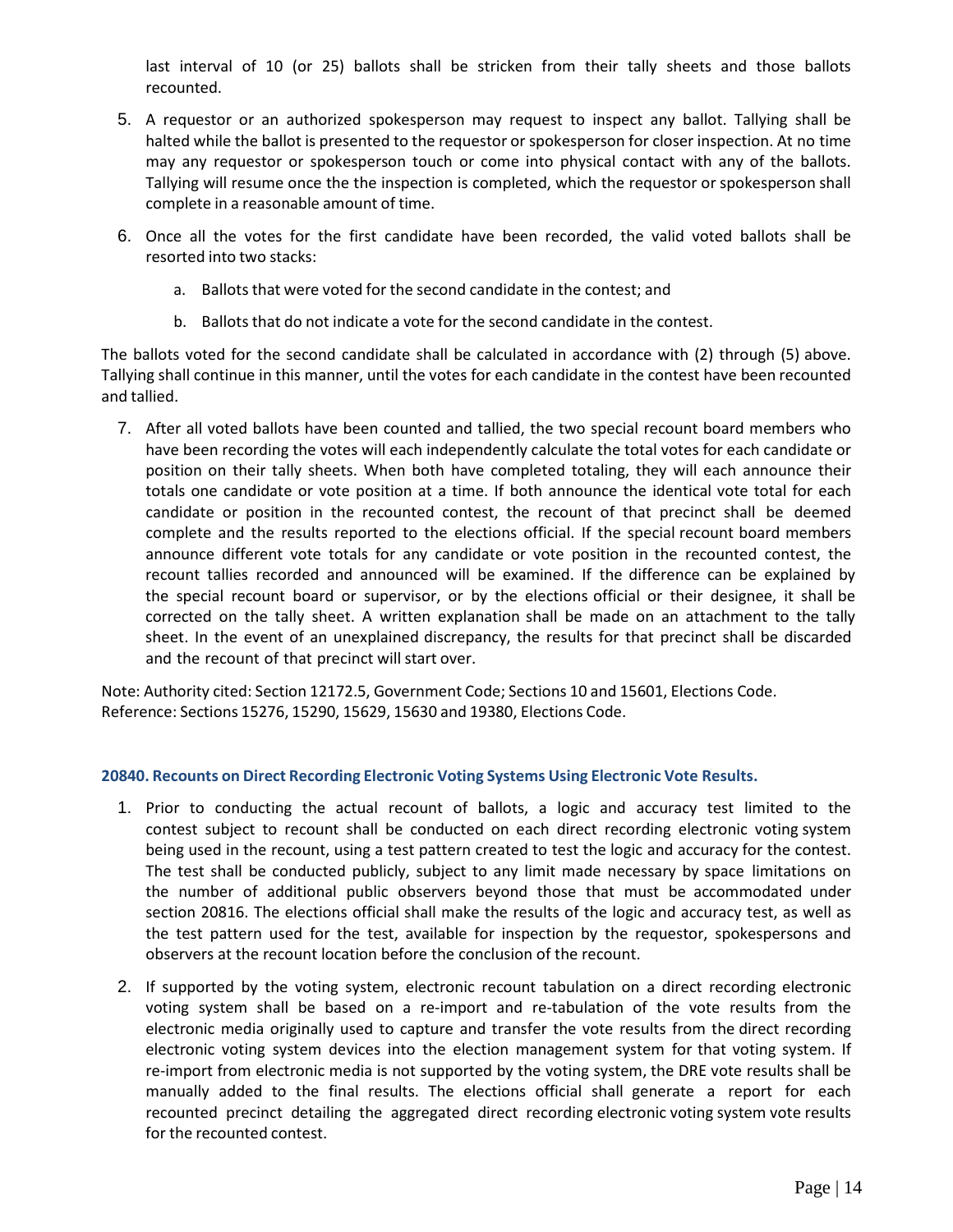*Note: Authority cited: Section 12172.5, Government Code; Sections 10 and 15601, Elections Code. Reference: Sections 19220, 19381, 19382 and 19383, Elections Code.*

**20841. Automated Recounts on Direct Recording Electronic Voting Systems Using Voter Verified Paper Audit Trail Paper Copies.**

- 1. The voter requesting the recount of votes cast on a direct recording electronic voting system may request that it be conducted based on an automated scan and tabulation of the voted ballots directly from the voter verified paper audit trail paper copies. An automated scan shall not be used unless the Secretary of State has tested and approved the automated scan method as part of the certification of the voting system.
- 2. Prior to conducting the recount of voter verified paper audit trail paper copies from the direct recording electronic voting system, a logic and accuracy test limited to the contest subject to recount shall be conducted, using a test pattern and a test verified paper audit trail paper roll, on each automated scan and tabulation device to be used in the recount. The test shall be conducted publicly, subject to any limit made necessary by space limitations on the number of additional public observers beyond those that must be accommodated under section 20816. The elections official shall make the results of the logic and accuracy test, as well as the test pattern and test paper roll used for the test, available for inspection by the requestor, spokespersons and observers at the recount location before the conclusion of the recount*.*
- 3. Once all vote results have been scanned and captured from each scanning and tabulating device used for the recount, the elections official shall generate a report for each precinct detailing the aggregated direct recording electronic voting system vote results for the recounted contest.

*Note: Authority cited: Section 12172.5, Government Code; Sections 10 and 15601, Elections Code. Reference: Sections 19201, 19220, 19250, 19251 and 19253, Elections Code.*

**20842. Manual Recounts of Ballots Cast on Direct Recording Electronic Voting Systems Using Voter Verified Paper Audit Trail Paper Copies.**

The manual recount, using voter verified paper audit trail paper copies, shall include the following:

- 1. If the direct recording electronic voting system used in the election subject to recount created continuous roll voter verified paper audit trail paper copies, the roll shall be re-spooled if necessary to permit the recount to begin at the start of the roll. The roll may not be cut to separate the voter verified paper audit trail paper copies of individual voters.
- 2. One member of the special recount board shall be designated to review the voter verified paper audit trail paper copy and call out the vote results for the recounted contest from that paper copy. If it was printed and retained, this member shall begin by reviewing and verifying the zero-results tape printed prior to the opening of the polls and before any votes were captured. The zero-results tape, if it was printed and retained, shall also be reviewed and verified by the supervisor of the special recount board and by the requestor and spokespersons.
- 3. The board member designated to review and call out the vote results shall then proceed to review the voter verified paper audit trail paper copies in succession, calling out each ballot in turn and stating how the ballot was voted in the challenged contest until either 10 or 25 (at the discretion of the elections official) have been *called out. If there is no legible voter verified paper audit trail paper* copy for a ballot due to a malfunction of the voter verified paper audit trail printer, the elections *official shall print the ballot image for that ballot from the memory device used by the direct recording electronic voting system to record the ballot. The board member designated to review* and call out the votes results shall review the printed ballot image and shall state how the ballot *was voted in the challenged contest.*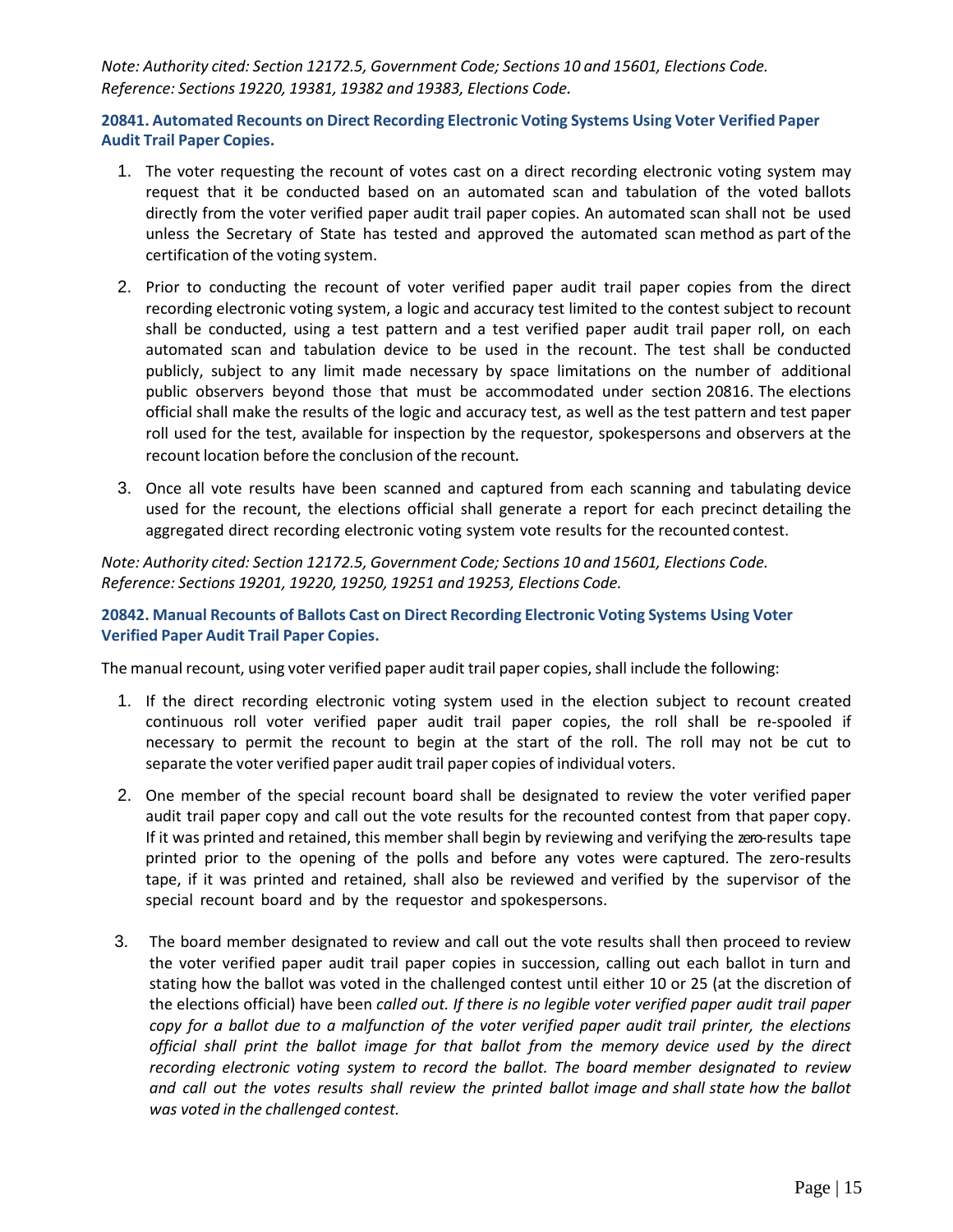- 4. Two members of the special recount board shall record the votes stated, marking hashes in succession on their individual tally sheets. The board member designated to call out the votes shall announce when either 10 or 25 votes (at the discretion of the elections official) have been called out, and the recorders shall confirm that their vote counts match exactly. If the vote counts match exactly, the board member reviewing and calling out the vote results shall draw a distinct line on the continuous voter verified paper audit trail roll between the individual voter verified paper audit trail paper copy containing the 10th or 25th counted vote and the individual voter verified paper audit trail paper copy for the next voted ballot, and the tally shall continue forward for the next 10 or 25 counted votes. If the vote counts do not match exactly, then the count for the last interval of voter verified paper audit trail paper copies shall be stricken from their tally sheets and those voter verified paper audit trail paper copies recounted.
- 5. The individual voter verified paper audit trail paper copies or printed ballot images shall be displayed to permit the requestor, spokespersons and observers to view the contest subject to recount, either directly or indirectly, as the voter verified paper audit trail paper copy or printed ballot image is reviewed and called. Voter verified paper audit trail paper copies for ballots that were canceled or canceled and re-voted, shall be noted but not counted toward the vote results.
- 6. A requestor or an authorized spokesperson may request to inspect any voter verified paper audit trail paper copy or printed ballot image. Tallying shall be halted while the voter verified paper audit trail paper copy or printed ballot image is presented to the requestor or spokesperson for closer inspection. At no time may any requestor or spokesperson touch or come into physical contact with any of the voter verified paper audit trail paper copies or printed ballot images. Tallying shall resume once the inspection is completed, which the requestor or spokesperson shall complete in a reasonable amount of time.
- 7. Tallying shall continue in this manner, breaks and meal times excepted, until the entire continuous voter verified paper audit trail record has been reviewed and tallied.
- 8. After all ballots of a direct recording electronic voting system have been reviewed and tallied from its voter verified paper audit trail paper copies and, where necessary, printed ballot images, the special recount board members who have been recording the votes shall independently calculate the total votes for each candidate or vote position on their tally sheets. When both have completed totaling, each shall announce their totals for that candidate or vote position. If both announce the identical vote total for each candidate or vote position in the recounted contest, the recount of that direct recording electronic voting system shall be deemed complete and the recount shall proceed with the continuous voter verified paper audit trail roll for the next direct recording electronic voting system with voted ballots for the challenged contest.
- 9. If the special recount board members announce different vote totals for the candidate or position, the recount tallies recorded and announced for that candidate or position shall be examined. If the difference can be explained by the special recount board or supervisor, or by the elections official or their designee, it shall be corrected on the tally sheet. A written explanation shall be made on an attachment to the tally sheet. In the event of an unexplained discrepancy, the results for that direct recording *electronic voting system shall be discarded and the recount of that candidate or position shall start over.*
- 10. *Once all the voter verified paper audit trail paper copies and, where necessary, printed ballot images containing votes for a precinct have been reviewed and tallied, the recount of that precinct shall be deemed complete and the resultsreported to the elections official.*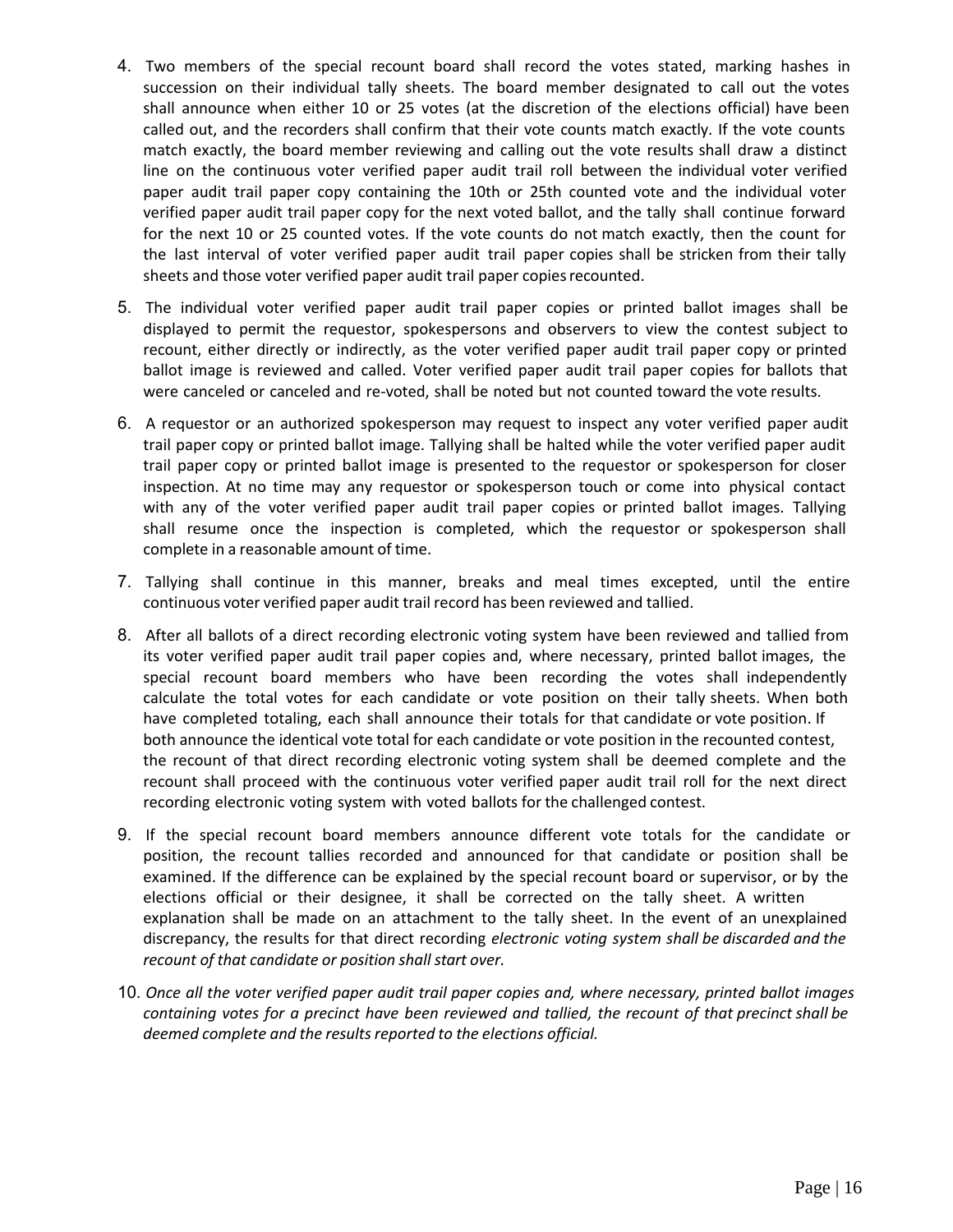### **RECOUNT PROCEDURES**

<span id="page-19-0"></span>A Voter Requested Manual Recount is executed by a (4) person board consisting of a Reader, a Watcher and (2) Talliers.

Working as a team of four (4), the Reader and Watcher will sit on one side of the table and the (2) Tally Clerks will sit on the opposite side.

#### **READER**

The Reader receives the ballot cards for one precinct and two tally sheets for the first contest to be tallied. The board will tally (1) contest on the ballot card at a time.

#### **STEP 1**

Compare the (4) digit precinct serial number on all of the ballot cards to the precinct serial number on the tally sheets by flipping through the ballot cards. The numbers must agree. If they do not, INFORM A SUPERVISOR.

**NOTE:** Count the number of ballot cards and record the total in the appropriate place on the tally sheets. Notify your Supervisor if the hand count exceeds the computer count*.*

#### **STEP 2**

The tally sheets indicate the contest name and voting position numbers of each candidate or measure to be counted. Be sure to note the number of marks allowed for each office. (Vote for One, Vote for Two, etc.)

#### **STEP 3**

Identify the numbers of the voting position(s) to be tallied on the ballot card. Read one voting position number at a time. Wait for both Talliers to respond before calling the next voting position number.

#### **STEP 4**

Do not read marked voting position number if it is outside the range of voting position numbers identified for that contest.

#### **VOTE MARK CONDITIONS**

#### **1. OVERVOTE**

An overvote is a ballot condition which arises when the voter marks more candidates than the number of candidates allowed to be elected for each office. In an office to which only one candidate can be nominated or elected, a second mark creates an overvoted condition. The result is that no vote for that office can be tallied, since the voter's intent is unknown.

In the case of ballot measures, a "Yes" vote and a "No" vote marked for the same measure creates the overvoted condition.

None of the marks shall be tallied for any candidate or ballot measure when an overvote occurs. The number of overvotes shall be recorded for each office or ballot measure.

#### **2. UNDERVOTE**

An undervote is a ballot condition that arises when the voter marks fewer voting position numbers than allowed for the candidates to be elected, or when the voter does not mark a voting position for or against a ballot measure.

Tallying the number of undervotes for a multi-choice contest in a manual recount adds significant time to the manual recount process; consequently, undervotes are not included in the manual recount process.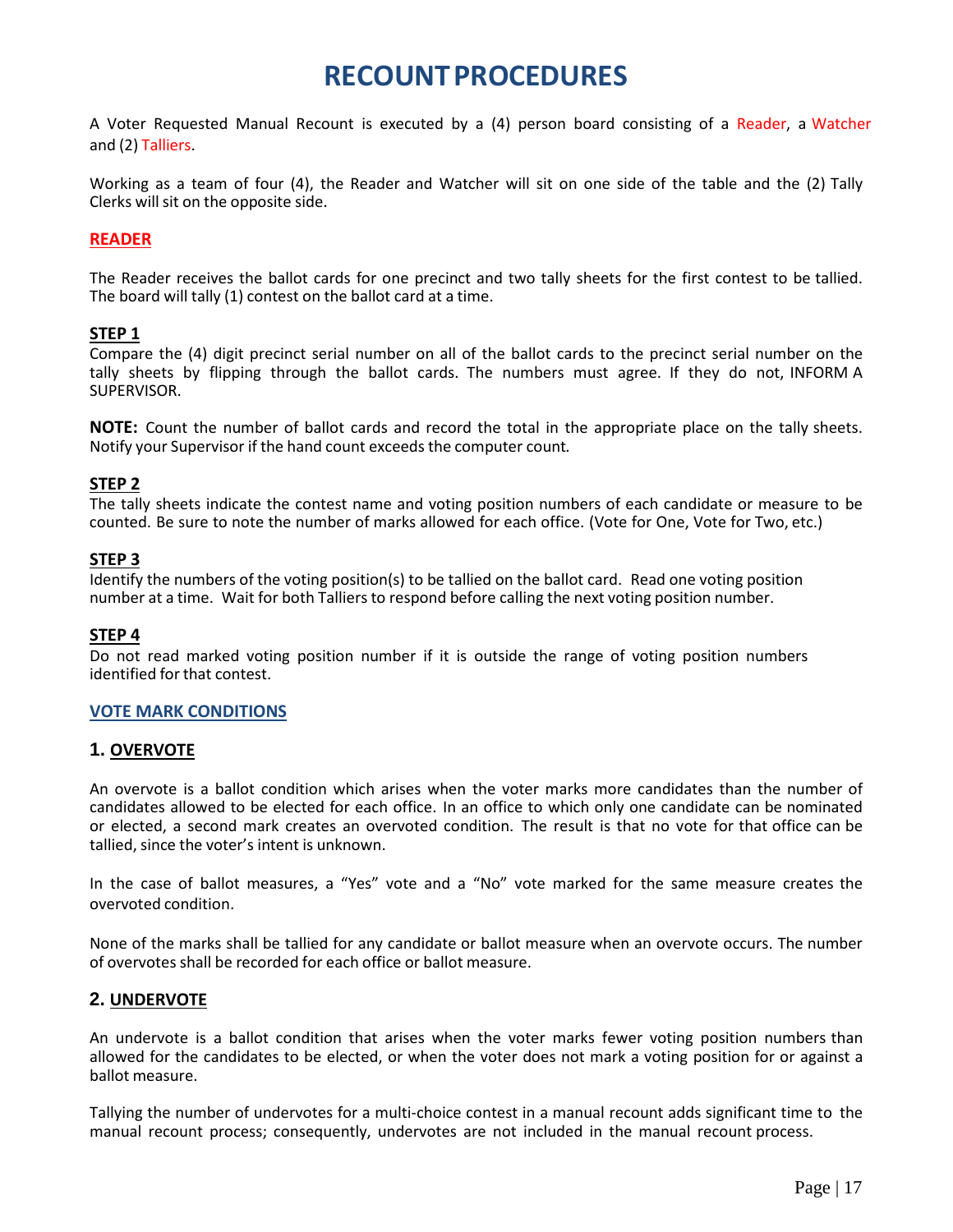#### **3. NO (BLANK) MARKS**

A blank vote, called a NO mark, is a ballot condition that arises when the voter does not mark a voting position for any candidate or FOR or AGAINST a ballot measure. A blank (no mark) vote shall be tallied as a NO mark on the tally sheet.

#### **WATCHER**

The Watcher assists and supports the Reader.

#### **STEP 1**

Verify precinct serial number on ballot cards, tally sheets, etc. and helps with counting ballot cards and separating party ballots(Primary Election only).

#### **STEP 2**

Verify that the voting position marked by the voter has been called correctly by the reader.

#### **TALLY CLERKS**

Each Tally Clerk receives a tally sheet.

The (2) Tally Clerks will record simultaneously--on each tally sheet--the voting position called by the Reader.

The tally sheets of both clerks MUST agree at all times. If they do not agree, CALL A SUPERVISOR.

#### **STEP 1**

The tally mark for each vote will be made in indelible pencil only in the appropriate square opposite the correctly marked position.

Five (5) votes will be tallied in each square with four (4) vertical lines and one (1) diagonal line.

# **Example:**

Begin with the first available square beside each candidate name or measure and continue until all votes cast for each has been tallied for that precinct.

#### **STEP 2**

When all ballot cards have been tallied, draw a line with a red pencil from the last tally mark to the end of the line. A straight edge liner will be provided for you. Draw a line through the other unused squares for that contest or measure only for the first line.

# **Example: THL THL THL THL THL THL**

#### **STEP 3**

Write the total number of marks tallied for each position under the preprinted machine count.

**25 25 0**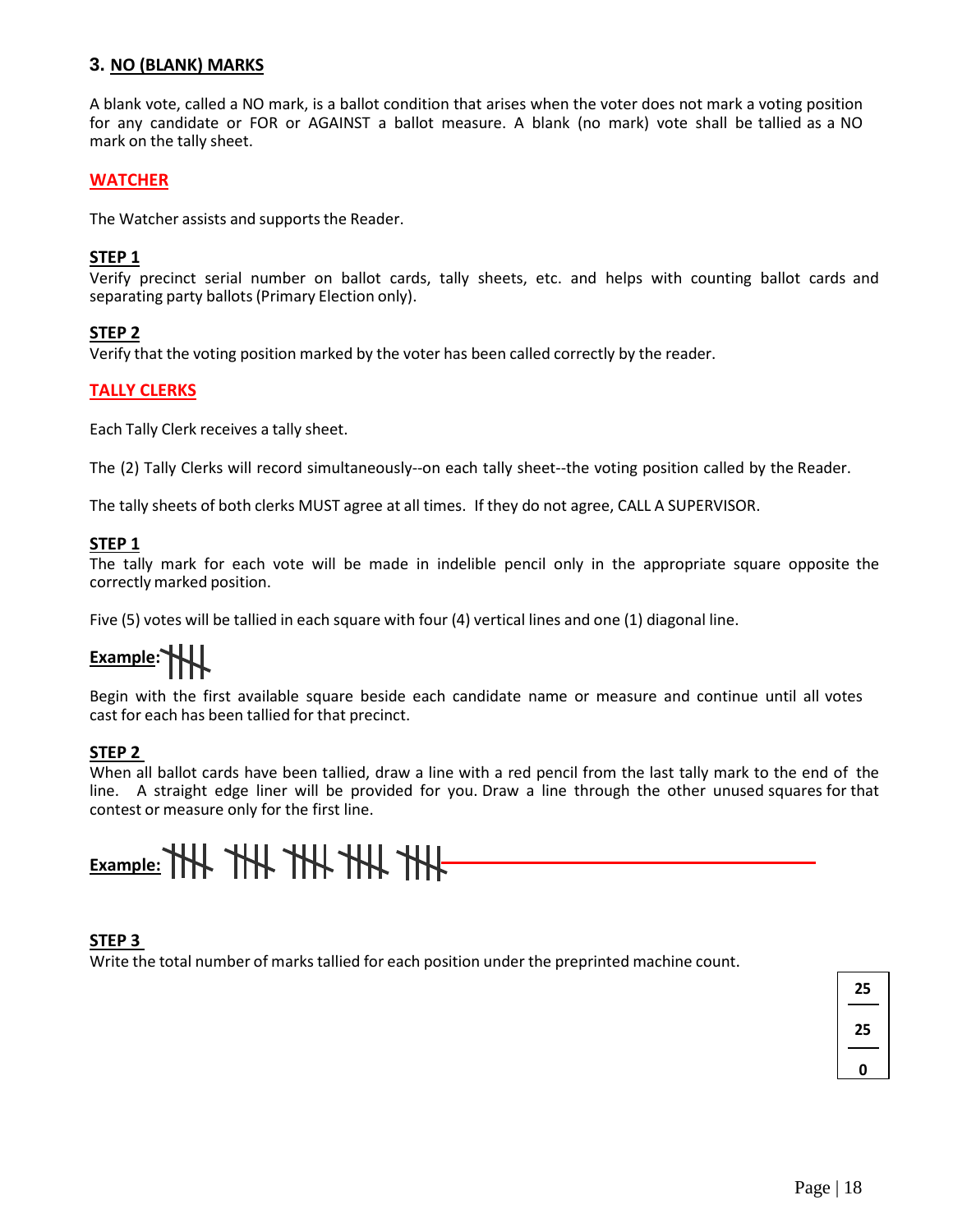#### **STEP 4**

After the tally for a contest is completed, board members *must sign* and *date* the bottom of **both** tally sheets, as illustrated below. **NOTE:** A tally sheet is considered incomplete and void unless signed by all board members.

TO BE COMPLETED BY TALLY BOARD:

WE HEREBY CERTIFY THAT THE TOTAL NUMBER OF VOTES RECEIVED BY EACH CANDIDATE FOR EACH OFFICE, (OR THE TOTAL NUMBER OF VOTES CAST FOR AND AGAINST EACH MEASURE) IS THAT SHOWN ON THE FOREGOING TALLY SHEET.

Clerk\_ Clerk\_

Date\_

#### **RECOUNT SUPPLIES REQUIRED**

- **1.** Red Pencils
- **2.** Indelible Pencils
- **3.** Liners/Rulers
- **4.** Tally Sheets
- **5.** Challenge Ballot Envelopes
- **6.** Calculator (Adding Machine)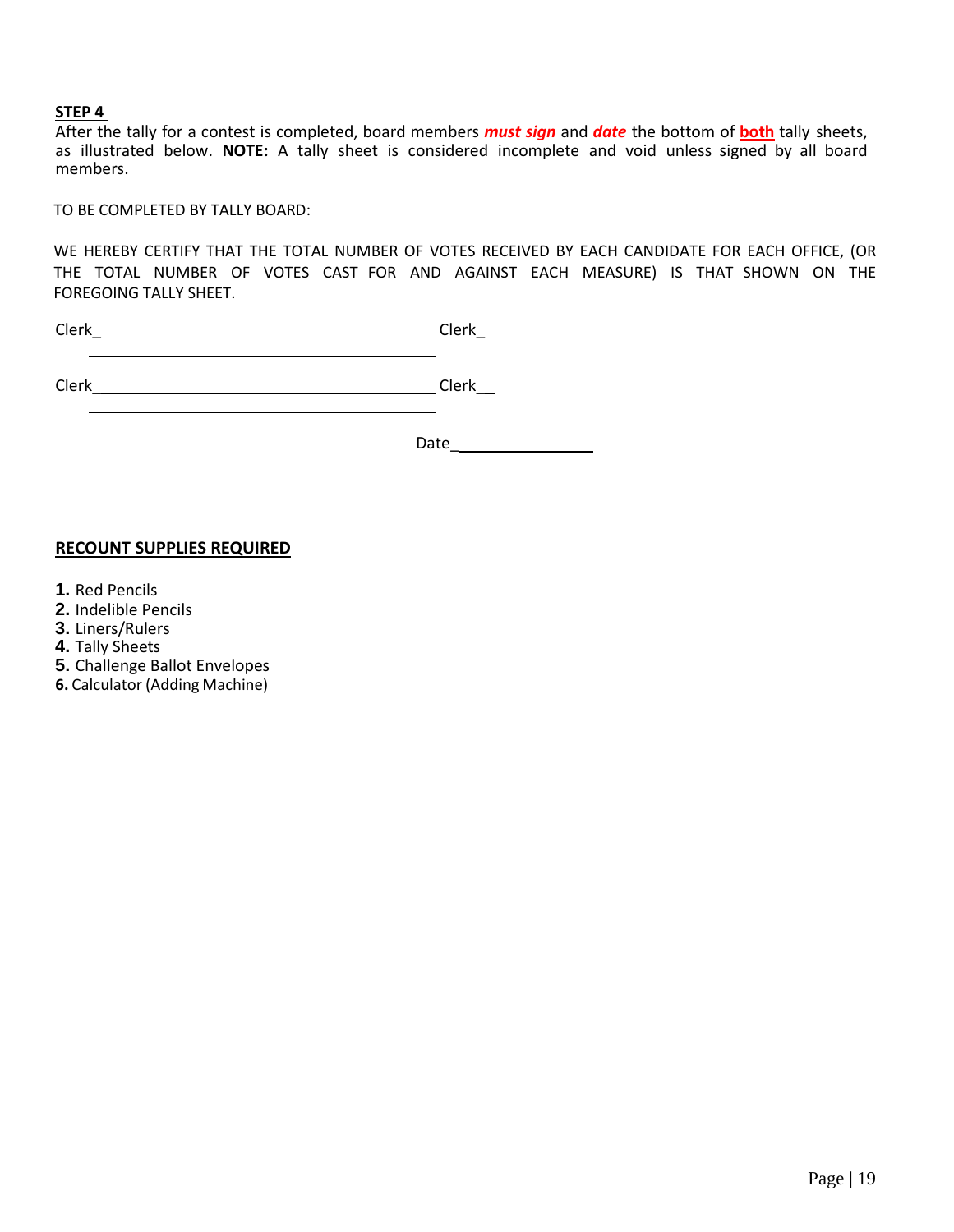# **ELECTION RECOUNT REPORT**

### **1980-2020**

| <b>YEAR: 2020</b>                                                                        | <b>ELECTION TITLE: PRIMARY</b> |        |              |        | <b>ELECTION DATE:</b>     | <b>MARCH 3, 2020</b> |                                       |                 |                  | 51             |
|------------------------------------------------------------------------------------------|--------------------------------|--------|--------------|--------|---------------------------|----------------------|---------------------------------------|-----------------|------------------|----------------|
| <b>OFFICE: LONG BEACH CITY - MEASURE A</b>                                               |                                |        |              |        |                           |                      |                                       |                 | <b>VOTE FOR:</b> | <b>ONE</b>     |
| <b>RECOUNT DATE: APRIL 9</b>                                                             |                                |        |              |        |                           |                      |                                       |                 |                  |                |
| <b>CERTIFIED BALLOTS CAST:</b>                                                           | VAP:                           | 36,191 | VBM:         | 70,398 | TOUCHSCREEN:              | $\overline{0}$       | <b>GRAND TOTAL:</b>                   | 106,589         |                  |                |
| <b>RECOUNT BALLOTS CAST:</b>                                                             | VAP:                           | 1,556  | VBM:         | 5,103  | TOUCHSCREEN:              | $\mathbf{0}$         | <b>GRAND TOTAL:</b>                   | 6,659           |                  |                |
| <b>CANDIDATES/MEASURE</b>                                                                | <b>GAINED</b>                  |        | <b>LOST</b>  |        | <b>FINAL VOTES GAINED</b> |                      | <b>TOTAL NUMBER OF VAP/VBM:</b>       |                 | <b>PCT 148</b>   | <b>VBM 148</b> |
| <b>MEASURE A (Yes)</b>                                                                   | $\overline{2}$                 |        | $\bf{0}$     |        | $\overline{2}$            |                      | NUMBER OF VAP/VBM RECOUNTED:          |                 | PCT <sub>5</sub> | VBM 6          |
| <b>MEASURE A (No)</b>                                                                    | $\overline{2}$                 |        | $\mathbf{0}$ |        | $\overline{2}$            |                      |                                       |                 |                  |                |
|                                                                                          |                                |        |              |        |                           |                      | RECOUNT COMPLETED:                    | N <sub>O</sub>  |                  |                |
|                                                                                          |                                |        |              |        |                           |                      | <b>RESULTS REVERSED:</b>              | N <sub>O</sub>  |                  |                |
|                                                                                          |                                |        |              |        |                           | <b>COMMENTS:</b>     | Requestor abandoned on April 13, 2020 |                 |                  |                |
|                                                                                          |                                |        |              |        |                           |                      |                                       |                 |                  |                |
|                                                                                          |                                |        |              |        |                           |                      |                                       |                 |                  |                |
| <b>YEAR: 2020</b>                                                                        | ELECTION TITLE: PRIMARY        |        |              |        | <b>ELECTION DATE:</b>     | <b>MARCH 3, 2020</b> |                                       |                 |                  | 50             |
| OFFICE: LAS VIRGENES UNIFIED SCHOOL DISTRICT - MEASURE V<br><b>RECOUNT DATE: APRIL 9</b> |                                |        |              |        |                           |                      |                                       |                 | <b>VOTE FOR:</b> | <b>ONE</b>     |
| <b>CERTIFIED BALLOTS CAST:</b>                                                           | VAP:                           | 10,125 | VBM:         | 12,798 | <b>TOUCHSCREEN:</b>       | $\overline{0}$       | <b>GRAND TOTAL:</b>                   | 22,293          |                  |                |
| <b>RECOUNT BALLOTS CAST:</b>                                                             | VAP:                           | 427    | VBM:         | 406    | <b>TOUCHSCREEN:</b>       | $\mathbf{0}$         | <b>GRAND TOTAL:</b>                   | 833             |                  |                |
| <b>CANDIDATES/MEASURE</b>                                                                | <b>GAINED</b>                  |        | <b>LOST</b>  |        | <b>FINAL VOTES GAINED</b> |                      | <b>TOTAL NUMBER OF VAP/VBM:</b>       |                 | <b>PCT 30</b>    | <b>VBM 30</b>  |
| <b>MEASURE V (Yes)</b>                                                                   | $\bf{0}$                       |        | $\bf{0}$     |        | $\bf{0}$                  |                      |                                       |                 |                  |                |
| <b>MEASURE V (No)</b>                                                                    | $\theta$                       |        | $\mathbf{0}$ |        | $\mathbf{0}$              |                      | <b>NUMBER OF VAP/VBM RECOUNTED:</b>   |                 | PCT <sub>1</sub> | VBM 1          |
|                                                                                          |                                |        |              |        |                           |                      | <b>RECOUNT COMPLETED:</b>             | N <sub>O</sub>  |                  |                |
|                                                                                          |                                |        |              |        |                           |                      | <b>RESULTS REVERSED:</b>              | NO <sub>1</sub> |                  |                |
|                                                                                          |                                |        |              |        |                           |                      |                                       |                 |                  |                |
|                                                                                          |                                |        |              |        |                           |                      | <b>COMMENTS:</b> Ended April 2020     |                 |                  |                |
|                                                                                          |                                |        |              |        |                           |                      |                                       |                 |                  |                |
|                                                                                          |                                |        |              |        |                           |                      |                                       |                 |                  |                |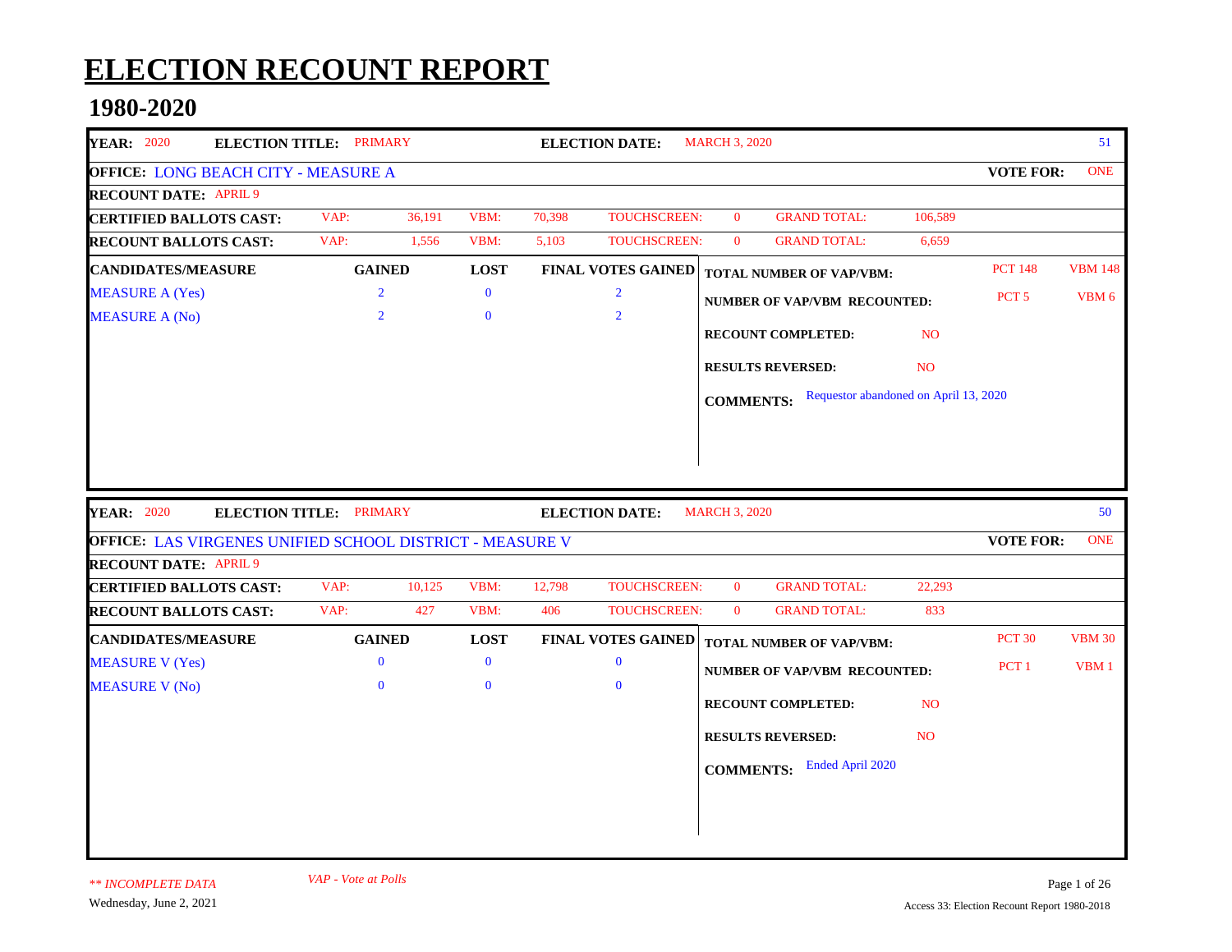| <b>YEAR: 2018</b><br><b>ELECTION TITLE: PRIMARY</b>                                                     |                 |         |              |         | <b>ELECTION DATE:</b>     | <b>JUNE 5, 2018</b> |                                     |                |                  | 49             |
|---------------------------------------------------------------------------------------------------------|-----------------|---------|--------------|---------|---------------------------|---------------------|-------------------------------------|----------------|------------------|----------------|
| OFFICE: UNITED STATES REPRESENTATIVE, 30TH CONGRESSIONAL DISTRICT                                       |                 |         |              |         |                           |                     |                                     |                | <b>VOTE FOR:</b> | <b>ONE</b>     |
| <b>RECOUNT DATE: JULY 10</b>                                                                            |                 |         |              |         |                           |                     |                                     |                |                  |                |
| <b>CERTIFIED BALLOTS CAST:</b>                                                                          | VAP:            | 825,427 | VBM:         | 665,075 | <b>TOUCHSCREEN:</b>       | $\mathbf{0}$        | <b>GRAND TOTAL:</b>                 | 1,490,502      |                  |                |
| <b>RECOUNT BALLOTS CAST:</b>                                                                            | VAP:            | 9,348   | VBM:         | 7,945   | TOUCHSCREEN:              | $\bf{0}$            | <b>GRAND TOTAL:</b>                 | 17,293         |                  |                |
| <b>CANDIDATES/MEASURE</b>                                                                               | <b>GAINED</b>   |         | <b>LOST</b>  |         | <b>FINAL VOTES GAINED</b> |                     | <b>TOTAL NUMBER OF VAP/VBM:</b>     |                | <b>PCT 314</b>   | <b>VBM 314</b> |
| <b>JON PELZER</b>                                                                                       | $\overline{4}$  |         | $\bf{0}$     |         | $\overline{4}$            |                     | <b>NUMBER OF VAP/VBM RECOUNTED:</b> |                | <b>PCT 39</b>    | <b>VBM 41</b>  |
| <b>BRAD SHERMAN</b>                                                                                     | 50              |         | 1            |         | 49                        |                     |                                     |                |                  |                |
| <b>RAJI RAB</b>                                                                                         | $7\phantom{.0}$ |         |              |         | 6                         |                     | <b>RECOUNT COMPLETED:</b>           | N <sub>O</sub> |                  |                |
| <b>MARK S. REED</b>                                                                                     | 23              |         | $\mathbf{1}$ |         | 22                        |                     | <b>RESULTS REVERSED:</b>            | N <sub>O</sub> |                  |                |
|                                                                                                         |                 |         |              |         |                           | <b>COMMENTS:</b>    |                                     |                |                  |                |
|                                                                                                         |                 |         |              |         |                           |                     |                                     |                |                  |                |
|                                                                                                         |                 |         |              |         |                           |                     |                                     |                |                  |                |
|                                                                                                         |                 |         |              |         |                           |                     |                                     |                |                  |                |
|                                                                                                         |                 |         |              |         |                           | NOVEMBER 7, 2017    |                                     |                |                  | 48             |
| <b>YEAR: 2017</b><br><b>ELECTION TITLE: UDEL</b>                                                        |                 |         |              |         | <b>ELECTION DATE:</b>     |                     |                                     |                |                  | <b>ONE</b>     |
| <b>OFFICE: WHITTIER CITY SPECIAL MUNICIPAL ELECTION - MEASURE L</b><br><b>RECOUNT DATE: NOVEMBER 29</b> |                 |         |              |         |                           |                     |                                     |                | <b>VOTE FOR:</b> |                |
| <b>CERTIFIED BALLOTS CAST:</b>                                                                          | VAP:            | 27,108  | VBM:         | 46,054  | TOUCHSCREEN:              | $\bf{0}$            | <b>GRAND TOTAL:</b>                 | 73,162         |                  |                |
| <b>RECOUNT BALLOTS CAST:</b>                                                                            | VAP:            | 2,771   | VBM:         | 3,919   | TOUCHSCREEN:              | $\bf{0}$            | <b>GRAND TOTAL:</b>                 | 6,690          |                  |                |
| <b>CANDIDATES/MEASURE</b>                                                                               | <b>GAINED</b>   |         | <b>LOST</b>  |         | <b>FINAL VOTES GAINED</b> |                     | <b>TOTAL NUMBER OF VAP/VBM:</b>     |                | <b>PCT 16</b>    | <b>VBM 16</b>  |
| <b>MEASURE L (Yes)</b>                                                                                  | 20              |         | $\bf{0}$     |         | 20                        |                     |                                     |                | <b>PCT 16</b>    | <b>VBM 16</b>  |
| <b>MEASURE L (No)</b>                                                                                   | $\overline{4}$  |         | $\Omega$     |         | $\overline{4}$            |                     | <b>NUMBER OF VAP/VBM RECOUNTED:</b> |                |                  |                |
|                                                                                                         |                 |         |              |         |                           |                     | RECOUNT COMPLETED:                  | <b>YES</b>     |                  |                |
|                                                                                                         |                 |         |              |         |                           |                     | <b>RESULTS REVERSED:</b>            | <b>NO</b>      |                  |                |
|                                                                                                         |                 |         |              |         |                           |                     |                                     |                |                  |                |
|                                                                                                         |                 |         |              |         |                           | <b>COMMENTS:</b>    |                                     |                |                  |                |
|                                                                                                         |                 |         |              |         |                           |                     |                                     |                |                  |                |
|                                                                                                         |                 |         |              |         |                           |                     |                                     |                |                  |                |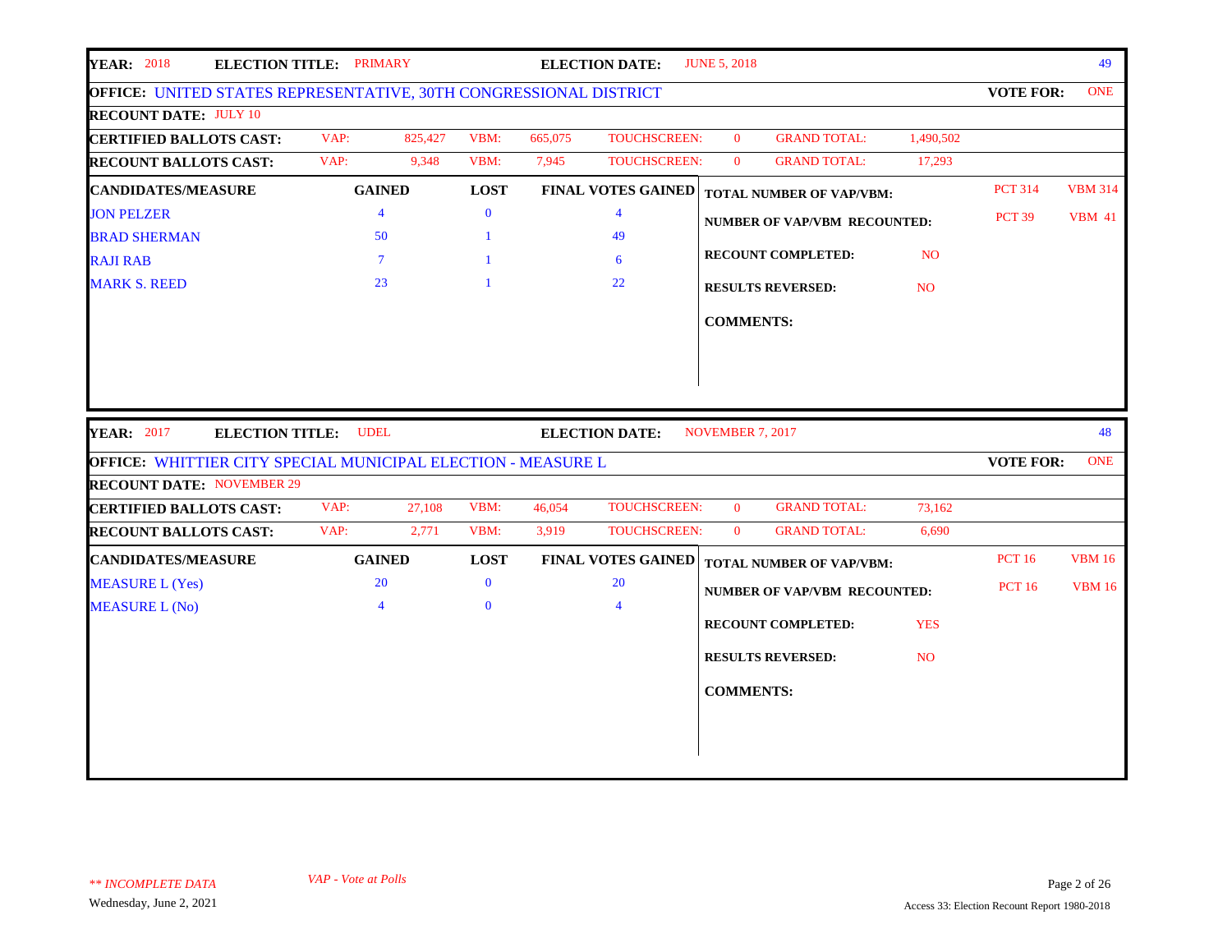| <b>YEAR</b> : 2017<br>ELECTION TITLE: CONSOLIDATED/SPECIAL                                                  |      |               |                         |         | <b>ELECTION DATE:</b>     | <b>MARCH 7</b>   |                                     |                |                        | 47            |
|-------------------------------------------------------------------------------------------------------------|------|---------------|-------------------------|---------|---------------------------|------------------|-------------------------------------|----------------|------------------------|---------------|
| OFFICE: SAN GABRIEL GENERAL MUNICIPAL ELECTION, MEMBER OF THE CITY COUNCIL                                  |      |               |                         |         |                           |                  |                                     |                | <b>VOTE FOR: THREE</b> |               |
| <b>RECOUNT DATE: MARCH 31</b>                                                                               |      |               |                         |         |                           |                  |                                     |                |                        |               |
| <b>CERTIFIED BALLOTS CAST:</b>                                                                              | VAP: | 412,014       | VBM:                    | 486,219 | <b>TOUCHSCREEN:</b>       | $\mathbf{0}$     | <b>GRAND TOTAL:</b>                 | 898,233        |                        |               |
| <b>RECOUNT BALLOTS CAST:</b>                                                                                | VAP: | 2,083         | VBM:                    | 1,988   | TOUCHSCREEN:              | $\mathbf{0}$     | <b>GRAND TOTAL:</b>                 | 4,071          |                        |               |
| <b>CANDIDATES/MEASURE</b>                                                                                   |      | <b>GAINED</b> | <b>LOST</b>             |         | <b>FINAL VOTES GAINED</b> |                  | <b>TOTAL NUMBER OF VAP/VBM:</b>     |                | PCT 6                  | VBM 6         |
| A. J. FAURE                                                                                                 |      | 9             | $\overline{2}$          |         | $\overline{7}$            |                  | NUMBER OF VAP/VBM RECOUNTED:        |                | PCT 6                  | VBM 7         |
| <b>MARIO DELATORRE</b>                                                                                      |      | 14            | $\mathbf{0}$            |         | 14                        |                  |                                     |                |                        |               |
| <b>DENISE MENCHACA</b>                                                                                      |      | 12            | 1                       |         | -11                       |                  | <b>RECOUNT COMPLETED:</b>           | <b>YES</b>     |                        |               |
| <b>ERIC L. CHAN</b>                                                                                         |      | 11            | 3                       |         | 8                         |                  | <b>RESULTS REVERSED:</b>            | <b>NO</b>      |                        |               |
| <b>SCOTT BOWLES</b>                                                                                         |      | 11            | $\overline{\mathbf{4}}$ |         | $\tau$                    |                  |                                     |                |                        |               |
| <b>CHIN HO LIAO</b>                                                                                         |      | 13            |                         |         | 12                        | <b>COMMENTS:</b> |                                     |                |                        |               |
| <b>JASON PU</b>                                                                                             |      | 10            | $\Omega$                |         | 10                        |                  |                                     |                |                        |               |
|                                                                                                             |      |               |                         |         |                           | <b>JUNE 7</b>    |                                     |                |                        | 46            |
| <b>YEAR: 2016</b><br>ELECTION TITLE: PRIMARY<br>OFFICE: COMPTON CITY SPECIAL MUNICIPAL ELECTION - MEASURE P |      |               |                         |         | <b>ELECTION DATE:</b>     |                  |                                     |                | <b>VOTE FOR:</b>       | <b>ONE</b>    |
| <b>RECOUNT DATE: JULY 13</b>                                                                                |      |               |                         |         |                           |                  |                                     |                |                        |               |
| <b>CERTIFIED BALLOTS CAST:</b>                                                                              | VAP: | 1,303,989     | VBM:                    | 722,079 | <b>TOUCHSCREEN:</b>       | $\mathbf{0}$     | <b>GRAND TOTAL:</b>                 | 2,026,068      |                        |               |
| <b>RECOUNT BALLOTS CAST:</b>                                                                                | VAP: | 11,434        | VBM:                    | 3,778   | <b>TOUCHSCREEN:</b>       | $\mathbf{0}$     | <b>GRAND TOTAL:</b>                 | 15,212         |                        |               |
| <b>CANDIDATES/MEASURE</b>                                                                                   |      | <b>GAINED</b> | <b>LOST</b>             |         | <b>FINAL VOTES GAINED</b> |                  | <b>TOTAL NUMBER OF VAP/VBM:</b>     |                | <b>PCT 44</b>          | <b>VBM 44</b> |
| <b>MEASURE P (Yes)</b>                                                                                      |      | 14            | $\bf{0}$                |         | 14                        |                  |                                     |                | <b>PCT 16</b>          | <b>VBM 22</b> |
| <b>MEASURE P (No)</b>                                                                                       |      | 14            | $\mathbf{0}$            |         | 14                        |                  | <b>NUMBER OF VAP/VBM RECOUNTED:</b> |                |                        |               |
|                                                                                                             |      |               |                         |         |                           |                  | <b>RECOUNT COMPLETED:</b>           | N <sub>O</sub> |                        |               |
|                                                                                                             |      |               |                         |         |                           |                  | <b>RESULTS REVERSED:</b>            | N <sub>O</sub> |                        |               |
|                                                                                                             |      |               |                         |         |                           |                  |                                     |                |                        |               |
|                                                                                                             |      |               |                         |         |                           | <b>COMMENTS:</b> |                                     |                |                        |               |
|                                                                                                             |      |               |                         |         |                           |                  |                                     |                |                        |               |
|                                                                                                             |      |               |                         |         |                           |                  |                                     |                |                        |               |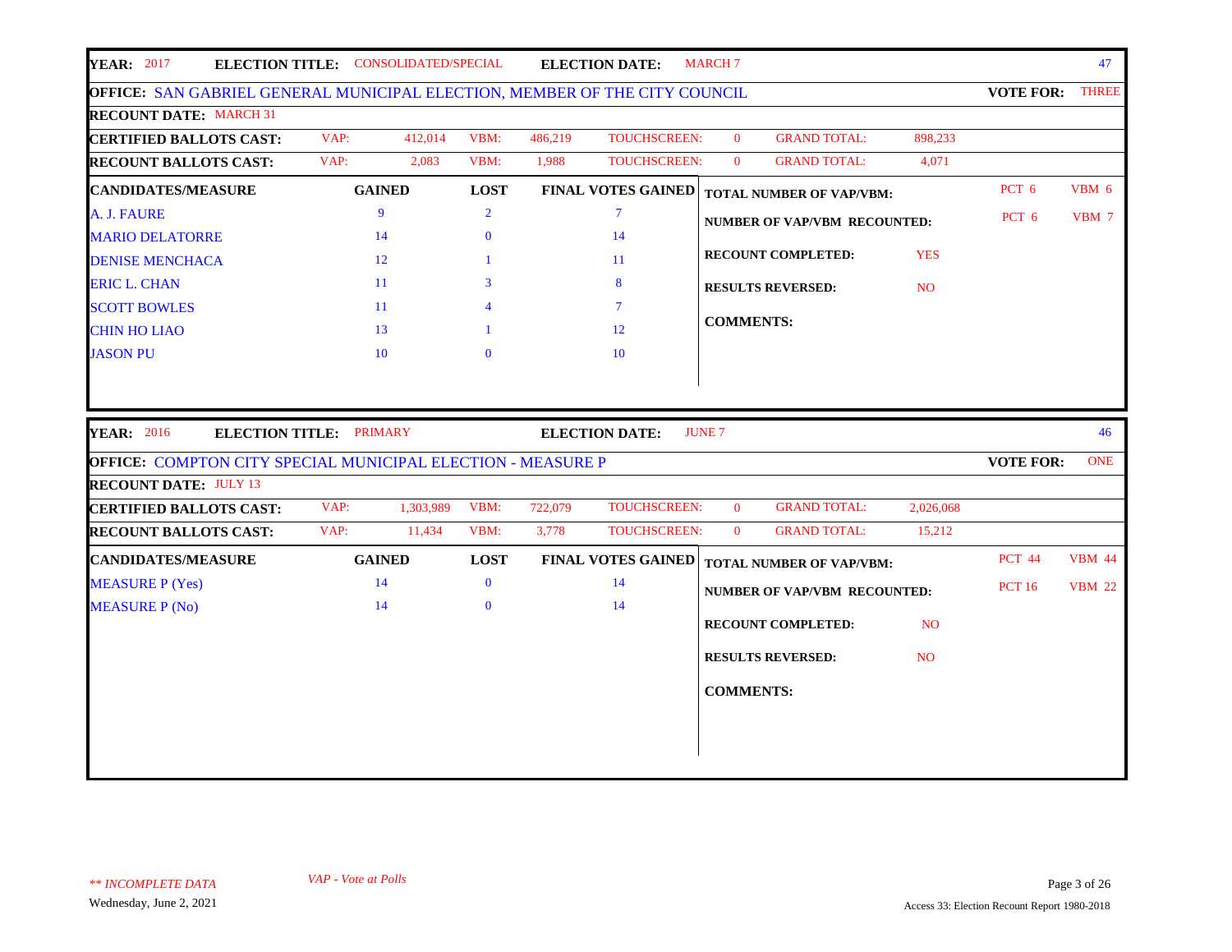| <b>YEAR: 2014</b><br>ELECTION TITLE: GENERAL                              |              |               |                |         | <b>ELECTION DATE:</b>     | NOV <sub>4</sub> |                                     |                 |                  | 45             |
|---------------------------------------------------------------------------|--------------|---------------|----------------|---------|---------------------------|------------------|-------------------------------------|-----------------|------------------|----------------|
| <b>OFFICE: NORTH ORANGE COUNTY COMMUNITY COLLEGE DISTRICT - MEASURE J</b> |              |               |                |         |                           |                  |                                     |                 | <b>VOTE FOR:</b> | <b>ONE</b>     |
| <b>RECOUNT DATE: DEC 10</b>                                               |              |               |                |         |                           |                  |                                     |                 |                  |                |
| <b>CERTIFIED BALLOTS CAST:</b>                                            | VAP:         | 941,812       | VBM:           | 577,023 | TOUCHSCREEN:              | $\mathbf{0}$     | <b>GRAND TOTAL:</b>                 | 1,518,835       |                  |                |
| <b>RECOUNT BALLOTS CAST:</b>                                              | VAP:         | 2,862         | VBM:           | 1,960   | <b>TOUCHSCREEN:</b>       | $\mathbf{0}$     | <b>GRAND TOTAL:</b>                 | 4,822           |                  |                |
| <b>CANDIDATES/MEASURE</b>                                                 |              | <b>GAINED</b> | <b>LOST</b>    |         | <b>FINAL VOTES GAINED</b> |                  | <b>TOTAL NUMBER OF VAP/VBM:</b>     |                 | <b>PCT 14</b>    | <b>VBM 16</b>  |
| <b>MEASURE J (Yes)</b>                                                    |              | 34            | $\overline{2}$ |         | 32                        |                  | <b>NUMBER OF VAP/VBM RECOUNTED:</b> |                 | <b>PCT 14</b>    | <b>VBM 16</b>  |
| <b>MEASURE J (No)</b>                                                     |              | 28            | $\mathbf{1}$   |         | 27                        |                  |                                     |                 |                  |                |
|                                                                           |              |               |                |         |                           |                  | <b>RECOUNT COMPLETED:</b>           | <b>YES</b>      |                  |                |
|                                                                           |              |               |                |         |                           |                  | <b>RESULTS REVERSED:</b>            | NO <sub>1</sub> |                  |                |
|                                                                           |              |               |                |         |                           | <b>COMMENTS:</b> |                                     |                 |                  |                |
|                                                                           |              |               |                |         |                           |                  |                                     |                 |                  |                |
|                                                                           |              |               |                |         |                           |                  |                                     |                 |                  |                |
| <b>YEAR: 2013</b><br>ELECTION TITLE: SPECIAL                              |              |               |                |         | <b>ELECTION DATE:</b>     | <b>NOV 19</b>    |                                     |                 |                  | 44             |
| OFFICE: MEMBER OF THE ASSEMBLY, 45TH DISTRICT                             |              |               |                |         |                           |                  |                                     |                 | <b>VOTE FOR:</b> | <b>ONE</b>     |
| <b>RECOUNT DATE: DEC 9</b><br><b>CERTIFIED BALLOTS CAST:</b>              | VAP:         | 8,658         | VBM:           | 20,973  | <b>TOUCHSCREEN:</b>       | $\mathbf{0}$     | <b>GRAND TOTAL:</b>                 | 29,631          |                  |                |
| <b>RECOUNT BALLOTS CAST:</b>                                              | VAP:         | 1,198         | VBM:           | 2,695   | <b>TOUCHSCREEN:</b>       | $\mathbf{0}$     | <b>GRAND TOTAL:</b>                 | 3,893           |                  |                |
| <b>CANDIDATES/MEASURE</b>                                                 |              | <b>GAINED</b> | <b>LOST</b>    |         | <b>FINAL VOTES GAINED</b> |                  | <b>TOTAL NUMBER OF VAP/VBM:</b>     |                 | <b>PCT 137</b>   | <b>VBM 137</b> |
| <b>SUSAN SHELLEY</b>                                                      | $\mathbf{1}$ |               | $\bf{0}$       |         | $\mathbf{1}$              |                  |                                     |                 | <b>PCT 20</b>    | <b>VBM 18</b>  |
| <b>MATT DABABNEH</b>                                                      |              |               | $\bf{0}$       |         |                           |                  | <b>NUMBER OF VAP/VBM RECOUNTED:</b> |                 |                  |                |
|                                                                           |              |               |                |         |                           |                  | <b>RECOUNT COMPLETED:</b>           | N <sub>O</sub>  |                  |                |
|                                                                           |              |               |                |         |                           |                  | <b>RESULTS REVERSED:</b>            | N <sub>O</sub>  |                  |                |
|                                                                           |              |               |                |         |                           |                  |                                     |                 |                  |                |
|                                                                           |              |               |                |         |                           | <b>COMMENTS:</b> |                                     |                 |                  |                |
|                                                                           |              |               |                |         |                           |                  |                                     |                 |                  |                |
|                                                                           |              |               |                |         |                           |                  |                                     |                 |                  |                |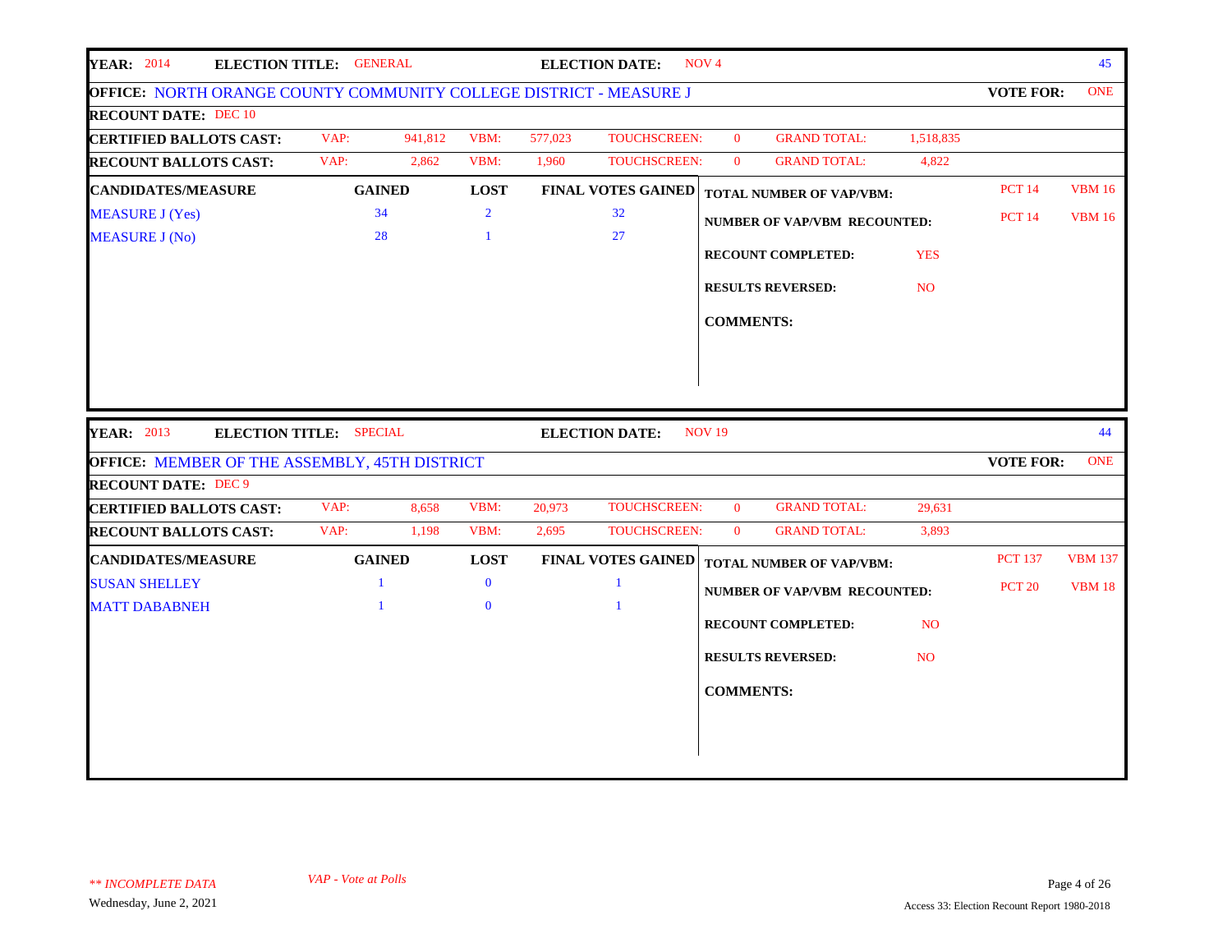| <b>YEAR: 2013</b>                                                                                                                                                                                                                   | <b>ELECTION TITLE: UDEL</b> |       |              |       | <b>ELECTION DATE:</b>     | NOV <sub>5</sub> |                                     |                |                  | 43            |
|-------------------------------------------------------------------------------------------------------------------------------------------------------------------------------------------------------------------------------------|-----------------------------|-------|--------------|-------|---------------------------|------------------|-------------------------------------|----------------|------------------|---------------|
| OFFICE: WEST COVINA CITY GENERAL MUNICIPAL ELECTION, MEMBER OF THE CITY COUNCIL                                                                                                                                                     |                             |       |              |       |                           |                  |                                     |                | <b>VOTE FOR:</b> | <b>THREE</b>  |
| <b>RECOUNT DATE: DEC 4</b>                                                                                                                                                                                                          |                             |       |              |       |                           |                  |                                     |                |                  |               |
| <b>CERTIFIED BALLOTS CAST:</b>                                                                                                                                                                                                      | VAP:                        | 3,490 | VBM:         | 4.164 | <b>TOUCHSCREEN:</b>       | $\Omega$         | <b>GRAND TOTAL:</b>                 | 7.654          |                  |               |
| <b>RECOUNT BALLOTS CAST:</b>                                                                                                                                                                                                        | VAP:                        | 3,490 | VBM:         | 4,164 | <b>TOUCHSCREEN:</b>       | $\mathbf{0}$     | <b>GRAND TOTAL:</b>                 | 7,654          |                  |               |
| <b>CANDIDATES/MEASURE</b>                                                                                                                                                                                                           | <b>GAINED</b>               |       | <b>LOST</b>  |       | <b>FINAL VOTES GAINED</b> |                  | TOTAL NUMBER OF VAP/VBM:            |                | <b>PCT 30</b>    | <b>VBM 34</b> |
| <b>COREY WARSHAW</b>                                                                                                                                                                                                                | 39                          |       | $\mathbf{1}$ |       | 38                        |                  | <b>NUMBER OF VAP/VBM RECOUNTED:</b> |                | <b>PCT 30</b>    | <b>VBM 34</b> |
| <b>KIMBERLY CACERES</b>                                                                                                                                                                                                             | 43                          |       | $\mathbf{1}$ |       | 42                        |                  |                                     |                |                  |               |
| <b>KARIN ARMBRUST</b>                                                                                                                                                                                                               | 31                          |       | $\mathbf{0}$ |       | 31                        |                  | <b>RECOUNT COMPLETED:</b>           | <b>YES</b>     |                  |               |
| <b>JAMES TOMA</b>                                                                                                                                                                                                                   | 58                          |       | 9            |       | 49                        |                  | <b>RESULTS REVERSED:</b>            | <b>NO</b>      |                  |               |
| <b>ROB SOTELO</b>                                                                                                                                                                                                                   | 27                          |       | $\bf{0}$     |       | 27                        |                  |                                     |                |                  |               |
| <b>MIKE SPENCE</b>                                                                                                                                                                                                                  | 49                          |       | $\mathbf{0}$ |       | 49                        | <b>COMMENTS:</b> |                                     |                |                  |               |
|                                                                                                                                                                                                                                     |                             |       | $\Omega$     |       | 24                        |                  |                                     |                |                  |               |
| <b>ARMANDO D'AVILA</b>                                                                                                                                                                                                              | 24                          |       |              |       |                           |                  |                                     |                |                  |               |
| <b>ANDREW McINTYRE</b>                                                                                                                                                                                                              | 49                          |       | $\Omega$     |       | 49                        |                  |                                     |                |                  |               |
| <b>LLOYD A. JOHNSON</b>                                                                                                                                                                                                             | 45                          |       | $\mathbf{0}$ |       | 45                        |                  |                                     |                |                  |               |
|                                                                                                                                                                                                                                     | <b>ELECTION TITLE: UDEL</b> |       |              |       | <b>ELECTION DATE:</b>     | NOV <sub>5</sub> |                                     |                |                  | 42            |
|                                                                                                                                                                                                                                     |                             |       |              |       |                           |                  |                                     |                | <b>VOTE FOR:</b> | <b>THREE</b>  |
|                                                                                                                                                                                                                                     |                             |       |              |       |                           |                  |                                     |                |                  |               |
|                                                                                                                                                                                                                                     | VAP:                        | 2,866 | VBM:         | 2,181 | <b>TOUCHSCREEN:</b>       | $\mathbf{0}$     | <b>GRAND TOTAL:</b>                 | 5,047          |                  |               |
|                                                                                                                                                                                                                                     | VAP:                        | 1,119 | VBM:         | 863   | <b>TOUCHSCREEN:</b>       | $\mathbf{0}$     | <b>GRAND TOTAL:</b>                 | 1,982          |                  |               |
| <b>YEAR: 2013</b><br>OFFICE: HERMOSA BEACH CITY GENERAL MUNICIPAL ELECTION, MEMBER OF THE CITY COUNCIL<br><b>RECOUNT DATE: DEC 3</b><br><b>CERTIFIED BALLOTS CAST:</b><br><b>RECOUNT BALLOTS CAST:</b><br><b>CANDIDATES/MEASURE</b> | <b>GAINED</b>               |       | <b>LOST</b>  |       | <b>FINAL VOTES GAINED</b> |                  | <b>TOTAL NUMBER OF VAP/VBM:</b>     |                | PCT <sub>5</sub> | VBM 5         |
| <b>GREG SAVELLI</b>                                                                                                                                                                                                                 | $\mathbf{1}$                |       | $\mathbf{0}$ |       | $\mathbf{1}$              |                  |                                     |                | PCT <sub>2</sub> | VBM 2         |
| <b>H S FANGARY</b>                                                                                                                                                                                                                  | 6                           |       | $\mathbf{0}$ |       | 6                         |                  | <b>NUMBER OF VAP/VBM RECOUNTED:</b> |                |                  |               |
| <b>JEFF DUCLOS</b>                                                                                                                                                                                                                  | 6                           |       | $\mathbf{0}$ |       | 6                         |                  | <b>RECOUNT COMPLETED:</b>           | <b>NO</b>      |                  |               |
| <b>JOHN BOWLER</b>                                                                                                                                                                                                                  | 6                           |       | $\mathbf{0}$ |       | 6                         |                  | <b>RESULTS REVERSED:</b>            | N <sub>O</sub> |                  |               |
| <b>PATRICK BOBKO</b>                                                                                                                                                                                                                | $\overline{2}$              |       | $\mathbf{0}$ |       | $\overline{2}$            |                  |                                     |                |                  |               |
| <b>NANETTE BARRAGAN</b>                                                                                                                                                                                                             | 8                           |       | $\Omega$     |       | 8                         | <b>COMMENTS:</b> |                                     |                |                  |               |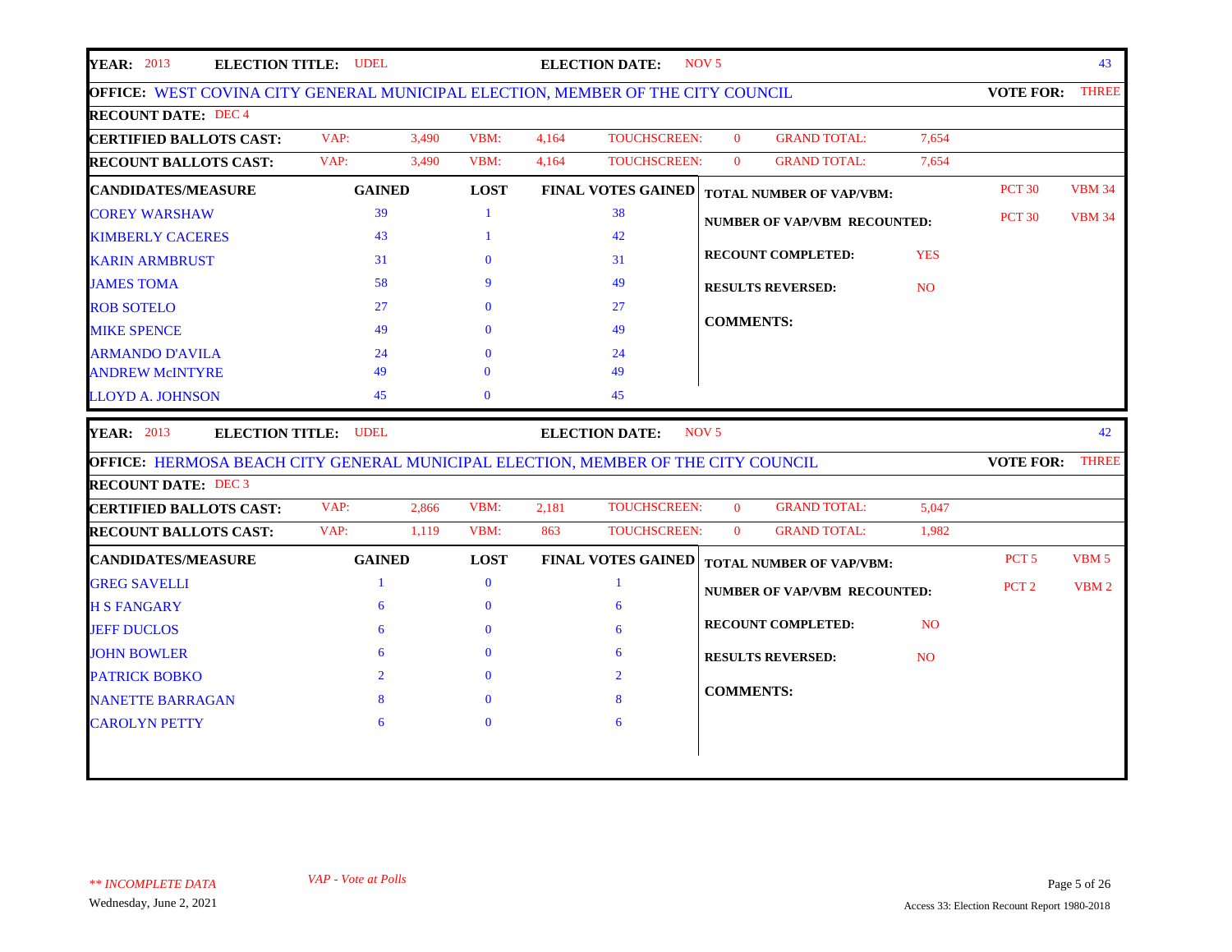|                                                                | <b>ELECTION TITLE: GENERAL</b> |         |                |         | <b>ELECTION DATE:</b>     | NOV <sub>6</sub> |                                     |                |                  | 41            |
|----------------------------------------------------------------|--------------------------------|---------|----------------|---------|---------------------------|------------------|-------------------------------------|----------------|------------------|---------------|
| OFFICE: MEMBER OF THE ASSEMBLY, 36TH DISTRICT                  |                                |         |                |         |                           |                  |                                     |                | <b>VOTE FOR:</b> | <b>ONE</b>    |
| <b>RECOUNT DATE: DEC 12</b>                                    |                                |         |                |         |                           |                  |                                     |                |                  |               |
| <b>CERTIFIED BALLOTS CAST:</b>                                 | VAP:                           | 85,724  | VBM:           | 38,367  | TOUCHSCREEN:              | $\overline{0}$   | <b>GRAND TOTAL:</b>                 | 124,091        |                  |               |
| <b>RECOUNT BALLOTS CAST:</b>                                   | VAP:                           | 17,125  | VBM:           | 12,694  | TOUCHSCREEN:              | $\overline{0}$   | <b>GRAND TOTAL:</b>                 | 29,819         |                  |               |
| <b>CANDIDATES/MEASURE</b>                                      | <b>GAINED</b>                  |         | <b>LOST</b>    |         | <b>FINAL VOTES GAINED</b> |                  | <b>TOTAL NUMBER OF VAP/VBM:</b>     |                | <b>PCT 241</b>   |               |
| <b>RON SMITH</b>                                               | 107                            |         | $\overline{3}$ |         | 104                       |                  | <b>NUMBER OF VAP/VBM RECOUNTED:</b> |                | <b>PCT</b> 36    | <b>VBM 54</b> |
| <b>STEVE FOX</b>                                               | 95                             |         | $\overline{2}$ |         | 93                        |                  |                                     |                |                  |               |
|                                                                |                                |         |                |         |                           |                  | <b>RECOUNT COMPLETED:</b>           | N <sub>O</sub> |                  |               |
|                                                                |                                |         |                |         |                           |                  | <b>RESULTS REVERSED:</b>            | N <sub>O</sub> |                  |               |
|                                                                |                                |         |                |         |                           |                  |                                     |                |                  |               |
|                                                                |                                |         |                |         |                           | <b>COMMENTS:</b> |                                     |                |                  |               |
|                                                                |                                |         |                |         |                           |                  |                                     |                |                  |               |
| <b>YEAR: 2012</b><br>ELECTION TITLE: PRIMARY                   |                                |         |                |         |                           |                  |                                     |                |                  |               |
|                                                                |                                |         |                |         |                           | <b>JUNE 5</b>    |                                     |                |                  | 40            |
|                                                                |                                |         |                |         | <b>ELECTION DATE:</b>     |                  |                                     |                |                  |               |
| <b>OFFICE: STATE MEASURE 29</b>                                |                                |         |                |         |                           |                  |                                     |                | <b>VOTE FOR:</b> | <b>ONE</b>    |
| <b>RECOUNT DATE: JULY 19</b><br><b>CERTIFIED BALLOTS CAST:</b> | VAP:                           | 541,463 | VBM:           | 431,811 | <b>TOUCHSCREEN:</b>       | $\mathbf{0}$     | <b>GRAND TOTAL:</b>                 | 973,274        |                  |               |
|                                                                | VAP:                           | 52,448  | VBM:           | 32,893  | <b>TOUCHSCREEN:</b>       | $\mathbf{0}$     | <b>GRAND TOTAL:</b>                 | 85,341         |                  |               |
| <b>RECOUNT BALLOTS CAST:</b><br><b>CANDIDATES/MEASURE</b>      | <b>GAINED</b>                  |         | <b>LOST</b>    |         | <b>FINAL VOTES GAINED</b> |                  |                                     |                | PCT 4,786        |               |
| <b>MEASURE 29 (Yes)</b>                                        | 451                            |         | 43             |         | 408                       |                  | <b>TOTAL NUMBER OF VAP/VBM:</b>     |                |                  |               |
| <b>MEASURE 29 (No)</b>                                         | 339                            |         | 63             |         | 276                       |                  | <b>NUMBER OF VAP/VBM RECOUNTED:</b> |                | <b>PCT 532</b>   |               |
|                                                                |                                |         |                |         |                           |                  | <b>RECOUNT COMPLETED:</b>           | N <sub>O</sub> |                  |               |
|                                                                |                                |         |                |         |                           |                  | <b>RESULTS REVERSED:</b>            | N <sub>O</sub> |                  |               |
|                                                                |                                |         |                |         |                           |                  |                                     |                |                  |               |
|                                                                |                                |         |                |         |                           | <b>COMMENTS:</b> |                                     |                |                  |               |
|                                                                |                                |         |                |         |                           |                  |                                     |                |                  |               |
|                                                                |                                |         |                |         |                           |                  |                                     |                |                  | VBM 493       |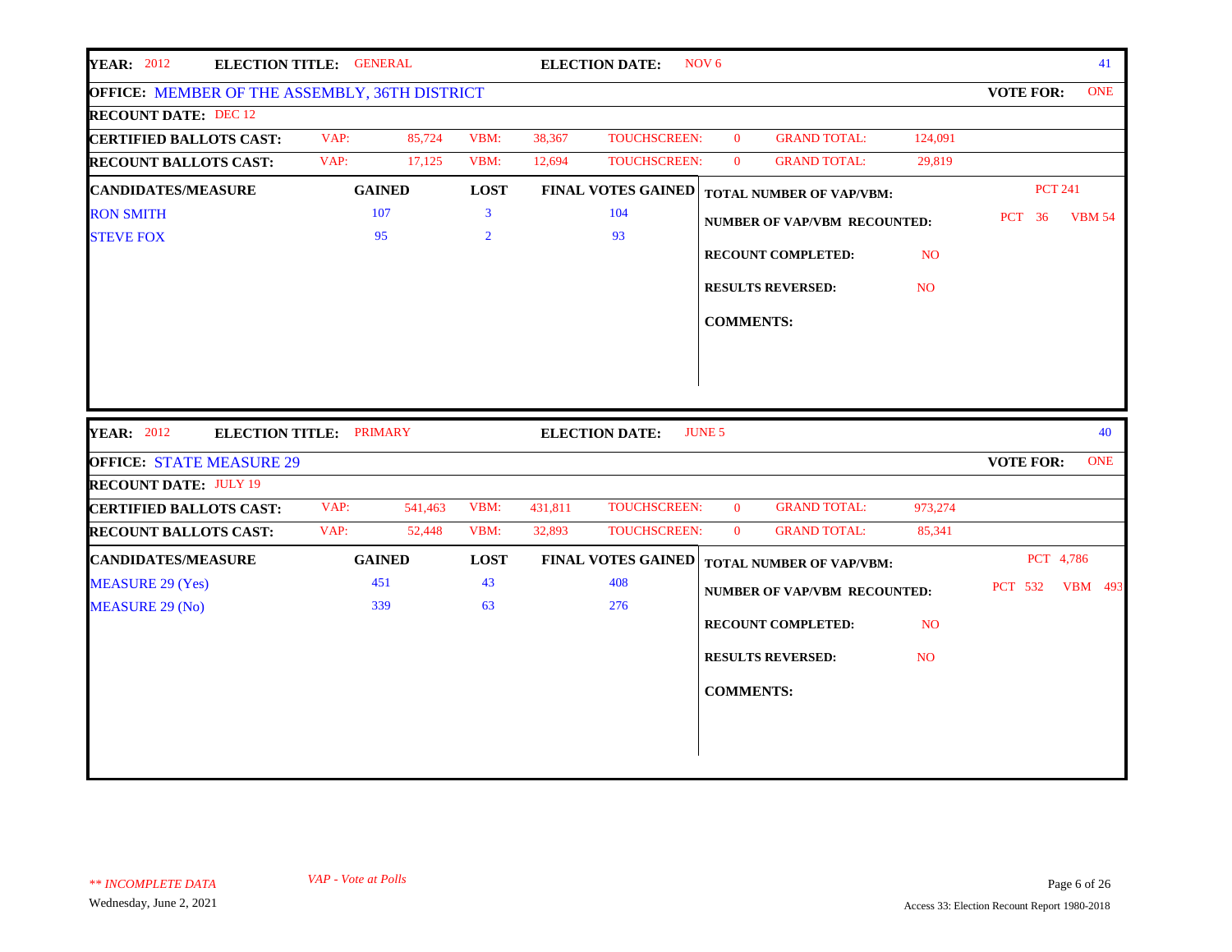| <b>YEAR: 2009</b><br><b>ELECTION TITLE: UDEL</b>                |                                         |       |              |       | <b>ELECTION DATE:</b>     | NOV <sub>3</sub> |                                     |                |                  | 39           |
|-----------------------------------------------------------------|-----------------------------------------|-------|--------------|-------|---------------------------|------------------|-------------------------------------|----------------|------------------|--------------|
| <b>OFFICE: CITY OF BELL GARDENS GENERAL MUNICIPAL ELECTION</b>  |                                         |       |              |       |                           |                  |                                     |                | <b>VOTE FOR:</b> | <b>THREE</b> |
| <b>RECOUNT DATE: DEC 7</b>                                      |                                         |       |              |       |                           |                  |                                     |                |                  |              |
| <b>CERTIFIED BALLOTS CAST:</b>                                  | VAP:                                    | 1,321 | VBM:         | 1,345 | <b>TOUCHSCREEN:</b>       | $\mathbf{0}$     | <b>GRAND TOTAL:</b>                 | 2,666          |                  |              |
| <b>RECOUNT BALLOTS CAST:</b>                                    | VAP:                                    | 883   | VBM:         | 910   | <b>TOUCHSCREEN:</b>       | $\mathbf{0}$     | <b>GRAND TOTAL:</b>                 | 1,793          |                  |              |
| <b>CANDIDATES/MEASURE</b>                                       | <b>GAINED</b>                           |       | <b>LOST</b>  |       | <b>FINAL VOTES GAINED</b> |                  | <b>TOTAL NUMBER OF VAP/VBM:</b>     |                | PCT 8            | $VBM$ 8      |
| <b>DANIEL CRESPO</b>                                            | $\overline{2}$                          |       | $\mathbf{0}$ |       | $\overline{2}$            |                  | <b>NUMBER OF VAP/VBM RECOUNTED:</b> |                | PCT 4            | VBM 6        |
| <b>CRISTINA GARCIA</b>                                          | -1                                      |       | -1           |       | $\Omega$                  |                  |                                     |                |                  |              |
| <b>SERGIO INFANZON</b>                                          | $\mathbf{1}$                            |       | $\mathbf{0}$ |       | $\mathbf{1}$              |                  | <b>RECOUNT COMPLETED:</b>           | <b>YES</b>     |                  |              |
| <b>LUIS A. ARIAS</b>                                            | $\overline{2}$                          |       |              |       | $\mathbf{1}$              |                  | <b>RESULTS REVERSED:</b>            | <b>NO</b>      |                  |              |
| PRISCILLA FLORES                                                |                                         |       | $\mathbf{0}$ |       | $\mathbf{1}$              |                  |                                     |                |                  |              |
| M. C. VIURQUIZ                                                  | $\Omega$                                |       | $\Omega$     |       | $\theta$                  | <b>COMMENTS:</b> |                                     |                |                  |              |
| <b>JAVIER SANCHEZ</b>                                           |                                         |       | $\mathbf{0}$ |       |                           |                  |                                     |                |                  |              |
|                                                                 |                                         |       |              |       |                           |                  |                                     |                |                  |              |
| <b>YEAR: 2008</b>                                               | <b>ELECTION TITLE: GENERAL ELECTION</b> |       |              |       | <b>ELECTION DATE:</b>     | NOV <sub>4</sub> |                                     |                |                  | 38           |
| <b>OFFICE: CITY OF COMMERCE SPECIAL RECALL OF ROBERT FIERRO</b> |                                         |       |              |       |                           |                  |                                     |                | <b>VOTE FOR:</b> | <b>ONE</b>   |
| <b>RECOUNT DATE: DEC 15</b>                                     | VAP:                                    | 3,402 | VBM:         | 742   | TOUCHSCREEN:              | $\mathbf{0}$     | <b>GRAND TOTAL:</b>                 | 4,144          |                  |              |
| <b>CERTIFIED BALLOTS CAST:</b><br><b>RECOUNT BALLOTS CAST:</b>  | VAP:                                    | 3,402 | VBM:         | 742   | <b>TOUCHSCREEN:</b>       | $\mathbf{0}$     | <b>GRAND TOTAL:</b>                 | 4,144          |                  |              |
| <b>CANDIDATES/MEASURE</b>                                       | <b>GAINED</b>                           |       | <b>LOST</b>  |       | <b>FINAL VOTES GAINED</b> |                  |                                     |                | PCT 7            | VBM 8        |
| <b>MEASURE</b> (Yes)                                            | $\overline{7}$                          |       | $\mathbf{0}$ |       | $\overline{7}$            |                  | <b>TOTAL NUMBER OF VAP/VBM:</b>     |                |                  | VBM 8        |
| <b>MEASURE</b> (No)                                             | $\mathbf{1}$                            |       | $\mathbf{0}$ |       | $\overline{1}$            |                  | <b>NUMBER OF VAP/VBM RECOUNTED:</b> |                | PCT 7            |              |
|                                                                 |                                         |       |              |       |                           |                  | <b>RECOUNT COMPLETED:</b>           | <b>YES</b>     |                  |              |
|                                                                 |                                         |       |              |       |                           |                  | <b>RESULTS REVERSED:</b>            | N <sub>O</sub> |                  |              |
|                                                                 |                                         |       |              |       |                           |                  |                                     |                |                  |              |
|                                                                 |                                         |       |              |       |                           | <b>COMMENTS:</b> |                                     |                |                  |              |
|                                                                 |                                         |       |              |       |                           |                  |                                     |                |                  |              |
|                                                                 |                                         |       |              |       |                           |                  |                                     |                |                  |              |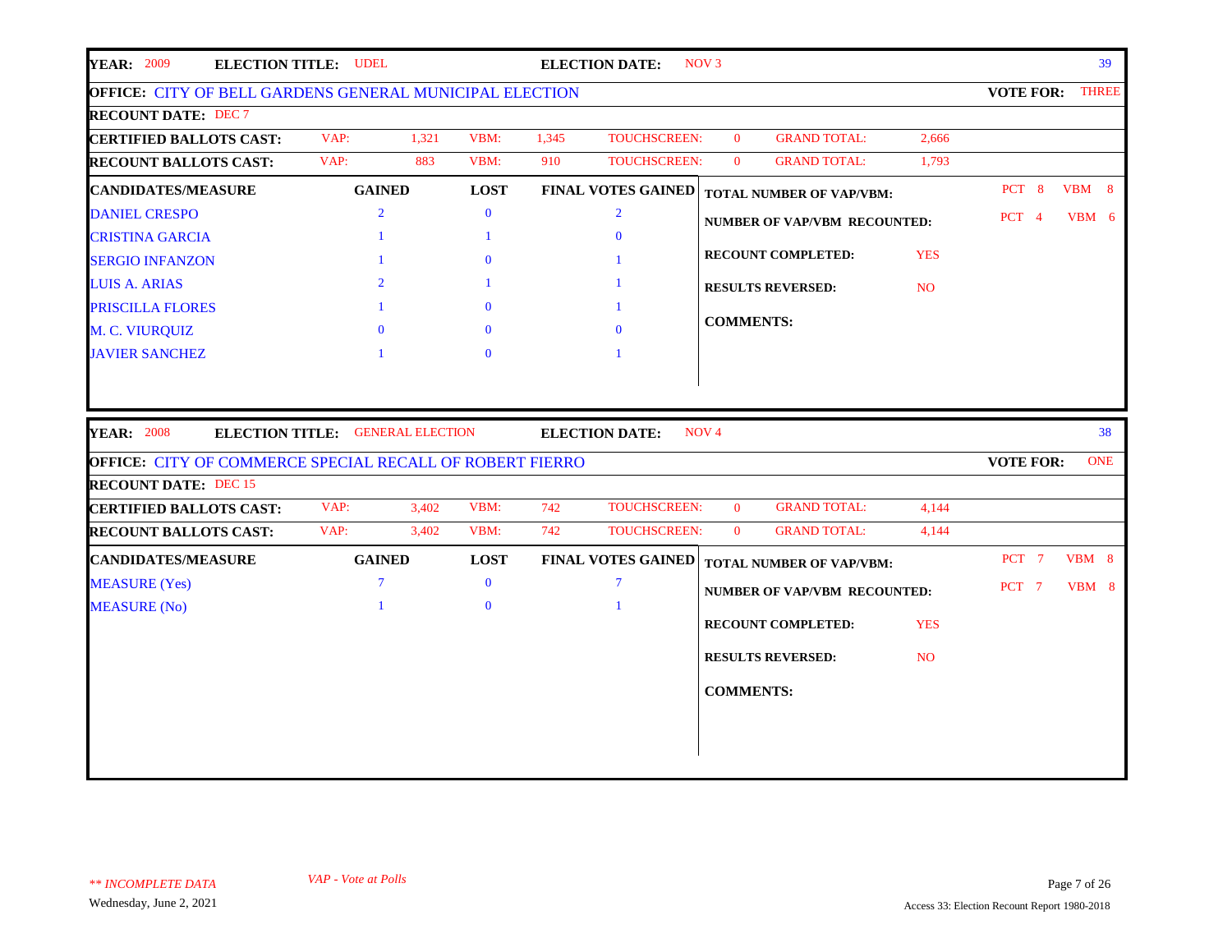| <b>YEAR: 2006</b>                             | <b>ELECTION TITLE: PRIMARY ELECTION</b> |                |        | <b>ELECTION DATE:</b>     | JUNE 6           |                                     |            |                  | 37              |
|-----------------------------------------------|-----------------------------------------|----------------|--------|---------------------------|------------------|-------------------------------------|------------|------------------|-----------------|
| <b>OFFICE: STATE SENATOR, 30TH DISTRICT</b>   |                                         |                |        |                           |                  |                                     |            | <b>VOTE FOR:</b> | <b>ONE</b>      |
| <b>RECOUNT DATE: JULY 17</b>                  |                                         |                |        |                           |                  |                                     |            |                  |                 |
| <b>CERTIFIED BALLOTS CAST:</b>                | VAP:<br>38,768                          | VBM:           | 10,919 | TOUCHSCREEN:              | $\mathbf{0}$     | <b>GRAND TOTAL:</b>                 | 49,687     |                  |                 |
| <b>RECOUNT BALLOTS CAST:</b>                  | VAP:<br>7,288                           | VBM:           | 2,436  | TOUCHSCREEN:              | $\mathbf{0}$     | <b>GRAND TOTAL:</b>                 | 9,724      |                  |                 |
| <b>CANDIDATES/MEASURE</b>                     | <b>GAINED</b>                           | <b>LOST</b>    |        | <b>FINAL VOTES GAINED</b> |                  | TOTAL NUMBER OF VAP/VBM:            |            | 378              |                 |
| <b>RON CALDERON</b>                           | 44                                      | $\overline{4}$ |        | 40                        |                  | <b>NUMBER OF VAP/VBM RECOUNTED:</b> |            | 52               |                 |
| <b>RUDY BERMUDEZ</b>                          | 66                                      | $\mathbf{0}$   |        | 66                        |                  |                                     |            |                  |                 |
|                                               |                                         |                |        |                           |                  | <b>RECOUNT COMPLETED:</b>           | <b>YES</b> |                  |                 |
|                                               |                                         |                |        |                           |                  | <b>RESULTS REVERSED:</b>            | <b>NO</b>  |                  |                 |
|                                               |                                         |                |        |                           | <b>COMMENTS:</b> |                                     |            |                  |                 |
|                                               |                                         |                |        |                           |                  |                                     |            |                  |                 |
|                                               |                                         |                |        |                           |                  |                                     |            |                  |                 |
|                                               |                                         |                |        |                           |                  |                                     |            |                  |                 |
|                                               |                                         |                |        |                           |                  |                                     |            |                  |                 |
| <b>YEAR: 2006</b>                             | ELECTION TITLE: GENERAL ELECTION        |                |        | <b>ELECTION DATE:</b>     | NOV <sub>7</sub> |                                     |            |                  | 36 <sup>°</sup> |
| OFFICE: ALHAMBRA CITY COUNCIL, FIRST DISTRICT |                                         |                |        |                           |                  |                                     |            | <b>VOTE FOR:</b> | <b>ONE</b>      |
| <b>RECOUNT DATE: DEC 18</b>                   |                                         |                |        |                           |                  |                                     |            |                  |                 |
| <b>CERTIFIED BALLOTS CAST:</b>                | VAP:<br>11,767                          | VBM:           | 4,555  | TOUCHSCREEN:              | $\mathbf{0}$     | <b>GRAND TOTAL:</b>                 | 16,322     |                  |                 |
| <b>RECOUNT BALLOTS CAST:</b>                  | VAP:<br>1,381                           | VBM:           | 4,554  | TOUCHSCREEN:              | $\mathbf{0}$     | <b>GRAND TOTAL:</b>                 | 5,935      |                  |                 |
| <b>CANDIDATES/MEASURE</b>                     | <b>GAINED</b>                           | <b>LOST</b>    |        | <b>FINAL VOTES GAINED</b> |                  | <b>TOTAL NUMBER OF VAP/VBM:</b>     |            | 41               |                 |
| <b>CARLOS A. CHAVEZ</b>                       | 13                                      | 1              |        | 12                        |                  | <b>NUMBER OF VAP/VBM RECOUNTED:</b> |            | 4                |                 |
| <b>ALEXANDER ROSAS</b>                        | $\overline{2}$                          | $\mathbf{0}$   |        | $\overline{2}$            |                  |                                     |            |                  |                 |
| <b>STEPHEN K. SHAM</b>                        | 6                                       | $\mathbf{0}$   |        | 6                         |                  | <b>RECOUNT COMPLETED:</b>           | <b>YES</b> |                  |                 |
|                                               |                                         |                |        |                           |                  | <b>RESULTS REVERSED:</b>            | NO.        |                  |                 |
|                                               |                                         |                |        |                           |                  |                                     |            |                  |                 |
|                                               |                                         |                |        |                           | <b>COMMENTS:</b> |                                     |            |                  |                 |
|                                               |                                         |                |        |                           |                  |                                     |            |                  |                 |
|                                               |                                         |                |        |                           |                  |                                     |            |                  |                 |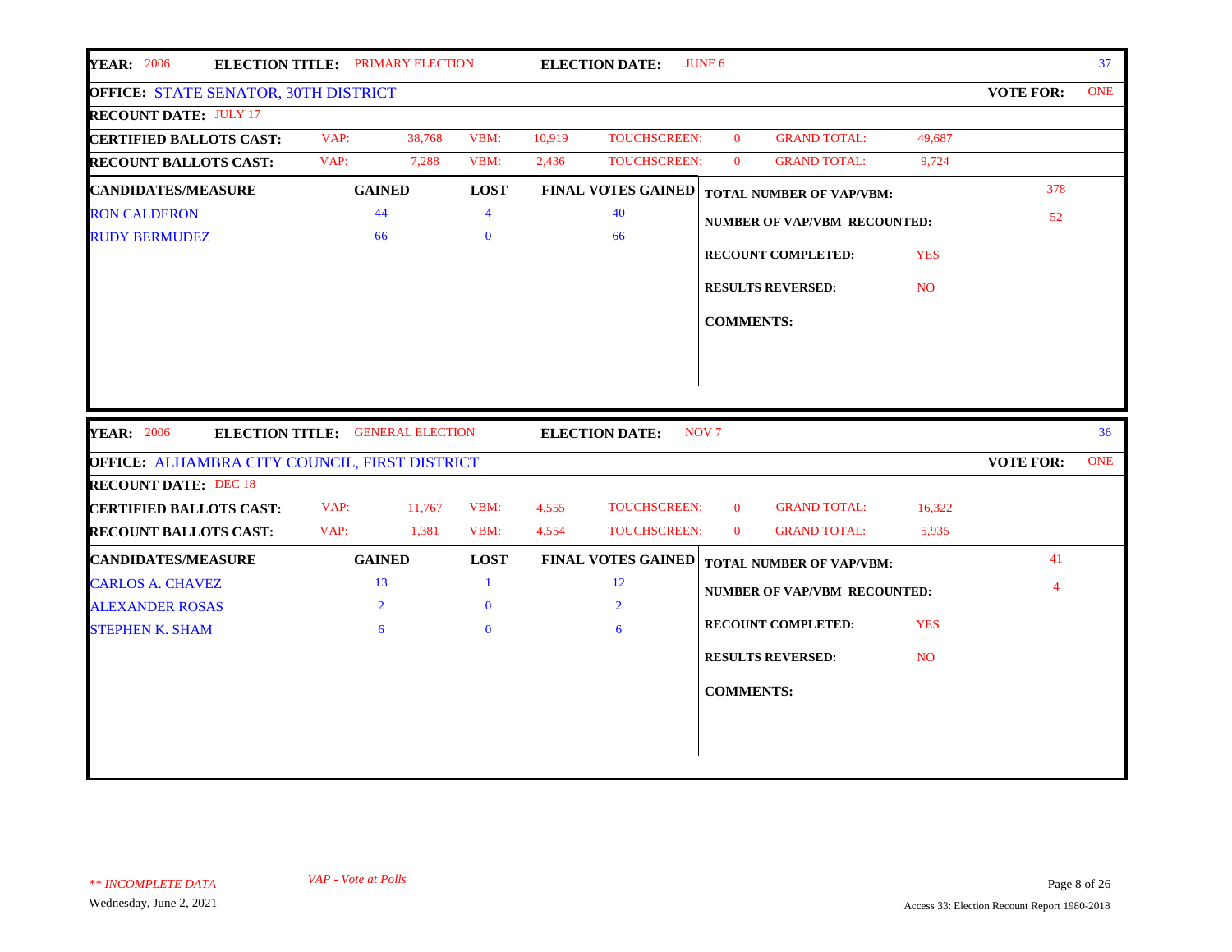| <b>YEAR: 2006</b><br><b>ELECTION TITLE: GENERAL ELECTION</b>                                     |                          |           |                |              | <b>ELECTION DATE:</b>       | NOV <sub>7</sub> |                                     |                 |                                                                                                            | 35 <sup>5</sup> |
|--------------------------------------------------------------------------------------------------|--------------------------|-----------|----------------|--------------|-----------------------------|------------------|-------------------------------------|-----------------|------------------------------------------------------------------------------------------------------------|-----------------|
| <b>OFFICE: STATE MEASURE 89</b>                                                                  |                          |           |                |              |                             |                  |                                     |                 | <b>VOTE FOR:</b>                                                                                           | <b>ONE</b>      |
| <b>RECOUNT DATE: DEC 15</b>                                                                      |                          |           |                |              |                             |                  |                                     |                 |                                                                                                            |                 |
| <b>CERTIFIED BALLOTS CAST:</b>                                                                   | VAP:                     | 1,501,736 | VBM:           | 531,383      | <b>TOUCHSCREEN:</b>         | $\mathbf{0}$     | <b>GRAND TOTAL:</b>                 | 2,033,119       |                                                                                                            |                 |
| <b>RECOUNT BALLOTS CAST:</b>                                                                     | VAP:                     | 7,406     | VBM:           | $\mathbf{0}$ | <b>TOUCHSCREEN:</b>         | $\overline{0}$   | <b>GRAND TOTAL:</b>                 | 7,406           |                                                                                                            |                 |
| <b>CANDIDATES/MEASURE</b>                                                                        | <b>GAINED</b>            |           | <b>LOST</b>    |              | <b>FINAL VOTES GAINED</b>   |                  | <b>TOTAL NUMBER OF VAP/VBM:</b>     |                 | 5,028                                                                                                      |                 |
| <b>MEASURE 89 (Yes)</b>                                                                          | 16                       |           | $\overline{2}$ |              | 14                          |                  | <b>NUMBER OF VAP/VBM RECOUNTED:</b> |                 | 22                                                                                                         |                 |
| <b>MEASURE 89 (No)</b>                                                                           | 26                       |           | 1              |              | 25                          |                  |                                     |                 |                                                                                                            |                 |
|                                                                                                  |                          |           |                |              |                             |                  | <b>RECOUNT COMPLETED:</b>           | <b>YES</b>      |                                                                                                            |                 |
|                                                                                                  |                          |           |                |              |                             |                  | <b>RESULTS REVERSED:</b>            | N <sub>O</sub>  |                                                                                                            |                 |
|                                                                                                  |                          |           |                |              |                             | <b>COMMENTS:</b> |                                     |                 |                                                                                                            |                 |
|                                                                                                  |                          |           |                |              |                             |                  |                                     |                 |                                                                                                            |                 |
|                                                                                                  |                          |           |                |              |                             |                  |                                     |                 |                                                                                                            |                 |
| <b>YEAR: 2005</b><br><b>ELECTION TITLE: STATEWIDE &amp; UDEL</b>                                 |                          |           |                |              | <b>ELECTION DATE:</b>       | NOV <sub>8</sub> |                                     |                 |                                                                                                            | 34              |
| <b>OFFICE: LOS NIETOS SCHOOL DISTRICT, GOVERNING BOARD MEMBER</b><br><b>RECOUNT DATE: DEC 12</b> |                          |           |                |              |                             |                  |                                     |                 | <b>VOTE FOR:</b>                                                                                           |                 |
| <b>CERTIFIED BALLOTS CAST:</b>                                                                   | VAP:                     | 2,151     | VBM:           | 687          | TOUCHSCREEN:                | $\mathbf{0}$     | <b>GRAND TOTAL:</b>                 | 2,838           |                                                                                                            |                 |
| <b>RECOUNT BALLOTS CAST:</b>                                                                     | VAP:                     | 2,151     | VBM:           | 687          | TOUCHSCREEN:                | $\mathbf{0}$     | <b>GRAND TOTAL:</b>                 | 2,838           |                                                                                                            |                 |
| <b>CANDIDATES/MEASURE</b>                                                                        | <b>GAINED</b>            |           | <b>LOST</b>    |              | <b>FINAL VOTES GAINED</b>   |                  | <b>TOTAL NUMBER OF VAP/VBM:</b>     |                 |                                                                                                            |                 |
| <b>GRISEL VASQUEZ</b>                                                                            | 16                       |           | $\mathbf{0}$   |              | 16                          |                  |                                     |                 |                                                                                                            |                 |
| <b>DIANA VILLALBA</b>                                                                            | 6                        |           | $\Omega$       |              | 6                           |                  | <b>NUMBER OF VAP/VBM RECOUNTED:</b> |                 |                                                                                                            |                 |
| <b>JESSE BENAVENTE</b>                                                                           | $\overline{\mathcal{A}}$ |           | 3              |              |                             |                  | <b>RECOUNT COMPLETED:</b>           | <b>YES</b>      |                                                                                                            |                 |
| <b>CATHY MARTINEZ</b>                                                                            |                          |           | $\overline{2}$ |              | $\mathcal{D}_{\mathcal{L}}$ |                  | <b>RESULTS REVERSED:</b>            | NO <sub>1</sub> |                                                                                                            |                 |
| <b>GLORIA DURAN</b>                                                                              | $\overline{2}$           |           | $\mathbf{0}$   |              | 2                           |                  |                                     |                 |                                                                                                            | <b>THREE</b>    |
| <b>ART ESCOBEDO</b>                                                                              | 9                        |           | $\Omega$       |              | 9                           | <b>COMMENTS:</b> |                                     |                 | Results were not reversed. However, the outcome of<br>certified results changed with tie-breaking recount. |                 |
|                                                                                                  |                          |           |                |              |                             |                  |                                     |                 |                                                                                                            |                 |
|                                                                                                  |                          |           |                |              |                             |                  |                                     |                 |                                                                                                            |                 |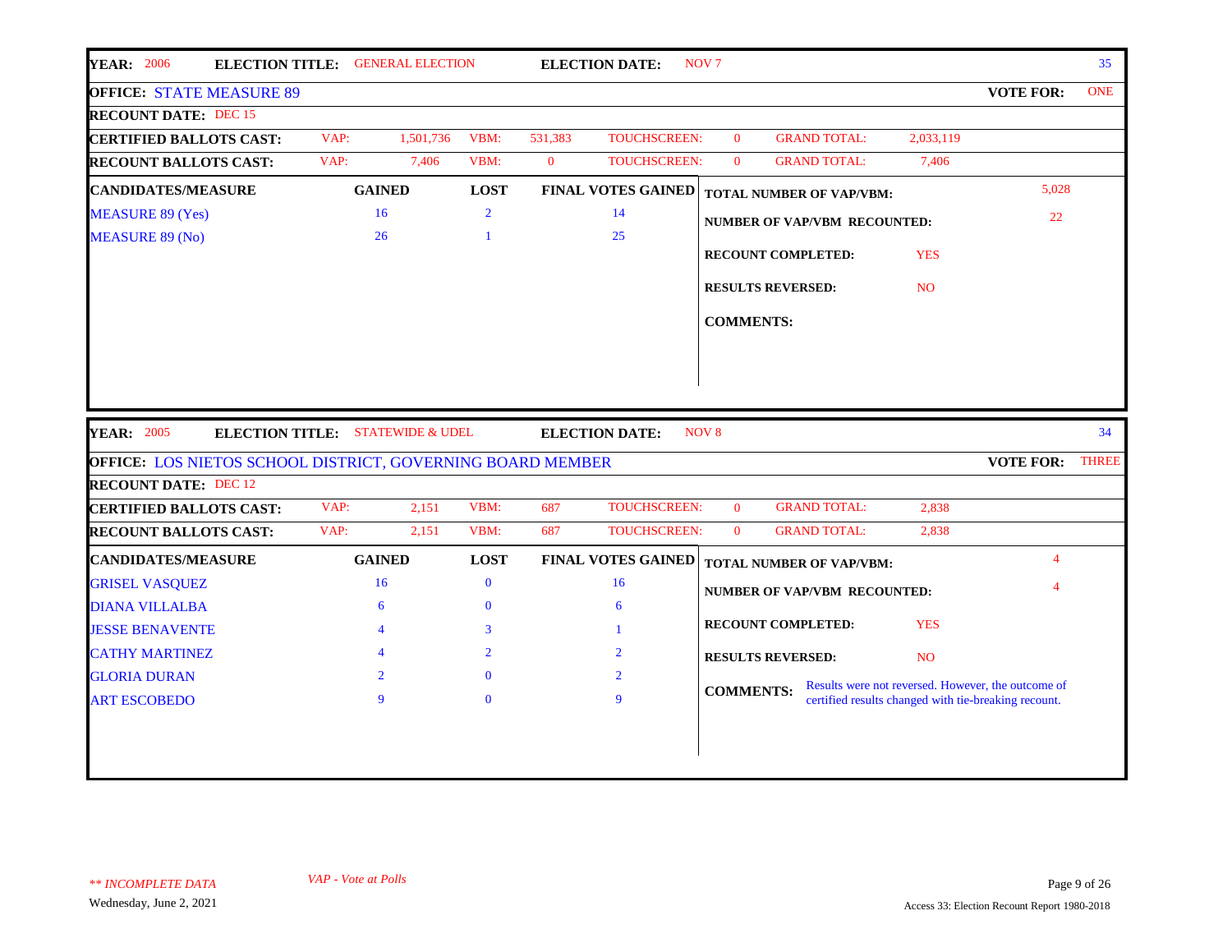| <b>YEAR: 2003</b>                                                          | <b>ELECTION TITLE: UDEL</b> |             | <b>ELECTION DATE:</b> |                           | NOV <sub>4</sub> |                                 |                 |                                                           | 33 <sup>°</sup> |
|----------------------------------------------------------------------------|-----------------------------|-------------|-----------------------|---------------------------|------------------|---------------------------------|-----------------|-----------------------------------------------------------|-----------------|
| OFFICE: WILLIAM S. HART UNION HIGH SCHOOL DISTRICT, GOVERNING BOARD MEMBER |                             |             |                       |                           |                  |                                 |                 | <b>VOTE FOR:</b>                                          | TWO             |
| <b>RECOUNT DATE: DEC 8</b>                                                 |                             |             |                       |                           |                  |                                 |                 |                                                           |                 |
| <b>CERTIFIED BALLOTS CAST:</b>                                             | VAP:<br>6,625               | VBM:        | 4,018                 | <b>TOUCHSCREEN:</b>       | $\overline{0}$   | <b>GRAND TOTAL:</b>             | 10,643          |                                                           |                 |
| <b>RECOUNT BALLOTS CAST:</b>                                               | VAP:<br>4,279               | VBM:        |                       | <b>TOUCHSCREEN:</b>       | $\overline{0}$   | <b>GRAND TOTAL:</b>             | 4,279           |                                                           |                 |
| <b>CANDIDATES/MEASURE</b>                                                  | <b>GAINED</b>               | <b>LOST</b> |                       | <b>FINAL VOTES GAINED</b> |                  | <b>TOTAL NUMBER OF VAP/VBM:</b> |                 | 61                                                        |                 |
|                                                                            |                             |             |                       |                           |                  | NUMBER OF VAP/VBM RECOUNTED:    |                 | 37                                                        |                 |
|                                                                            |                             |             |                       |                           |                  | RECOUNT COMPLETED:              | N <sub>O</sub>  |                                                           |                 |
|                                                                            |                             |             |                       |                           |                  | <b>RESULTS REVERSED:</b>        | N <sub>O</sub>  |                                                           |                 |
|                                                                            |                             |             |                       |                           | <b>COMMENTS:</b> | Incomplete information.         |                 | AV's not counted due to cancellation of recount (2 days), |                 |
|                                                                            |                             |             |                       |                           |                  |                                 |                 |                                                           |                 |
|                                                                            |                             |             |                       |                           |                  |                                 |                 |                                                           |                 |
| <b>YEAR: 2003</b>                                                          | <b>ELECTION TITLE: UDEL</b> |             | <b>ELECTION DATE:</b> |                           | NOV <sub>4</sub> |                                 |                 |                                                           | 32              |
| <b>OFFICE: CASTAIC UNION SCHOOL DISTRICT SPECIAL BOND MEASURE B</b>        |                             |             |                       |                           |                  |                                 |                 | <b>VOTE FOR:</b>                                          | <b>ONE</b>      |
| <b>RECOUNT DATE: DEC 2</b>                                                 |                             |             |                       |                           |                  |                                 |                 |                                                           |                 |
| <b>CERTIFIED BALLOTS CAST:</b>                                             | VAP:<br>1,137               | VBM:        | 361                   | TOUCHSCREEN:              | $\mathbf{0}$     | <b>GRAND TOTAL:</b>             | 1,498           |                                                           |                 |
| <b>RECOUNT BALLOTS CAST:</b>                                               | VAP:<br>627                 | VBM:        |                       | TOUCHSCREEN:              | $\overline{0}$   | <b>GRAND TOTAL:</b>             | 627             |                                                           |                 |
| <b>CANDIDATES/MEASURE</b>                                                  | <b>GAINED</b>               | <b>LOST</b> |                       | <b>FINAL VOTES GAINED</b> |                  | <b>TOTAL NUMBER OF VAP/VBM:</b> |                 | 8                                                         |                 |
|                                                                            |                             |             |                       |                           |                  | NUMBER OF VAP/VBM RECOUNTED:    |                 | 5                                                         |                 |
|                                                                            |                             |             |                       |                           |                  | <b>RECOUNT COMPLETED:</b>       | N <sub>O</sub>  |                                                           |                 |
|                                                                            |                             |             |                       |                           |                  | <b>RESULTS REVERSED:</b>        | NO <sub>1</sub> |                                                           |                 |
|                                                                            |                             |             |                       |                           | <b>COMMENTS:</b> | Incomplete information.         |                 | AV's not counted due to cancellation of recount (1 day),  |                 |
|                                                                            |                             |             |                       |                           |                  |                                 |                 |                                                           |                 |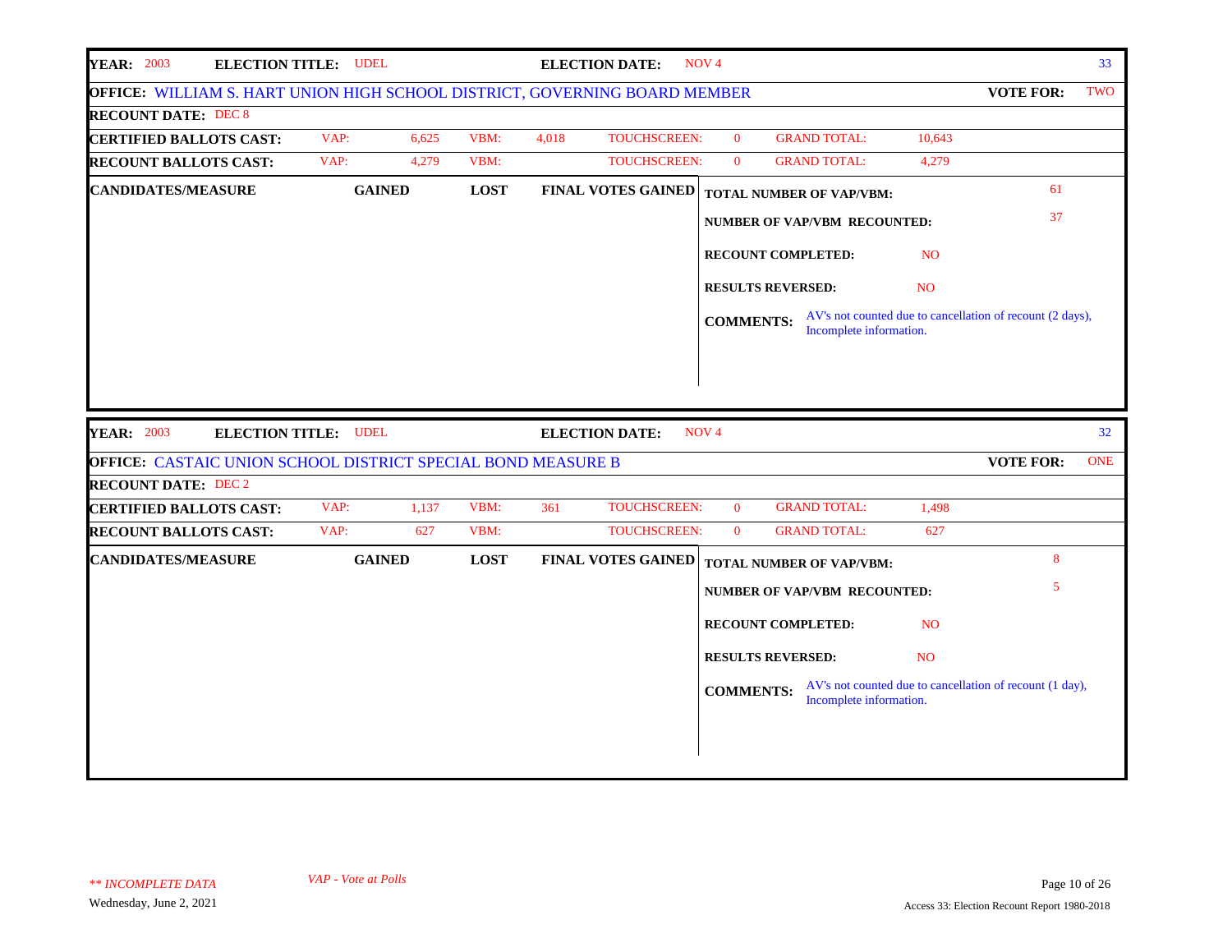| <b>YEAR: 2000</b>                                                          | ELECTION TITLE: GENERAL        |              |       | <b>ELECTION DATE:</b>     | NOV <sub>7</sub> |                                     |            |                  | 31         |
|----------------------------------------------------------------------------|--------------------------------|--------------|-------|---------------------------|------------------|-------------------------------------|------------|------------------|------------|
| OFFICE: MALIBU CITY SPECIAL BOND MEASURE P                                 |                                |              |       |                           |                  |                                     |            | <b>VOTE FOR:</b> | <b>ONE</b> |
| <b>RECOUNT DATE: DEC 13</b>                                                |                                |              |       |                           |                  |                                     |            |                  |            |
| <b>CERTIFIED BALLOTS CAST:</b>                                             | VAP:<br>5,108                  | VBM:         | 1,753 | TOUCHSCREEN:              | 54               | <b>GRAND TOTAL:</b>                 | 6,915      |                  |            |
| <b>RECOUNT BALLOTS CAST:</b>                                               | VAP:<br>5,107                  | VBM:         | 1,755 | TOUCHSCREEN:              | 54               | <b>GRAND TOTAL:</b>                 | 6,916      |                  |            |
| <b>CANDIDATES/MEASURE</b>                                                  | <b>GAINED</b>                  | <b>LOST</b>  |       | <b>FINAL VOTES GAINED</b> |                  | <b>TOTAL NUMBER OF VAP/VBM:</b>     |            | 13               |            |
| <b>MEASURE P (Yes)</b>                                                     | 15                             | $\bf{0}$     |       | 15                        |                  | <b>NUMBER OF VAP/VBM RECOUNTED:</b> |            | 13               |            |
| <b>MEASURE P (No)</b>                                                      | 13                             | $\mathbf{0}$ |       | 13                        |                  |                                     |            |                  |            |
|                                                                            |                                |              |       |                           |                  | <b>RECOUNT COMPLETED:</b>           | <b>YES</b> |                  |            |
|                                                                            |                                |              |       |                           |                  | <b>RESULTS REVERSED:</b>            | NO.        |                  |            |
|                                                                            |                                |              |       |                           | <b>COMMENTS:</b> |                                     |            |                  |            |
|                                                                            |                                |              |       |                           |                  |                                     |            |                  |            |
|                                                                            |                                |              |       |                           |                  |                                     |            |                  |            |
| <b>YEAR: 2000</b>                                                          | <b>ELECTION TITLE: SPECIAL</b> |              |       | <b>ELECTION DATE:</b>     | <b>JUNE 6</b>    |                                     |            |                  | 30         |
| OFFICE: WILLIAM S. HART UNION HIGH SCHOOL DISTRICT, SPECIAL BOND MEASURE S |                                |              |       |                           |                  |                                     |            | <b>VOTE FOR:</b> | <b>ONE</b> |
| <b>RECOUNT DATE: JUNE 28</b>                                               |                                |              |       |                           |                  |                                     |            |                  |            |
| <b>CERTIFIED BALLOTS CAST:</b>                                             | VAP:<br>10,498                 | VBM:         | 6,802 | TOUCHSCREEN:              | $\mathbf{0}$     | <b>GRAND TOTAL:</b>                 | 17,300     |                  |            |
| <b>RECOUNT BALLOTS CAST:</b>                                               | VAP:<br>10,498                 | VBM:         | 6,803 | TOUCHSCREEN:              | $\mathbf{0}$     | <b>GRAND TOTAL:</b>                 | 17,301     |                  |            |
| <b>CANDIDATES/MEASURE</b>                                                  | <b>GAINED</b>                  | <b>LOST</b>  |       | <b>FINAL VOTES GAINED</b> |                  | TOTAL NUMBER OF VAP/VBM:            |            | 56               |            |
| <b>MEASURE S (Yes)</b>                                                     | $\overline{2}$                 | $\bf{0}$     |       | $\overline{2}$            |                  | <b>NUMBER OF VAP/VBM RECOUNTED:</b> |            | 56               |            |
| <b>MEASURE S (No)</b>                                                      | $\overline{2}$                 | $\mathbf{0}$ |       | $\overline{2}$            |                  |                                     |            |                  |            |
|                                                                            |                                |              |       |                           |                  | <b>RECOUNT COMPLETED:</b>           | <b>YES</b> |                  |            |
|                                                                            |                                |              |       |                           |                  | <b>RESULTS REVERSED:</b>            | <b>NO</b>  |                  |            |
|                                                                            |                                |              |       |                           | <b>COMMENTS:</b> |                                     |            |                  |            |
|                                                                            |                                |              |       |                           |                  |                                     |            |                  |            |
|                                                                            |                                |              |       |                           |                  |                                     |            |                  |            |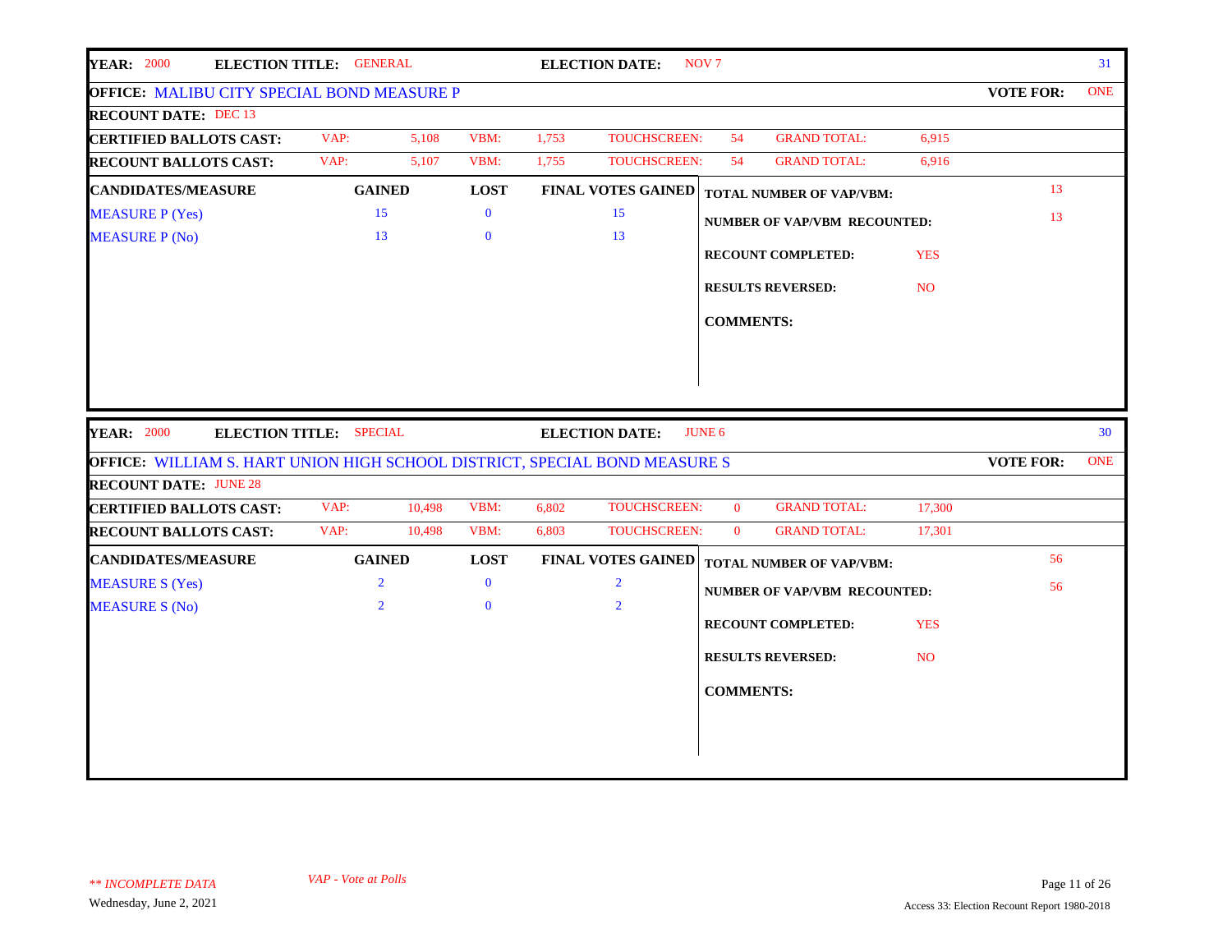| <b>YEAR: 1999</b><br><b>ELECTION TITLE: UDEL</b>    |                         |             |        | <b>ELECTION DATE:</b>     | NOV <sub>2</sub> |                                     |                |                  | 29         |
|-----------------------------------------------------|-------------------------|-------------|--------|---------------------------|------------------|-------------------------------------|----------------|------------------|------------|
| <b>OFFICE: WESTLAKE VILLAGE CITY COUNCIL MEMBER</b> |                         |             |        |                           |                  |                                     |                | <b>VOTE FOR:</b> | TWO        |
| <b>RECOUNT DATE: DEC 1</b>                          |                         |             |        |                           |                  |                                     |                |                  |            |
| <b>CERTIFIED BALLOTS CAST:</b>                      | VAP:<br>1,115           | VBM:        | 361    | <b>TOUCHSCREEN:</b>       | $\mathbf{0}$     | <b>GRAND TOTAL:</b>                 | 1,476          |                  |            |
| <b>RECOUNT BALLOTS CAST:</b>                        | VAP:<br>1,117           | VBM:        | 362    | TOUCHSCREEN:              | $\mathbf{0}$     | <b>GRAND TOTAL:</b>                 | 1,479          |                  |            |
| <b>CANDIDATES/MEASURE</b>                           | <b>GAINED</b>           | <b>LOST</b> |        | <b>FINAL VOTES GAINED</b> |                  | <b>TOTAL NUMBER OF VAP/VBM:</b>     |                | $\overline{3}$   |            |
| <b>B. DESANTIS</b>                                  | $\overline{4}$          | $\bf{0}$    |        | $\overline{4}$            |                  | NUMBER OF VAP/VBM RECOUNTED:        |                | 3                |            |
| <b>J. HENDERSON</b>                                 | 3                       | $\bf{0}$    |        | 3                         |                  |                                     |                |                  |            |
| <b>C. MANN</b>                                      |                         | $\bf{0}$    |        |                           |                  | <b>RECOUNT COMPLETED:</b>           | <b>YES</b>     |                  |            |
|                                                     |                         |             |        |                           |                  | <b>RESULTS REVERSED:</b>            | NO.            |                  |            |
|                                                     |                         |             |        |                           | <b>COMMENTS:</b> |                                     |                |                  |            |
|                                                     |                         |             |        |                           |                  |                                     |                |                  |            |
|                                                     |                         |             |        |                           |                  |                                     |                |                  |            |
|                                                     |                         |             |        |                           |                  |                                     |                |                  |            |
| <b>YEAR: 1998</b>                                   | ELECTION TITLE: PRIMARY |             |        | <b>ELECTION DATE:</b>     | <b>JUNE 2</b>    |                                     |                |                  | 28         |
| <b>OFFICE: STATE SENATOR, 20TH DISTRICT</b>         |                         |             |        |                           |                  |                                     |                | <b>VOTE FOR:</b> | <b>ONE</b> |
| <b>RECOUNT DATE: JULY 13</b>                        |                         |             |        |                           |                  |                                     |                |                  |            |
| <b>CERTIFIED BALLOTS CAST:</b>                      | VAP:<br>83,780          | VBM:        | 19,855 | <b>TOUCHSCREEN:</b>       | $\mathbf{0}$     | <b>GRAND TOTAL:</b>                 | 103,635        |                  |            |
| <b>RECOUNT BALLOTS CAST:</b>                        | 25,756<br>VAP:          | VBM:        | 19,861 | <b>TOUCHSCREEN:</b>       | $\overline{0}$   | <b>GRAND TOTAL:</b>                 | 45,617         |                  |            |
| <b>CANDIDATES/MEASURE</b>                           | <b>GAINED</b>           | <b>LOST</b> |        | <b>FINAL VOTES GAINED</b> |                  | <b>TOTAL NUMBER OF VAP/VBM:</b>     |                | 310              |            |
|                                                     |                         |             |        |                           |                  | <b>NUMBER OF VAP/VBM RECOUNTED:</b> |                | 97               |            |
|                                                     |                         |             |        |                           |                  | <b>RECOUNT COMPLETED:</b>           | <b>NO</b>      |                  |            |
|                                                     |                         |             |        |                           |                  |                                     | N <sub>O</sub> |                  |            |
|                                                     |                         |             |        |                           |                  | <b>RESULTS REVERSED:</b>            |                |                  |            |
|                                                     |                         |             |        |                           | <b>COMMENTS:</b> | No candidate information found.     |                |                  |            |
|                                                     |                         |             |        |                           |                  |                                     |                |                  |            |
|                                                     |                         |             |        |                           |                  |                                     |                |                  |            |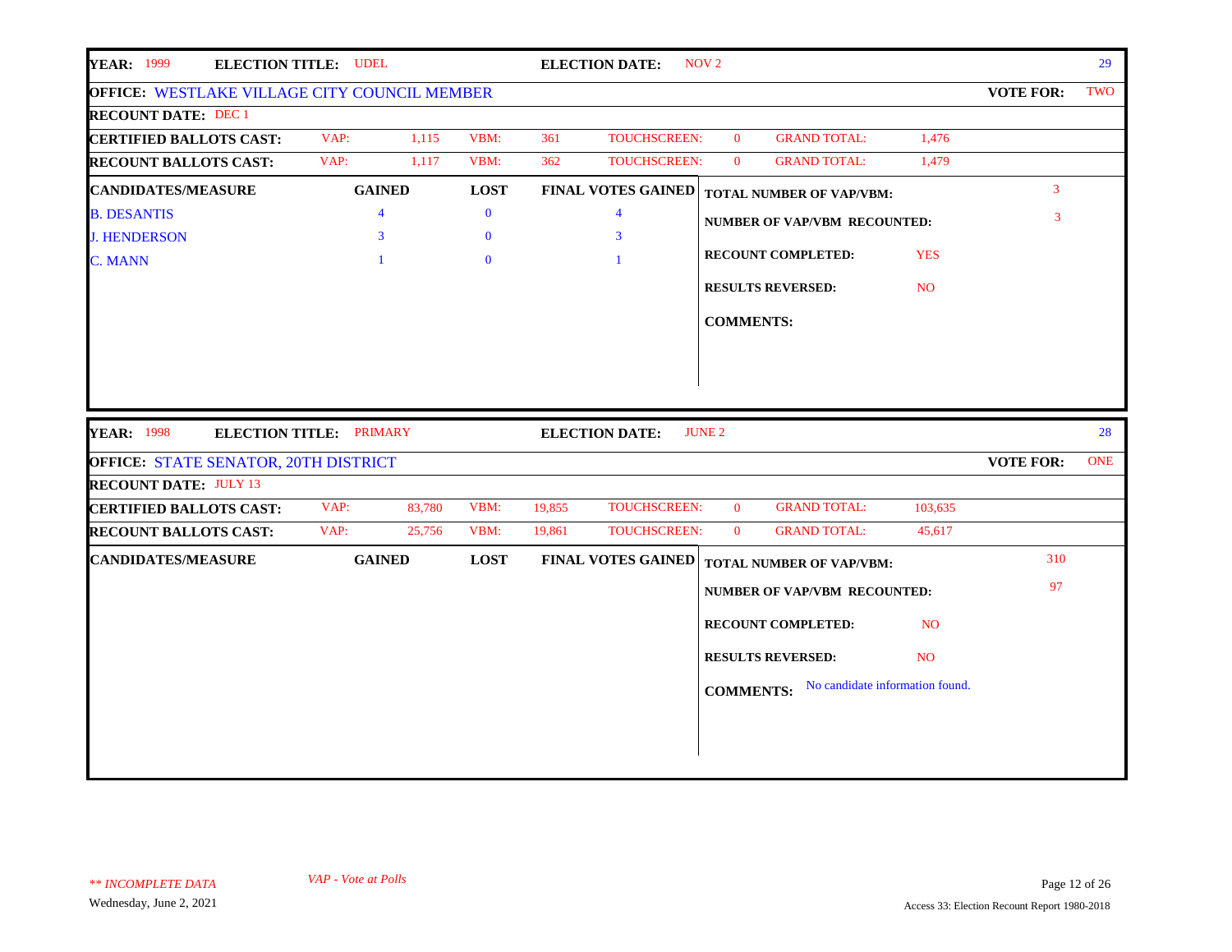| <b>YEAR: 1997</b><br><b>ELECTION TITLE: UDEL</b>                    |               |             |     | <b>ELECTION DATE:</b>     | NOV <sub>4</sub> |                                 |                                       |                                                         | 27  |
|---------------------------------------------------------------------|---------------|-------------|-----|---------------------------|------------------|---------------------------------|---------------------------------------|---------------------------------------------------------|-----|
| OFFICE: WEST COVINA UNIFIED SCHOOL DISTRICT, GOVERNING BOARD MEMBER |               |             |     |                           |                  |                                 |                                       | <b>VOTE FOR:</b>                                        | TWO |
| <b>RECOUNT DATE: DEC 8</b>                                          |               |             |     |                           |                  |                                 |                                       |                                                         |     |
| <b>CERTIFIED BALLOTS CAST:</b>                                      | VAP:<br>2,115 | VBM:        | 787 | <b>TOUCHSCREEN:</b>       | $\mathbf{0}$     | <b>GRAND TOTAL:</b>             | 2,902                                 |                                                         |     |
| <b>RECOUNT BALLOTS CAST:</b>                                        | VAP:<br>2,112 | VBM:        | 787 | <b>TOUCHSCREEN:</b>       | $\mathbf{0}$     | <b>GRAND TOTAL:</b>             | 2,899                                 |                                                         |     |
| <b>CANDIDATES/MEASURE</b>                                           | <b>GAINED</b> | <b>LOST</b> |     | <b>FINAL VOTES GAINED</b> |                  | <b>TOTAL NUMBER OF VAP/VBM:</b> |                                       | 18                                                      |     |
|                                                                     |               |             |     |                           |                  | NUMBER OF VAP/VBM RECOUNTED:    |                                       | 18                                                      |     |
|                                                                     |               |             |     |                           |                  | RECOUNT COMPLETED:              | <b>YES</b>                            |                                                         |     |
|                                                                     |               |             |     |                           |                  | <b>RESULTS REVERSED:</b>        | <b>YES</b>                            |                                                         |     |
|                                                                     |               |             |     |                           | <b>COMMENTS:</b> | No candidate information found. |                                       |                                                         |     |
|                                                                     |               |             |     |                           |                  |                                 |                                       |                                                         |     |
|                                                                     |               |             |     |                           |                  |                                 |                                       |                                                         |     |
|                                                                     |               |             |     |                           |                  |                                 |                                       |                                                         |     |
| <b>YEAR: 1997</b><br><b>ELECTION TITLE: UDEL</b>                    |               |             |     | <b>ELECTION DATE:</b>     | NOV <sub>4</sub> |                                 |                                       |                                                         | 26  |
| OFFICE: WALNUT CITY GENERAL MUNICIPAL, MEMBER OF THE CITY COUNCIL   |               |             |     |                           |                  |                                 |                                       | <b>VOTE FOR:</b>                                        | TWO |
| <b>RECOUNT DATE: DEC 8</b>                                          |               |             |     |                           |                  |                                 |                                       |                                                         |     |
| <b>CERTIFIED BALLOTS CAST:</b>                                      | VAP:<br>1,939 | VBM:        | 994 | TOUCHSCREEN:              | $\overline{0}$   | <b>GRAND TOTAL:</b>             | 2,933                                 |                                                         |     |
| <b>RECOUNT BALLOTS CAST:</b>                                        | VAP:          | VBM:        |     | TOUCHSCREEN:              |                  | <b>GRAND TOTAL:</b>             |                                       |                                                         |     |
| <b>CANDIDATES/MEASURE</b>                                           | <b>GAINED</b> | <b>LOST</b> |     | <b>FINAL VOTES GAINED</b> |                  | <b>TOTAL NUMBER OF VAP/VBM:</b> |                                       | 8                                                       |     |
|                                                                     |               |             |     |                           |                  | NUMBER OF VAP/VBM RECOUNTED:    |                                       | **                                                      |     |
|                                                                     |               |             |     |                           |                  | <b>RECOUNT COMPLETED:</b>       | N <sub>O</sub>                        |                                                         |     |
|                                                                     |               |             |     |                           |                  | <b>RESULTS REVERSED:</b>        | NO <sub>1</sub>                       |                                                         |     |
|                                                                     |               |             |     |                           | <b>COMMENTS:</b> |                                 | data, no candidate information found. | Recount Ballots Cast totals are blank due to incomplete |     |
|                                                                     |               |             |     |                           |                  |                                 |                                       |                                                         |     |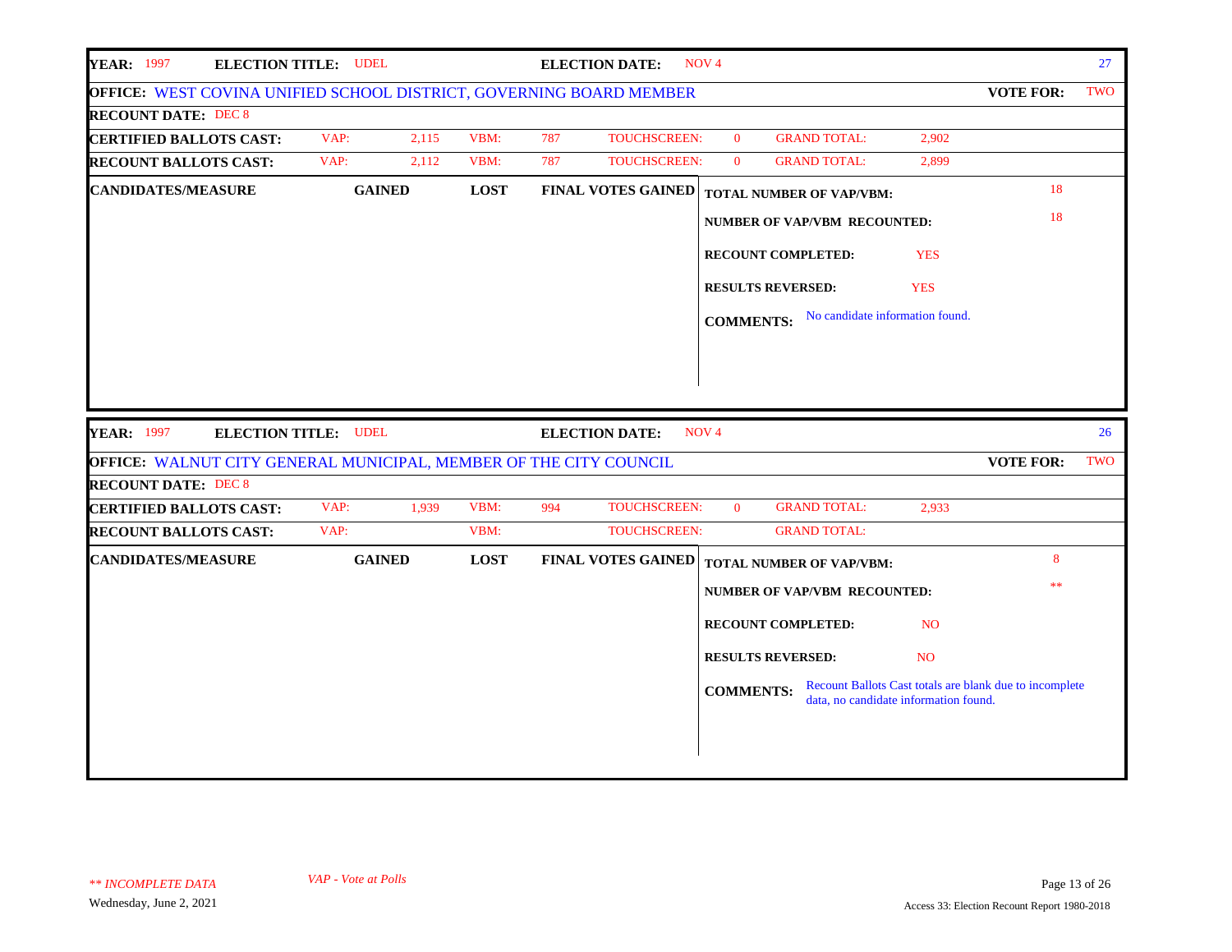| <b>YEAR: 1995</b><br><b>ELECTION TITLE: UDEL</b>                       |               |             |       | <b>ELECTION DATE:</b>     | NOV <sub>7</sub> |                                     |                |                  | 25  |
|------------------------------------------------------------------------|---------------|-------------|-------|---------------------------|------------------|-------------------------------------|----------------|------------------|-----|
| OFFICE: DIAMOND BAR CITY GENERAL MUNICIPAL, MEMBER OF THE CITY COUNCIL |               |             |       |                           |                  |                                     |                | <b>VOTE FOR:</b> | TWO |
| <b>RECOUNT DATE: DEC 1</b>                                             |               |             |       |                           |                  |                                     |                |                  |     |
| <b>CERTIFIED BALLOTS CAST:</b>                                         | VAP:<br>4,519 | VBM:        | 1,983 | TOUCHSCREEN:              | $\mathbf{0}$     | <b>GRAND TOTAL:</b>                 | 6,502          |                  |     |
| <b>RECOUNT BALLOTS CAST:</b>                                           | VAP:<br>4,519 | VBM:        | 1,984 | TOUCHSCREEN:              | $\mathbf{0}$     | <b>GRAND TOTAL:</b>                 | 6,503          |                  |     |
| <b>CANDIDATES/MEASURE</b>                                              | <b>GAINED</b> | <b>LOST</b> |       | <b>FINAL VOTES GAINED</b> |                  | <b>TOTAL NUMBER OF VAP/VBM:</b>     |                | 18               |     |
|                                                                        |               |             |       |                           |                  | <b>NUMBER OF VAP/VBM RECOUNTED:</b> |                | 18               |     |
|                                                                        |               |             |       |                           |                  | <b>RECOUNT COMPLETED:</b>           | <b>YES</b>     |                  |     |
|                                                                        |               |             |       |                           |                  | <b>RESULTS REVERSED:</b>            | <b>YES</b>     |                  |     |
|                                                                        |               |             |       |                           | <b>COMMENTS:</b> | No candidate information found.     |                |                  |     |
|                                                                        |               |             |       |                           |                  |                                     |                |                  |     |
|                                                                        |               |             |       |                           |                  |                                     |                |                  |     |
|                                                                        |               |             |       |                           |                  |                                     |                |                  |     |
|                                                                        |               |             |       |                           |                  |                                     |                |                  |     |
| <b>YEAR: 1995</b><br><b>ELECTION TITLE: UDEL</b>                       |               |             |       | <b>ELECTION DATE:</b>     | NOV <sub>7</sub> |                                     |                |                  | 24  |
| OFFICE: MONTEBELLO UNIFIED SCHOOL DISTRICT GOVERNING BOARD MEMBER      |               |             |       |                           |                  |                                     |                | <b>VOTE FOR:</b> | TWO |
| <b>RECOUNT DATE: NOV 28</b>                                            |               |             |       |                           |                  |                                     |                |                  |     |
| <b>CERTIFIED BALLOTS CAST:</b>                                         | VAP:<br>6,698 | VBM:        | 1,643 | TOUCHSCREEN:              | $\mathbf{0}$     | <b>GRAND TOTAL:</b>                 | 8,341          |                  |     |
| <b>RECOUNT BALLOTS CAST:</b>                                           | 1,835<br>VAP: | VBM:        | 1,643 | TOUCHSCREEN:              | $\overline{0}$   | <b>GRAND TOTAL:</b>                 | 3,478          |                  |     |
| <b>CANDIDATES/MEASURE</b>                                              | <b>GAINED</b> | <b>LOST</b> |       | <b>FINAL VOTES GAINED</b> |                  | TOTAL NUMBER OF VAP/VBM:            |                | 33               |     |
|                                                                        |               |             |       |                           |                  | <b>NUMBER OF VAP/VBM RECOUNTED:</b> |                | 18               |     |
|                                                                        |               |             |       |                           |                  | RECOUNT COMPLETED:                  | N <sub>O</sub> |                  |     |
|                                                                        |               |             |       |                           |                  | <b>RESULTS REVERSED:</b>            | NO.            |                  |     |
|                                                                        |               |             |       |                           | <b>COMMENTS:</b> | No candidate information found.     |                |                  |     |
|                                                                        |               |             |       |                           |                  |                                     |                |                  |     |
|                                                                        |               |             |       |                           |                  |                                     |                |                  |     |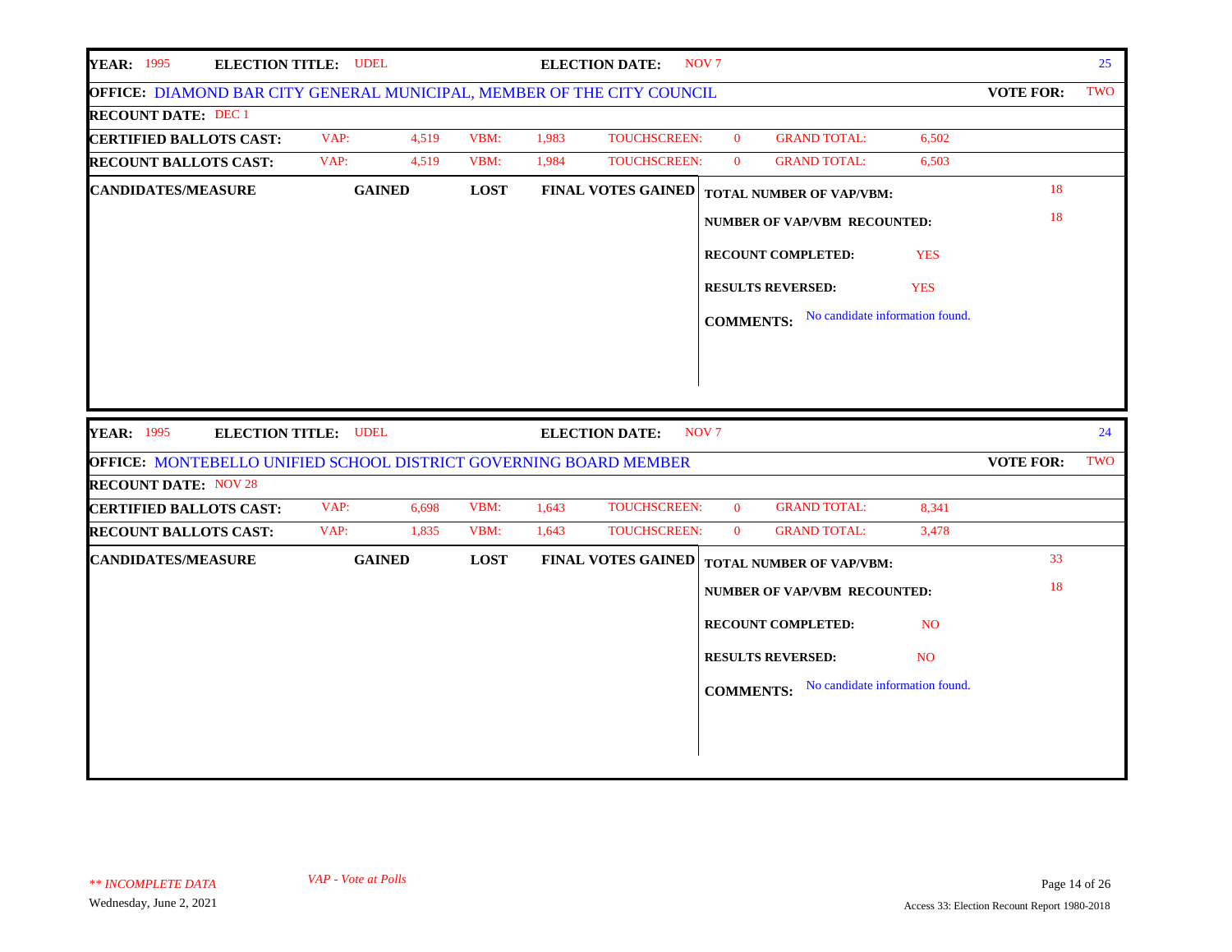|                                                                     | <b>ELECTION TITLE: UDEL</b> |       |             |     | <b>ELECTION DATE:</b>     | NOV <sub>7</sub> |                                     |                                 |                  | 23         |
|---------------------------------------------------------------------|-----------------------------|-------|-------------|-----|---------------------------|------------------|-------------------------------------|---------------------------------|------------------|------------|
| <b>OFFICE: EL MONTE CITY SCHOOL DISTRICT GOVERNING BOARD MEMBER</b> |                             |       |             |     |                           |                  |                                     |                                 | <b>VOTE FOR:</b> | TWO        |
| <b>RECOUNT DATE: NOV 30</b>                                         |                             |       |             |     |                           |                  |                                     |                                 |                  |            |
| <b>CERTIFIED BALLOTS CAST:</b>                                      | VAP:                        | 1,911 | VBM:        | 520 | TOUCHSCREEN:              | $\overline{0}$   | <b>GRAND TOTAL:</b>                 | 2,431                           |                  |            |
| <b>RECOUNT BALLOTS CAST:</b>                                        | VAP:                        | 1,911 | VBM:        | 515 | <b>TOUCHSCREEN:</b>       | $\overline{0}$   | <b>GRAND TOTAL:</b>                 | 2,426                           |                  |            |
| <b>CANDIDATES/MEASURE</b>                                           | <b>GAINED</b>               |       | <b>LOST</b> |     | <b>FINAL VOTES GAINED</b> |                  | <b>TOTAL NUMBER OF VAP/VBM:</b>     |                                 | 15               |            |
|                                                                     |                             |       |             |     |                           |                  | <b>NUMBER OF VAP/VBM RECOUNTED:</b> |                                 | 15               |            |
|                                                                     |                             |       |             |     |                           |                  | <b>RECOUNT COMPLETED:</b>           | <b>YES</b>                      |                  |            |
|                                                                     |                             |       |             |     |                           |                  | <b>RESULTS REVERSED:</b>            | N <sub>O</sub>                  |                  |            |
|                                                                     |                             |       |             |     |                           | <b>COMMENTS:</b> |                                     | No candidate information found. |                  |            |
|                                                                     |                             |       |             |     |                           |                  |                                     |                                 |                  |            |
|                                                                     |                             |       |             |     |                           |                  |                                     |                                 |                  |            |
|                                                                     |                             |       |             |     |                           |                  |                                     |                                 |                  |            |
|                                                                     |                             |       |             |     |                           |                  |                                     |                                 |                  |            |
|                                                                     |                             |       |             |     |                           |                  |                                     |                                 |                  |            |
| <b>YEAR: 1994</b>                                                   | ELECTION TITLE: PRIMARY     |       |             |     | <b>ELECTION DATE:</b>     | <b>JUNE 7</b>    |                                     |                                 |                  | 22         |
| OFFICE: HAWTHORNE SCHOOL DISTRICT, SPECIAL BOND MEASURE B           |                             |       |             |     |                           |                  |                                     |                                 | <b>VOTE FOR:</b> | <b>ONE</b> |
| <b>RECOUNT DATE: JULY 7</b>                                         |                             |       |             |     |                           |                  |                                     |                                 |                  |            |
| <b>CERTIFIED BALLOTS CAST:</b>                                      | VAP:                        | 3,884 | VBM:        | 475 | <b>TOUCHSCREEN:</b>       | $\overline{0}$   | <b>GRAND TOTAL:</b>                 | 4,359                           |                  |            |
| <b>RECOUNT BALLOTS CAST:</b>                                        | VAP:                        | 3,885 | VBM:        | 476 | TOUCHSCREEN:              | $\overline{0}$   | <b>GRAND TOTAL:</b>                 | 4,361                           | 31               |            |
| <b>CANDIDATES/MEASURE</b>                                           | <b>GAINED</b>               |       | <b>LOST</b> |     | <b>FINAL VOTES GAINED</b> |                  | <b>TOTAL NUMBER OF VAP/VBM:</b>     |                                 |                  |            |
|                                                                     |                             |       |             |     |                           |                  | <b>NUMBER OF VAP/VBM RECOUNTED:</b> |                                 | 31               |            |
|                                                                     |                             |       |             |     |                           |                  | <b>RECOUNT COMPLETED:</b>           | <b>YES</b>                      |                  |            |
|                                                                     |                             |       |             |     |                           |                  | <b>RESULTS REVERSED:</b>            | NO.                             |                  |            |
|                                                                     |                             |       |             |     |                           | <b>COMMENTS:</b> |                                     | No candidate information found. |                  |            |
|                                                                     |                             |       |             |     |                           |                  |                                     |                                 |                  |            |
|                                                                     |                             |       |             |     |                           |                  |                                     |                                 |                  |            |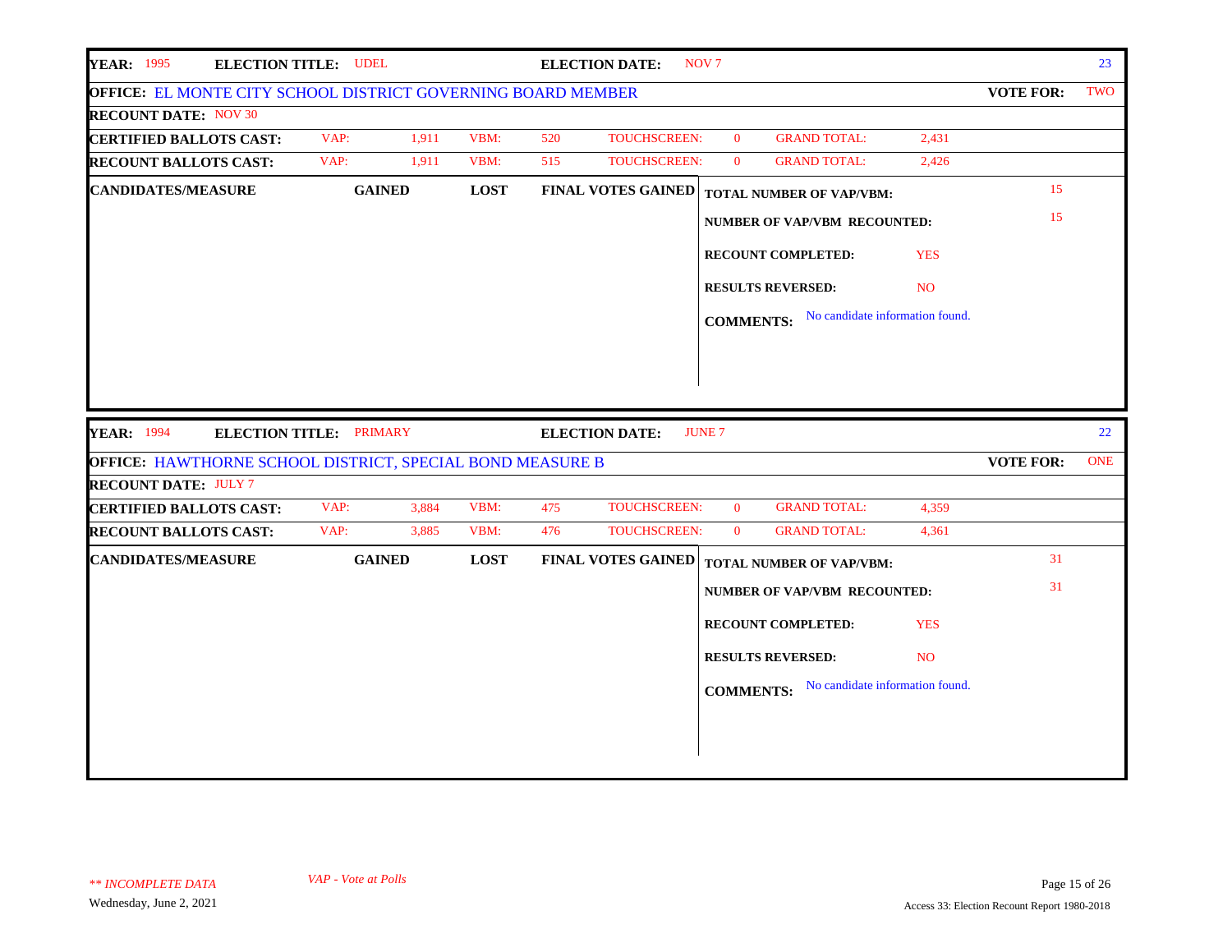| <b>YEAR: 1994</b><br>ELECTION TITLE: GENERAL                                 |               |        |             |       | <b>ELECTION DATE:</b>     | NOV <sub>8</sub> |                                                  |                |                        | 21         |
|------------------------------------------------------------------------------|---------------|--------|-------------|-------|---------------------------|------------------|--------------------------------------------------|----------------|------------------------|------------|
| OFFICE: JUDGE OF THE MUNICIPAL COURT, COMPTON JUDICIAL DISTRICT OFFICE NO. 3 |               |        |             |       |                           |                  |                                                  |                | <b>VOTE FOR:</b>       | <b>ONE</b> |
| <b>RECOUNT DATE: DEC 9</b>                                                   |               |        |             |       |                           |                  |                                                  |                |                        |            |
| <b>CERTIFIED BALLOTS CAST:</b>                                               | VAP:          | 58,508 | VBM:        | 8,638 | <b>TOUCHSCREEN:</b>       | $\mathbf{0}$     | <b>GRAND TOTAL:</b>                              | 67,146         |                        |            |
| <b>RECOUNT BALLOTS CAST:</b>                                                 | VAP:          | 4,513  | VBM:        | 8,637 | <b>TOUCHSCREEN:</b>       | $\mathbf{0}$     | <b>GRAND TOTAL:</b>                              | 13,150         |                        |            |
| <b>CANDIDATES/MEASURE</b>                                                    | <b>GAINED</b> |        | <b>LOST</b> |       | <b>FINAL VOTES GAINED</b> |                  | <b>TOTAL NUMBER OF VAP/VBM:</b>                  |                | 212                    |            |
|                                                                              |               |        |             |       |                           |                  | <b>NUMBER OF VAP/VBM RECOUNTED:</b>              |                | 16                     |            |
|                                                                              |               |        |             |       |                           |                  | RECOUNT COMPLETED:                               | <b>NO</b>      |                        |            |
|                                                                              |               |        |             |       |                           |                  | <b>RESULTS REVERSED:</b>                         | N <sub>O</sub> |                        |            |
|                                                                              |               |        |             |       |                           |                  | <b>COMMENTS:</b> No candidate information found. |                |                        |            |
|                                                                              |               |        |             |       |                           |                  |                                                  |                |                        |            |
|                                                                              |               |        |             |       |                           |                  |                                                  |                |                        |            |
| <b>YEAR: 1993</b><br><b>ELECTION TITLE: UDEL</b>                             |               |        |             |       | <b>ELECTION DATE:</b>     | NOV <sub>2</sub> |                                                  |                |                        | 20         |
| OFFICE: PARAMOUNT UNIFIED SCHOOL DISTRICT GOVERNING BOARD MEMBER             |               |        |             |       |                           |                  |                                                  |                | <b>VOTE FOR: THREE</b> |            |
| <b>RECOUNT DATE: DEC 6</b>                                                   |               |        |             |       |                           |                  |                                                  |                |                        |            |
| <b>CERTIFIED BALLOTS CAST:</b>                                               | VAP:          | 4,162  | VBM:        | 972   | <b>TOUCHSCREEN:</b>       | $\mathbf{0}$     | <b>GRAND TOTAL:</b>                              | 5,134          |                        |            |
| <b>RECOUNT BALLOTS CAST:</b>                                                 | VAP:          | 2,115  | VBM:        | 969   | TOUCHSCREEN:              | $\mathbf{0}$     | <b>GRAND TOTAL:</b>                              | 3,084          |                        |            |
| <b>CANDIDATES/MEASURE</b>                                                    | <b>GAINED</b> |        | <b>LOST</b> |       | <b>FINAL VOTES GAINED</b> |                  | <b>TOTAL NUMBER OF VAP/VBM:</b>                  |                | 19                     |            |
|                                                                              |               |        |             |       |                           |                  | <b>NUMBER OF VAP/VBM RECOUNTED:</b>              |                | 9                      |            |
|                                                                              |               |        |             |       |                           |                  | RECOUNT COMPLETED:                               | <b>NO</b>      |                        |            |
|                                                                              |               |        |             |       |                           |                  | <b>RESULTS REVERSED:</b>                         | N <sub>O</sub> |                        |            |
|                                                                              |               |        |             |       |                           |                  | <b>COMMENTS:</b> No candidate information found. |                |                        |            |
|                                                                              |               |        |             |       |                           |                  |                                                  |                |                        |            |
|                                                                              |               |        |             |       |                           |                  |                                                  |                |                        |            |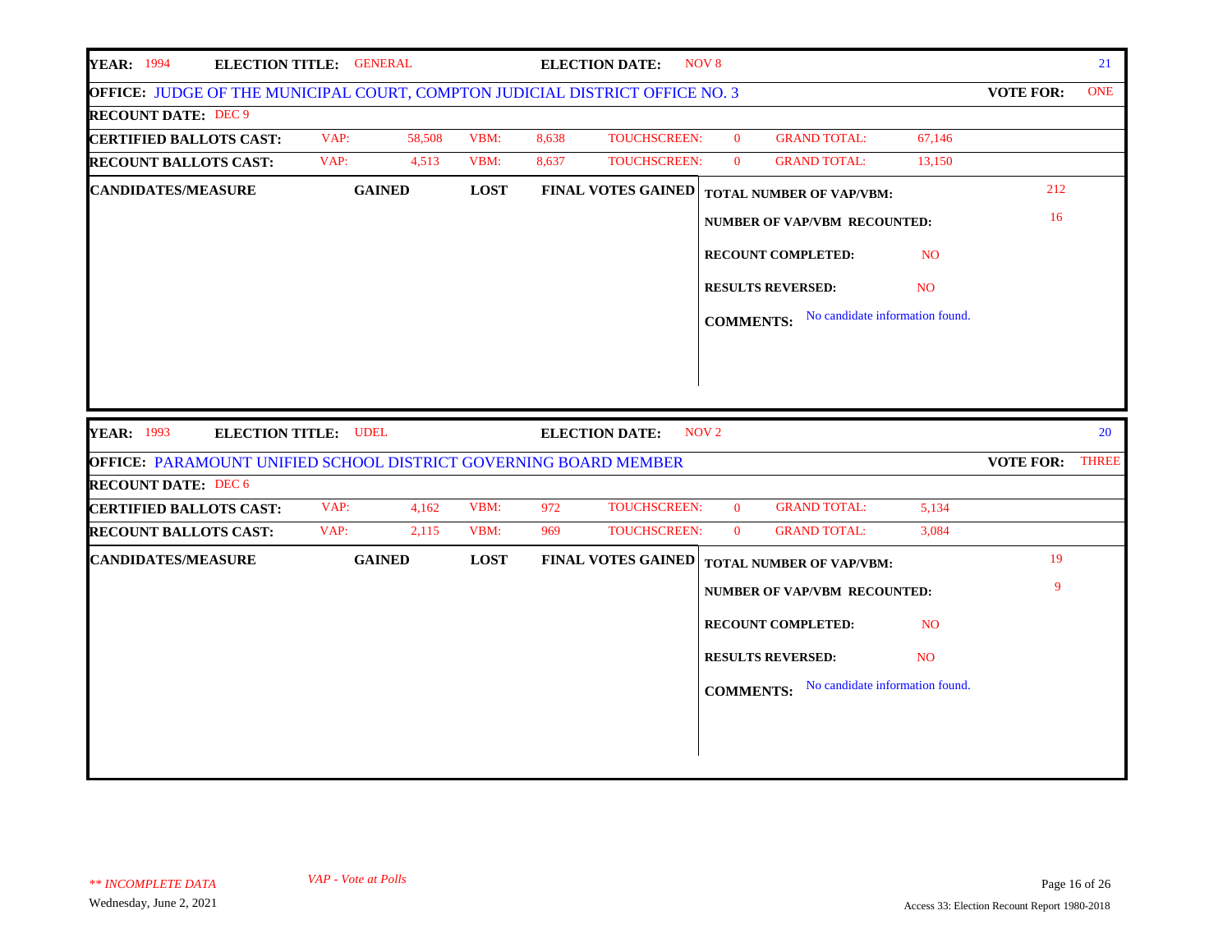| <b>YEAR: 1993</b><br><b>ELECTION TITLE: UDEL</b>                      |                |               |       | <b>ELECTION DATE:</b>     | NOV <sub>2</sub> |                                                  |            |                  | 19         |
|-----------------------------------------------------------------------|----------------|---------------|-------|---------------------------|------------------|--------------------------------------------------|------------|------------------|------------|
| <b>OFFICE: BASSETT UNIFIED SCHOOL DISTRICT GOVERNING BOARD MEMBER</b> |                |               |       |                           |                  |                                                  |            | VOTE FOR: THREE  |            |
| <b>RECOUNT DATE: DEC 6</b>                                            |                |               |       |                           |                  |                                                  |            |                  |            |
| <b>CERTIFIED BALLOTS CAST:</b>                                        | VAP:           | 1,780<br>VBM: | 355   | <b>TOUCHSCREEN:</b>       | $\Omega$         | <b>GRAND TOTAL:</b>                              | 2,135      |                  |            |
| <b>RECOUNT BALLOTS CAST:</b>                                          | VAP:           | VBM:<br>1,780 | 355   | TOUCHSCREEN:              | $\mathbf{0}$     | <b>GRAND TOTAL:</b>                              | 2,135      |                  |            |
| <b>CANDIDATES/MEASURE</b>                                             | <b>GAINED</b>  | <b>LOST</b>   |       | <b>FINAL VOTES GAINED</b> |                  | <b>TOTAL NUMBER OF VAP/VBM:</b>                  |            | $\mathbf{Q}$     |            |
|                                                                       |                |               |       |                           |                  | <b>NUMBER OF VAP/VBM RECOUNTED:</b>              |            | 9                |            |
|                                                                       |                |               |       |                           |                  | <b>RECOUNT COMPLETED:</b>                        | <b>YES</b> |                  |            |
|                                                                       |                |               |       |                           |                  | <b>RESULTS REVERSED:</b>                         | <b>NO</b>  |                  |            |
|                                                                       |                |               |       |                           |                  | <b>COMMENTS:</b> No candidate information found. |            |                  |            |
|                                                                       |                |               |       |                           |                  |                                                  |            |                  |            |
|                                                                       |                |               |       |                           |                  |                                                  |            |                  |            |
|                                                                       |                |               |       |                           |                  |                                                  |            |                  |            |
|                                                                       |                |               |       |                           |                  |                                                  |            |                  |            |
|                                                                       |                |               |       |                           |                  |                                                  |            |                  |            |
| <b>YEAR: 1993</b><br><b>ELECTION TITLE: UDEL</b>                      |                |               |       | <b>ELECTION DATE:</b>     | NOV <sub>2</sub> |                                                  |            |                  | 18         |
| OFFICE: BEVERLY HILLS USD GOVERNING BOARD MEMBER, (U/T ENDING 12/95)  |                |               |       |                           |                  |                                                  |            | <b>VOTE FOR:</b> | <b>ONE</b> |
| <b>RECOUNT DATE: DEC 3</b>                                            |                |               |       |                           |                  |                                                  |            |                  |            |
| <b>CERTIFIED BALLOTS CAST:</b>                                        | VAP:           | 5,592<br>VBM: | 2,039 | TOUCHSCREEN:              | $\mathbf{0}$     | <b>GRAND TOTAL:</b>                              | 7,631      |                  |            |
| <b>RECOUNT BALLOTS CAST:</b>                                          | VAP:           | 5,592<br>VBM: | 2,040 | <b>TOUCHSCREEN:</b>       | $\mathbf{0}$     | <b>GRAND TOTAL:</b>                              | 7,632      |                  |            |
| <b>CANDIDATES/MEASURE</b>                                             | <b>GAINED</b>  | <b>LOST</b>   |       | <b>FINAL VOTES GAINED</b> |                  | <b>TOTAL NUMBER OF VAP/VBM:</b>                  |            | 19               |            |
| <b>KARLIN</b>                                                         | $\overline{4}$ | $\mathbf{0}$  |       | $\overline{4}$            |                  |                                                  |            | 19               |            |
| <b>KOPLIN</b>                                                         | 9              | $\mathbf{0}$  |       | 9                         |                  | <b>NUMBER OF VAP/VBM RECOUNTED:</b>              |            |                  |            |
|                                                                       |                |               |       |                           |                  | <b>RECOUNT COMPLETED:</b>                        | <b>YES</b> |                  |            |
|                                                                       |                |               |       |                           |                  | <b>RESULTS REVERSED:</b>                         | <b>YES</b> |                  |            |
|                                                                       |                |               |       |                           | <b>COMMENTS:</b> |                                                  |            |                  |            |
|                                                                       |                |               |       |                           |                  |                                                  |            |                  |            |
|                                                                       |                |               |       |                           |                  |                                                  |            |                  |            |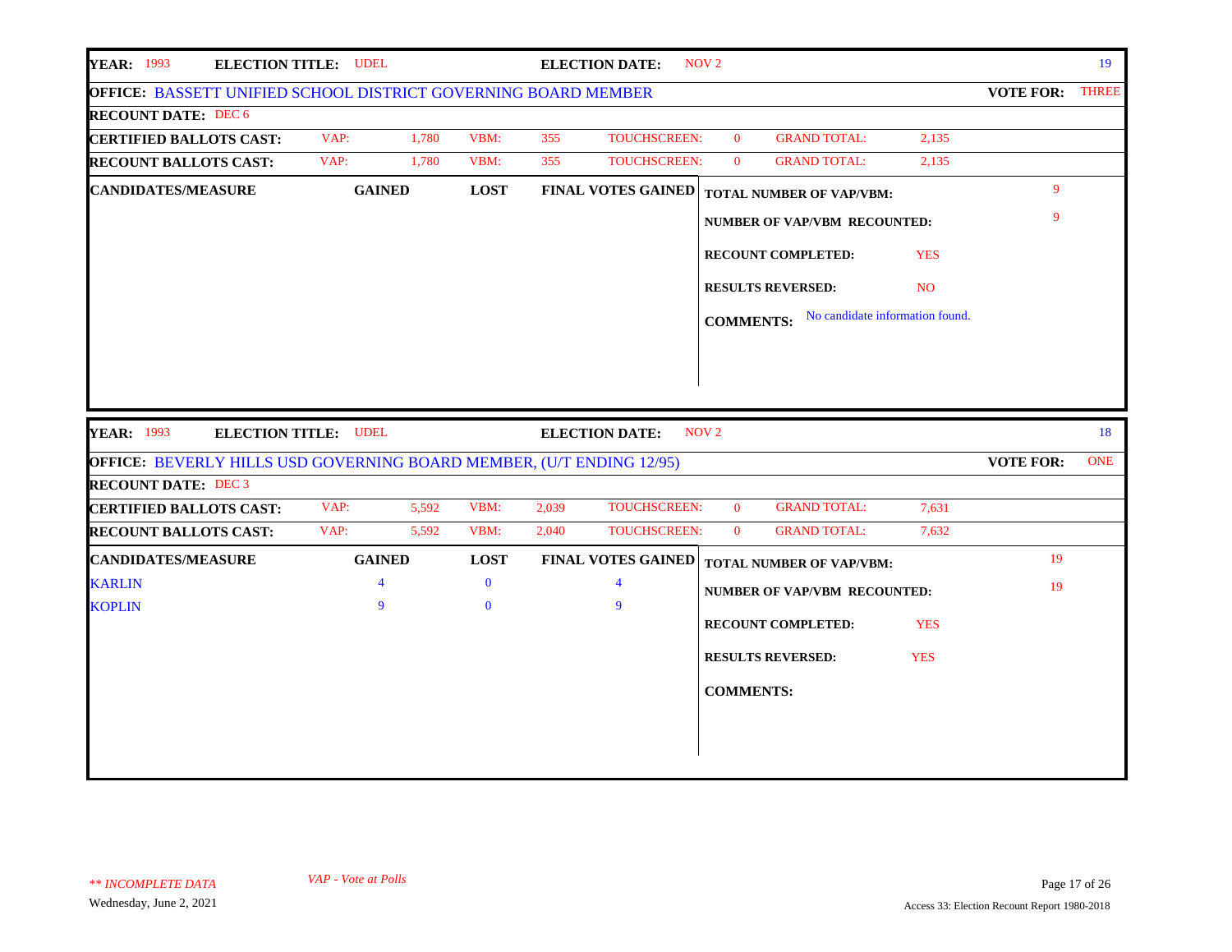| <b>ONE</b>                    |
|-------------------------------|
|                               |
|                               |
|                               |
|                               |
|                               |
|                               |
|                               |
|                               |
|                               |
|                               |
|                               |
|                               |
| 16 <sup>1</sup><br><b>ONE</b> |
|                               |
|                               |
|                               |
|                               |
|                               |
|                               |
|                               |
|                               |
|                               |
|                               |
|                               |
|                               |
| 20<br><b>VOTE FOR:</b>        |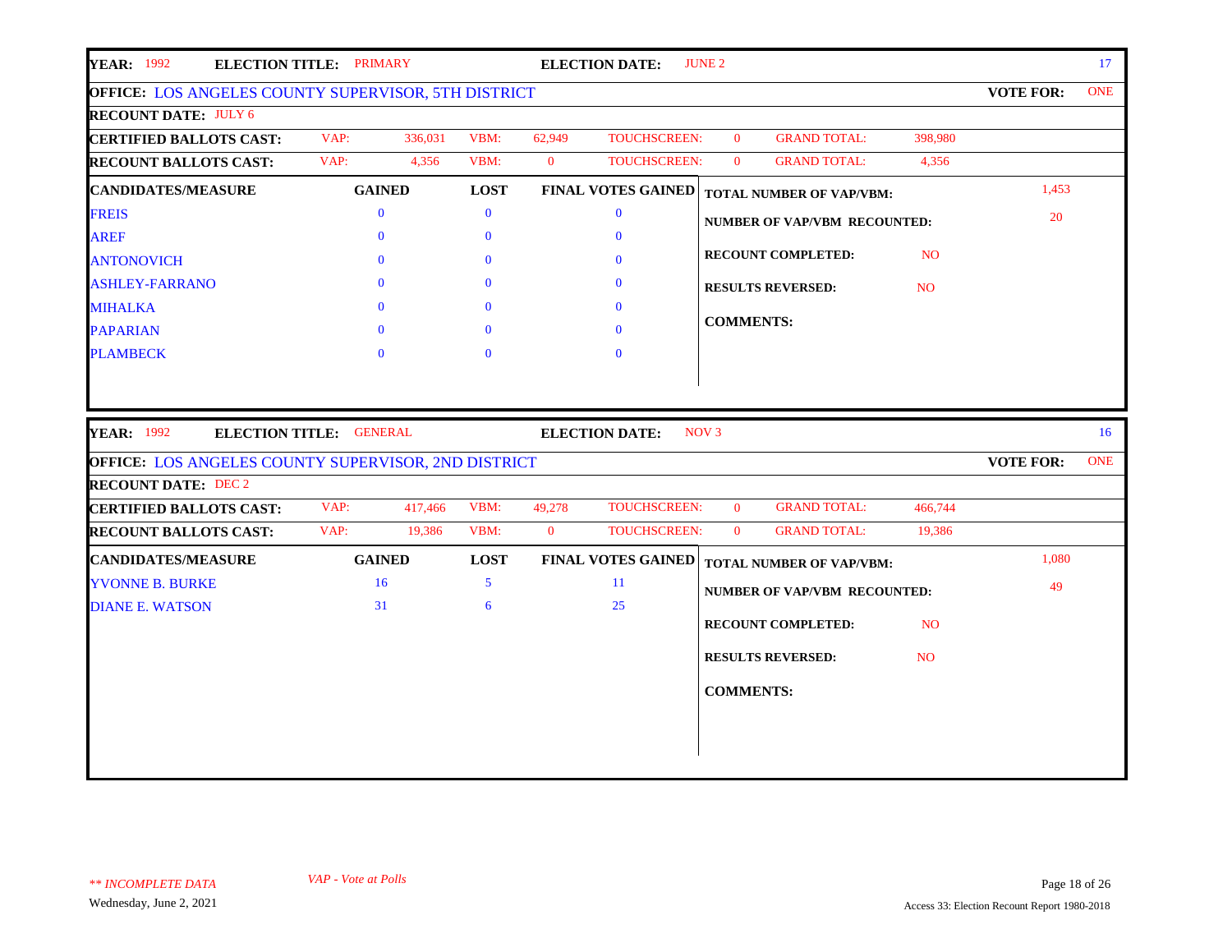| <b>YEAR: 1992</b>                                                                                                                                                                                                                                                       | ELECTION TITLE: PRIMARY |        |              |       | <b>ELECTION DATE:</b>     | <b>JUNE 2</b>    |                                     |                |                                                               | 15         |
|-------------------------------------------------------------------------------------------------------------------------------------------------------------------------------------------------------------------------------------------------------------------------|-------------------------|--------|--------------|-------|---------------------------|------------------|-------------------------------------|----------------|---------------------------------------------------------------|------------|
| OFFICE: SOUTHEAST JUDICIAL DISTRICT, JUDGE OF THE MUNICIPAL COURT                                                                                                                                                                                                       |                         |        |              |       |                           |                  |                                     |                | <b>VOTE FOR:</b>                                              | <b>ONE</b> |
| <b>RECOUNT DATE: JULY 6</b>                                                                                                                                                                                                                                             |                         |        |              |       |                           |                  |                                     |                |                                                               |            |
| <b>CERTIFIED BALLOTS CAST:</b>                                                                                                                                                                                                                                          | VAP:                    | 13,841 | VBM:         | 1,975 | <b>TOUCHSCREEN:</b>       | $\mathbf{0}$     | <b>GRAND TOTAL:</b>                 | 15,816         |                                                               |            |
| <b>RECOUNT BALLOTS CAST:</b>                                                                                                                                                                                                                                            | VAP:                    | 6,413  | VBM:         | 1,974 | TOUCHSCREEN:              | $\overline{0}$   | <b>GRAND TOTAL:</b>                 | 8,387          |                                                               |            |
| <b>CANDIDATES/MEASURE</b>                                                                                                                                                                                                                                               | <b>GAINED</b>           |        | <b>LOST</b>  |       | <b>FINAL VOTES GAINED</b> |                  | <b>TOTAL NUMBER OF VAP/VBM:</b>     |                | 79                                                            |            |
| <b>ALVA</b>                                                                                                                                                                                                                                                             | $\mathbf{0}$            |        | $\mathbf{0}$ |       | $\mathbf{0}$              |                  | <b>NUMBER OF VAP/VBM RECOUNTED:</b> |                | 38                                                            |            |
| <b>GAFKOWSKI, JR.</b>                                                                                                                                                                                                                                                   | $\mathbf{0}$            |        | $\mathbf{0}$ |       | $\bf{0}$                  |                  |                                     |                |                                                               |            |
|                                                                                                                                                                                                                                                                         |                         |        |              |       |                           |                  | <b>RECOUNT COMPLETED:</b>           | <b>NO</b>      |                                                               |            |
|                                                                                                                                                                                                                                                                         |                         |        |              |       |                           |                  | <b>RESULTS REVERSED:</b>            | N <sub>O</sub> |                                                               |            |
|                                                                                                                                                                                                                                                                         |                         |        |              |       |                           |                  |                                     |                |                                                               |            |
|                                                                                                                                                                                                                                                                         |                         |        |              |       |                           | <b>COMMENTS:</b> |                                     |                |                                                               |            |
|                                                                                                                                                                                                                                                                         |                         |        |              |       |                           |                  |                                     |                |                                                               |            |
|                                                                                                                                                                                                                                                                         |                         |        |              |       |                           |                  |                                     |                |                                                               |            |
|                                                                                                                                                                                                                                                                         | ELECTION TITLE: PRIMARY |        |              |       | <b>ELECTION DATE:</b>     | <b>JUNE 2</b>    |                                     |                |                                                               | 14         |
|                                                                                                                                                                                                                                                                         |                         |        |              |       |                           |                  |                                     |                | <b>VOTE FOR:</b>                                              | <b>ONE</b> |
|                                                                                                                                                                                                                                                                         |                         |        |              |       |                           |                  |                                     |                |                                                               |            |
|                                                                                                                                                                                                                                                                         | VAP:                    | 42,052 | VBM:         | 7,945 | <b>TOUCHSCREEN:</b>       | $\mathbf{0}$     | <b>GRAND TOTAL:</b>                 | 49,997         |                                                               |            |
|                                                                                                                                                                                                                                                                         | VAP:                    |        | VBM:         |       | <b>TOUCHSCREEN:</b>       |                  | <b>GRAND TOTAL:</b>                 |                |                                                               |            |
| <b>CANDIDATES/MEASURE</b>                                                                                                                                                                                                                                               | <b>GAINED</b>           |        | <b>LOST</b>  |       | <b>FINAL VOTES GAINED</b> |                  | <b>TOTAL NUMBER OF VAP/VBM:</b>     |                | 448                                                           |            |
|                                                                                                                                                                                                                                                                         | $\mathbf{0}$            |        | $\mathbf{0}$ |       | $\mathbf{0}$              |                  |                                     |                | **                                                            |            |
|                                                                                                                                                                                                                                                                         | $\mathbf{0}$            |        | $\mathbf{0}$ |       | $\bf{0}$                  |                  | <b>NUMBER OF VAP/VBM RECOUNTED:</b> |                |                                                               |            |
|                                                                                                                                                                                                                                                                         | $\mathbf{0}$            |        | $\bf{0}$     |       | $\bf{0}$                  |                  | <b>RECOUNT COMPLETED:</b>           | N <sub>O</sub> |                                                               |            |
| <b>BROGDON</b>                                                                                                                                                                                                                                                          | $\mathbf{0}$            |        | $\mathbf{0}$ |       | $\mathbf{0}$              |                  | <b>RESULTS REVERSED:</b>            | N <sub>O</sub> |                                                               |            |
|                                                                                                                                                                                                                                                                         | $\mathbf{0}$            |        | $\bf{0}$     |       | $\bf{0}$                  |                  |                                     |                |                                                               |            |
| <b>YEAR:</b> 1992<br>OFFICE: UNITED STATES REPRESENTATIVE, 38TH CONGRESSIONAL DISTRICT<br><b>RECOUNT DATE: JULY 6</b><br><b>CERTIFIED BALLOTS CAST:</b><br><b>RECOUNT BALLOTS CAST:</b><br><b>HORN</b><br><b>HOPWOOD</b><br><b>BROWN</b><br><b>BAKKE</b><br><b>KAHN</b> | $\Omega$                |        | $\Omega$     |       | $\Omega$                  | <b>COMMENTS:</b> |                                     |                | Recount Ballots Cast totals are blank due to incomplete data. |            |
| <b>POE</b>                                                                                                                                                                                                                                                              | $\mathbf{0}$            |        | $\Omega$     |       | $\bf{0}$                  |                  |                                     |                |                                                               |            |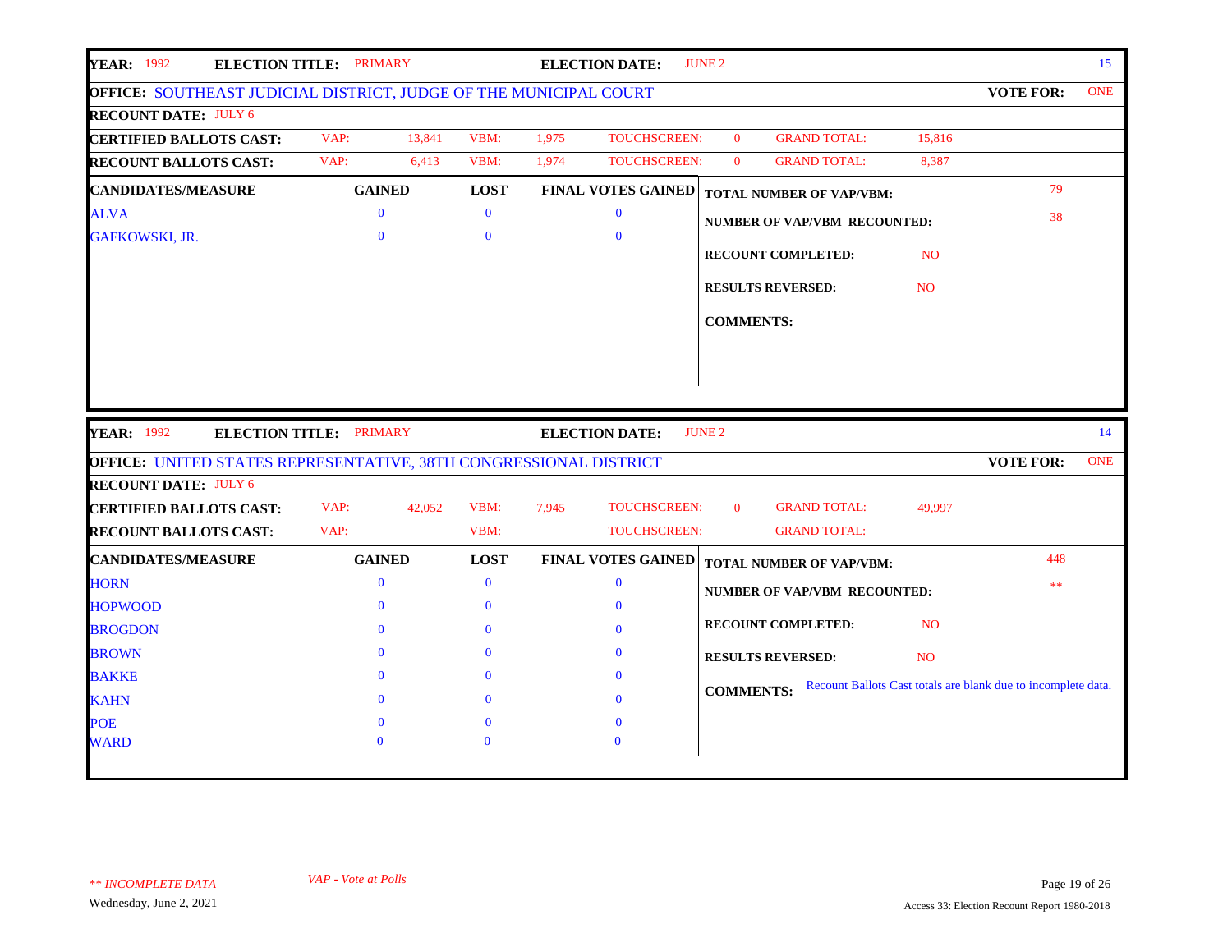| <b>ELECTION TITLE: UDEL</b>                                                                   |              |                                                                     | <b>ELECTION DATE:</b>     | NOV <sub>5</sub> |                                                                  |                                                                           |                                                                 | 13         |
|-----------------------------------------------------------------------------------------------|--------------|---------------------------------------------------------------------|---------------------------|------------------|------------------------------------------------------------------|---------------------------------------------------------------------------|-----------------------------------------------------------------|------------|
|                                                                                               |              |                                                                     |                           |                  |                                                                  |                                                                           | <b>VOTE FOR:</b>                                                | TWO        |
|                                                                                               |              |                                                                     |                           |                  |                                                                  |                                                                           |                                                                 |            |
| VAP:                                                                                          | VBM:         | 742                                                                 |                           | $\mathbf{0}$     | <b>GRAND TOTAL:</b>                                              | 4,589                                                                     |                                                                 |            |
| VAP:                                                                                          | VBM:         | 742                                                                 |                           | $\bf{0}$         | <b>GRAND TOTAL:</b>                                              | 4,589                                                                     |                                                                 |            |
| <b>GAINED</b>                                                                                 | <b>LOST</b>  |                                                                     |                           |                  |                                                                  |                                                                           | 9                                                               |            |
| $\bf{0}$                                                                                      | $\mathbf{0}$ |                                                                     | $\bf{0}$                  |                  |                                                                  |                                                                           | 9                                                               |            |
| $\mathbf{0}$                                                                                  | $\mathbf{0}$ |                                                                     | $\mathbf{0}$              |                  |                                                                  |                                                                           |                                                                 |            |
| $\theta$                                                                                      | $\mathbf{0}$ |                                                                     | $\bf{0}$                  |                  |                                                                  | <b>YES</b>                                                                |                                                                 |            |
| $\Omega$                                                                                      | $\mathbf{0}$ |                                                                     | $\mathbf{0}$              |                  |                                                                  | NO <sub>1</sub>                                                           |                                                                 |            |
| $\overline{2}$                                                                                | $\Omega$     |                                                                     | $\overline{2}$            |                  |                                                                  |                                                                           |                                                                 |            |
| $\overline{2}$                                                                                | $\Omega$     |                                                                     | $\overline{2}$            |                  |                                                                  |                                                                           |                                                                 |            |
|                                                                                               |              |                                                                     | <b>ELECTION DATE:</b>     | NOV <sub>5</sub> |                                                                  |                                                                           |                                                                 | 12         |
| <b>ELECTION TITLE: UDEL</b><br>OFFICE: COMPTON COMMUNITY COLLEGE DISTRICT, TRUSTEE AREA NO. 3 |              |                                                                     |                           |                  |                                                                  |                                                                           | <b>VOTE FOR:</b>                                                | <b>ONE</b> |
|                                                                                               |              |                                                                     |                           |                  |                                                                  |                                                                           |                                                                 |            |
| VAP:<br>2,053                                                                                 | VBM:         | 245                                                                 | TOUCHSCREEN:              | $\bf{0}$         | <b>GRAND TOTAL:</b>                                              | 2,298                                                                     |                                                                 |            |
| VAP:<br>2,054                                                                                 | VBM:         | 245                                                                 | TOUCHSCREEN:              | $\mathbf{0}$     | <b>GRAND TOTAL:</b>                                              | 2,299                                                                     |                                                                 |            |
| <b>GAINED</b>                                                                                 | <b>LOST</b>  |                                                                     | <b>FINAL VOTES GAINED</b> |                  | <b>TOTAL NUMBER OF VAP/VBM:</b>                                  |                                                                           | 12                                                              |            |
| $\bf{0}$                                                                                      | $\mathbf{0}$ |                                                                     | $\bf{0}$                  |                  |                                                                  |                                                                           | 12                                                              |            |
| $\theta$                                                                                      | $\mathbf{0}$ |                                                                     | $\mathbf{0}$              |                  | <b>NUMBER OF VAP/VBM RECOUNTED:</b>                              |                                                                           |                                                                 |            |
|                                                                                               |              |                                                                     |                           |                  | RECOUNT COMPLETED:                                               | <b>YES</b>                                                                |                                                                 |            |
|                                                                                               |              |                                                                     |                           |                  | <b>RESULTS REVERSED:</b>                                         | NO.                                                                       |                                                                 |            |
|                                                                                               |              |                                                                     |                           |                  |                                                                  |                                                                           |                                                                 |            |
|                                                                                               |              |                                                                     |                           | <b>COMMENTS:</b> |                                                                  |                                                                           |                                                                 |            |
|                                                                                               |              |                                                                     |                           |                  |                                                                  |                                                                           |                                                                 |            |
|                                                                                               |              | <b>OFFICE: CITY OF AGOURA HILLS, CITY COUNCIL</b><br>3,847<br>3,847 |                           |                  | <b>TOUCHSCREEN:</b><br>TOUCHSCREEN:<br><b>FINAL VOTES GAINED</b> | <b>RECOUNT COMPLETED:</b><br><b>RESULTS REVERSED:</b><br><b>COMMENTS:</b> | <b>TOTAL NUMBER OF VAP/VBM:</b><br>NUMBER OF VAP/VBM RECOUNTED: |            |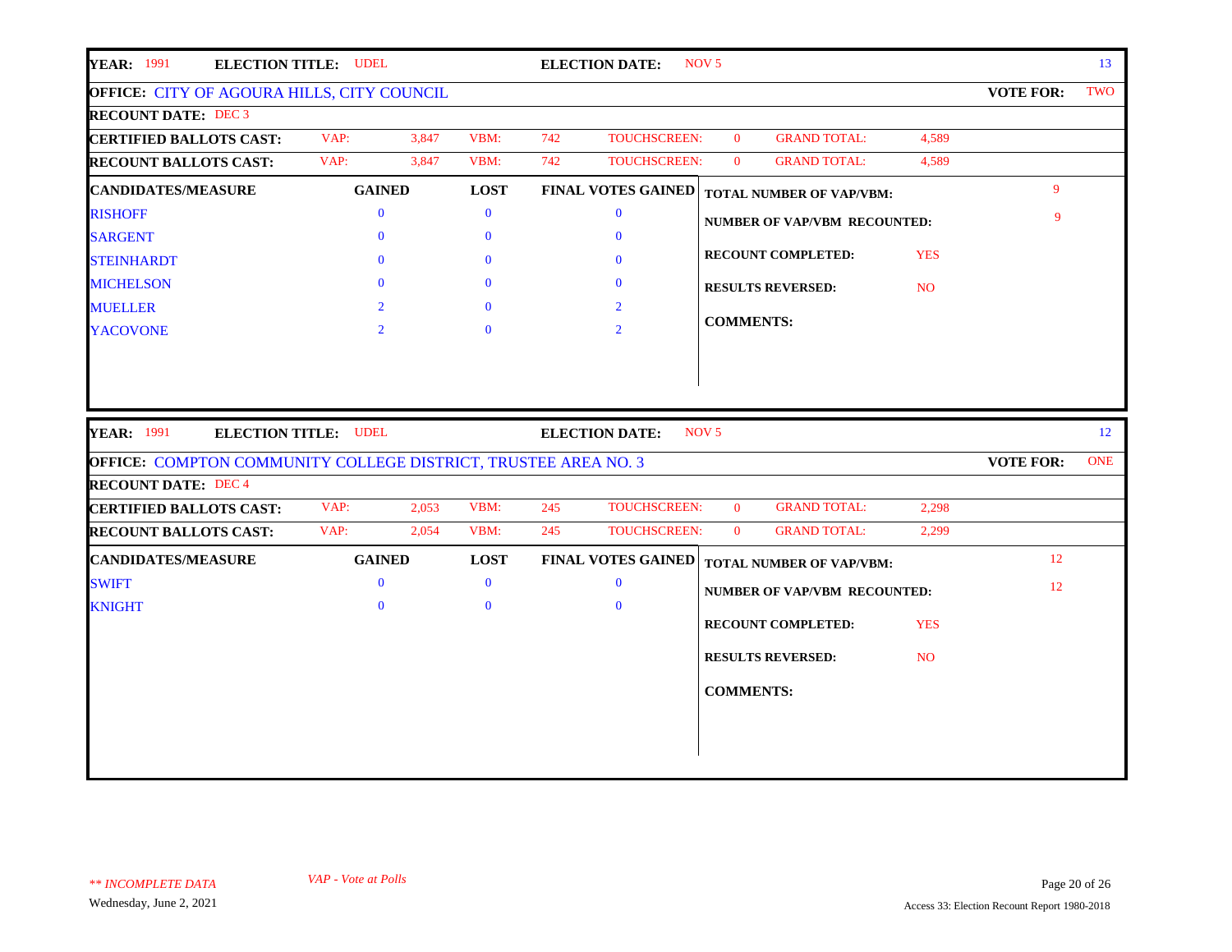| <b>YEAR: 1991</b><br><b>ELECTION TITLE: UDEL</b>                    |                                |       |              |       | <b>ELECTION DATE:</b>     | NOV <sub>5</sub> |                                     |                 |                  | 11         |
|---------------------------------------------------------------------|--------------------------------|-------|--------------|-------|---------------------------|------------------|-------------------------------------|-----------------|------------------|------------|
| OFFICE: CITY OF HERMOSA BEACH, PROPOSITION H                        |                                |       |              |       |                           |                  |                                     |                 | <b>VOTE FOR:</b> | <b>ONE</b> |
| <b>RECOUNT DATE: DEC 6</b>                                          |                                |       |              |       |                           |                  |                                     |                 |                  |            |
| <b>CERTIFIED BALLOTS CAST:</b>                                      | VAP:                           | 3,111 | VBM:         | 456   | TOUCHSCREEN:              | $\mathbf{0}$     | <b>GRAND TOTAL:</b>                 | 3,567           |                  |            |
| <b>RECOUNT BALLOTS CAST:</b>                                        | VAP:                           | 3,111 | VBM:         | 453   | TOUCHSCREEN:              | $\mathbf{0}$     | <b>GRAND TOTAL:</b>                 | 3,564           |                  |            |
| <b>CANDIDATES/MEASURE</b>                                           | <b>GAINED</b>                  |       | <b>LOST</b>  |       | <b>FINAL VOTES GAINED</b> |                  | <b>TOTAL NUMBER OF VAP/VBM:</b>     |                 | 9                |            |
| <b>MEASURE H (Yes)</b>                                              | $\mathbf{0}$                   |       | $\bf{0}$     |       | $\bf{0}$                  |                  | <b>NUMBER OF VAP/VBM RECOUNTED:</b> |                 | 9                |            |
| <b>MEASURE H (No)</b>                                               | $\mathbf{0}$                   |       | $\mathbf{0}$ |       | $\mathbf{0}$              |                  |                                     |                 |                  |            |
|                                                                     |                                |       |              |       |                           |                  | <b>RECOUNT COMPLETED:</b>           | <b>YES</b>      |                  |            |
|                                                                     |                                |       |              |       |                           |                  | <b>RESULTS REVERSED:</b>            | NO <sub>1</sub> |                  |            |
|                                                                     |                                |       |              |       |                           | <b>COMMENTS:</b> |                                     |                 |                  |            |
|                                                                     |                                |       |              |       |                           |                  |                                     |                 |                  |            |
|                                                                     |                                |       |              |       |                           |                  |                                     |                 |                  |            |
|                                                                     |                                |       |              |       |                           |                  |                                     |                 |                  |            |
|                                                                     |                                |       |              |       |                           |                  |                                     |                 |                  |            |
|                                                                     |                                |       |              |       |                           |                  |                                     |                 |                  |            |
| <b>YEAR: 1990</b>                                                   | <b>ELECTION TITLE: PRIMARY</b> |       |              |       | <b>ELECTION DATE:</b>     | <b>JUNE 5</b>    |                                     |                 |                  | 10         |
| <b>OFFICE: BEVERLY HILLS UNIFIED SCHOOL DISTRICT, PROPOSITION B</b> |                                |       |              |       |                           |                  |                                     |                 | <b>VOTE FOR:</b> | <b>ONE</b> |
| <b>RECOUNT DATE: JULY 5</b>                                         |                                |       |              |       |                           |                  |                                     |                 |                  |            |
| <b>CERTIFIED BALLOTS CAST:</b>                                      | VAP:                           | 8,380 | VBM:         | 2,614 | <b>TOUCHSCREEN:</b>       | $\mathbf{0}$     | <b>GRAND TOTAL:</b>                 | 10,994          |                  |            |
| <b>RECOUNT BALLOTS CAST:</b>                                        | VAP:                           | 8,382 | VBM:         | 2,615 | TOUCHSCREEN:              | $\mathbf{0}$     | <b>GRAND TOTAL:</b>                 | 10,997          |                  |            |
| <b>CANDIDATES/MEASURE</b>                                           | <b>GAINED</b>                  |       | <b>LOST</b>  |       | <b>FINAL VOTES GAINED</b> |                  | <b>TOTAL NUMBER OF VAP/VBM:</b>     |                 | 34               |            |
|                                                                     |                                |       |              |       |                           |                  | <b>NUMBER OF VAP/VBM RECOUNTED:</b> |                 | 34               |            |
|                                                                     |                                |       |              |       |                           |                  |                                     |                 |                  |            |
|                                                                     |                                |       |              |       |                           |                  | <b>RECOUNT COMPLETED:</b>           | <b>YES</b>      |                  |            |
|                                                                     |                                |       |              |       |                           |                  | <b>RESULTS REVERSED:</b>            | NO.             |                  |            |
|                                                                     |                                |       |              |       |                           |                  | No candidate information found.     |                 |                  |            |
|                                                                     |                                |       |              |       |                           | <b>COMMENTS:</b> |                                     |                 |                  |            |
|                                                                     |                                |       |              |       |                           |                  |                                     |                 |                  |            |
|                                                                     |                                |       |              |       |                           |                  |                                     |                 |                  |            |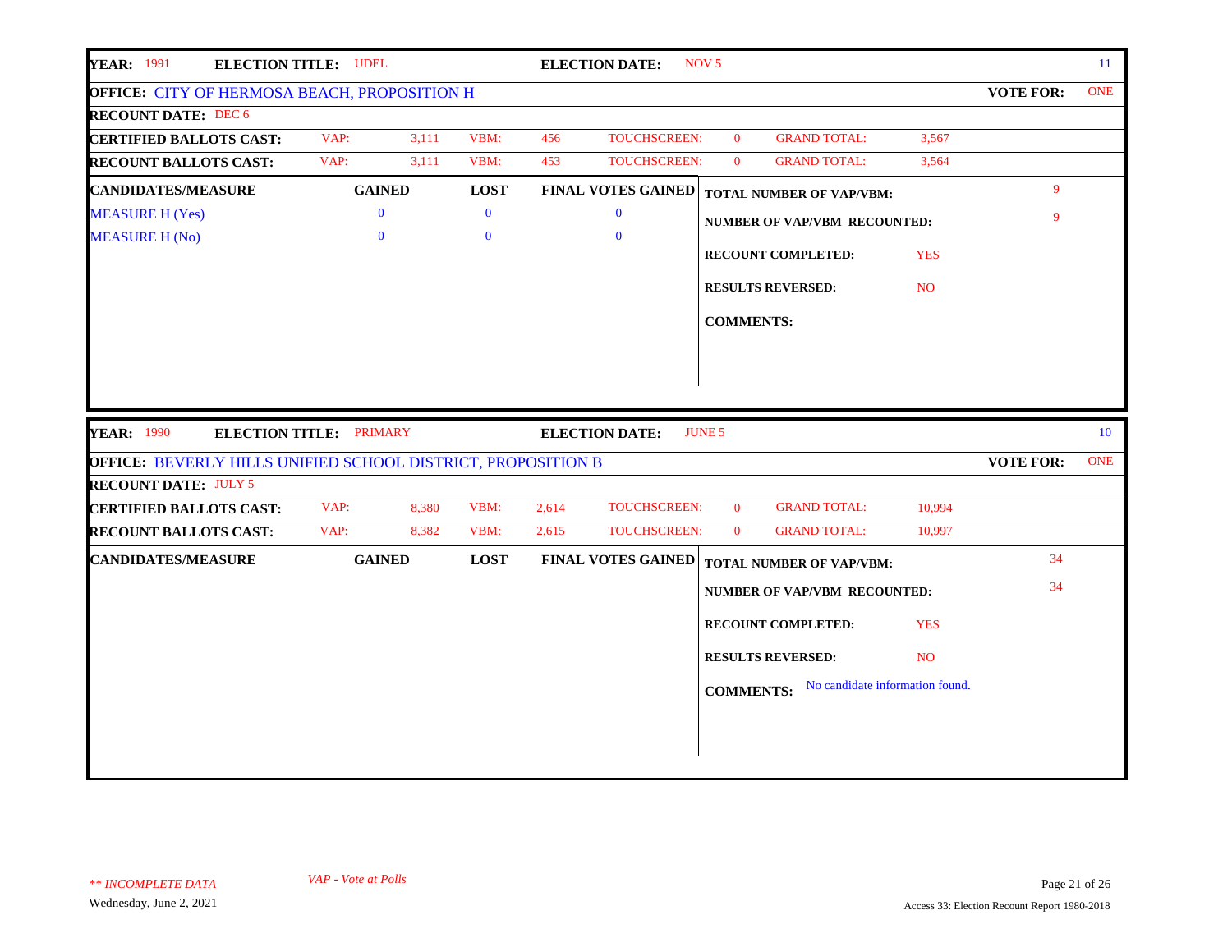| <b>YEAR: 1990</b>                                | <b>ELECTION TITLE: PRIMARY</b> |             |          | <b>ELECTION DATE:</b>     | <b>JUNE 5</b>    |                                       |                |                                                         | 9          |
|--------------------------------------------------|--------------------------------|-------------|----------|---------------------------|------------------|---------------------------------------|----------------|---------------------------------------------------------|------------|
| OFFICE: MEMBER OF THE ASSEMBLY, 52ND DISTRICT    |                                |             |          |                           |                  |                                       |                | <b>VOTE FOR:</b>                                        | <b>ONE</b> |
| <b>RECOUNT DATE: JULY 9</b>                      |                                |             |          |                           |                  |                                       |                |                                                         |            |
| <b>CERTIFIED BALLOTS CAST:</b>                   | VAP:<br>25,115                 | VBM:        | 6,191    | TOUCHSCREEN:              | $\mathbf{0}$     | <b>GRAND TOTAL:</b>                   | 31,306         |                                                         |            |
| <b>RECOUNT BALLOTS CAST:</b>                     | VAP:<br>1,665                  | VBM:        | $\bf{0}$ | TOUCHSCREEN:              | $\mathbf{0}$     | <b>GRAND TOTAL:</b>                   | 1,665          |                                                         |            |
| <b>CANDIDATES/MEASURE</b>                        | <b>GAINED</b>                  | <b>LOST</b> |          | <b>FINAL VOTES GAINED</b> |                  | TOTAL NUMBER OF VAP/VBM:              |                | 284                                                     |            |
|                                                  |                                |             |          |                           |                  | <b>NUMBER OF VAP/VBM RECOUNTED:</b>   |                | 16                                                      |            |
|                                                  |                                |             |          |                           |                  | <b>RECOUNT COMPLETED:</b>             | N <sub>O</sub> |                                                         |            |
|                                                  |                                |             |          |                           |                  | <b>RESULTS REVERSED:</b>              | N <sub>O</sub> |                                                         |            |
|                                                  |                                |             |          |                           | <b>COMMENTS:</b> | No candidate information found.       |                |                                                         |            |
|                                                  |                                |             |          |                           |                  |                                       |                |                                                         |            |
|                                                  |                                |             |          |                           |                  |                                       |                |                                                         |            |
|                                                  |                                |             |          |                           |                  |                                       |                |                                                         |            |
|                                                  |                                |             |          |                           |                  |                                       |                |                                                         |            |
|                                                  |                                |             |          |                           |                  |                                       |                |                                                         |            |
| <b>YEAR: 1989</b><br><b>ELECTION TITLE: UDEL</b> |                                |             |          | <b>ELECTION DATE:</b>     | NOV <sub>7</sub> |                                       |                |                                                         | 8          |
| <b>OFFICE: ROSEMEAD SCHOOL DISTRICT</b>          |                                |             |          |                           |                  |                                       |                | VOTE FOR: THREE                                         |            |
| <b>RECOUNT DATE: NOV 28</b>                      |                                |             |          |                           |                  |                                       |                |                                                         |            |
| <b>CERTIFIED BALLOTS CAST:</b>                   | VAP:<br>734                    | VBM:        | 113      | TOUCHSCREEN:              | $\bf{0}$         | <b>GRAND TOTAL:</b>                   | 847            |                                                         |            |
| <b>RECOUNT BALLOTS CAST:</b>                     | VAP:                           | VBM:        |          | TOUCHSCREEN:              |                  | <b>GRAND TOTAL:</b>                   |                |                                                         |            |
| <b>CANDIDATES/MEASURE</b>                        | <b>GAINED</b>                  | <b>LOST</b> |          | <b>FINAL VOTES GAINED</b> |                  | <b>TOTAL NUMBER OF VAP/VBM:</b>       |                | $\tau$                                                  |            |
|                                                  |                                |             |          |                           |                  | <b>NUMBER OF VAP/VBM RECOUNTED:</b>   |                | **                                                      |            |
|                                                  |                                |             |          |                           |                  | <b>RECOUNT COMPLETED:</b>             | **             |                                                         |            |
|                                                  |                                |             |          |                           |                  | <b>RESULTS REVERSED:</b>              | $**$           |                                                         |            |
|                                                  |                                |             |          |                           | <b>COMMENTS:</b> |                                       |                | Recount Ballots Cast totals are blank due to incomplete |            |
|                                                  |                                |             |          |                           |                  | data, no candidate information found. |                |                                                         |            |
|                                                  |                                |             |          |                           |                  |                                       |                |                                                         |            |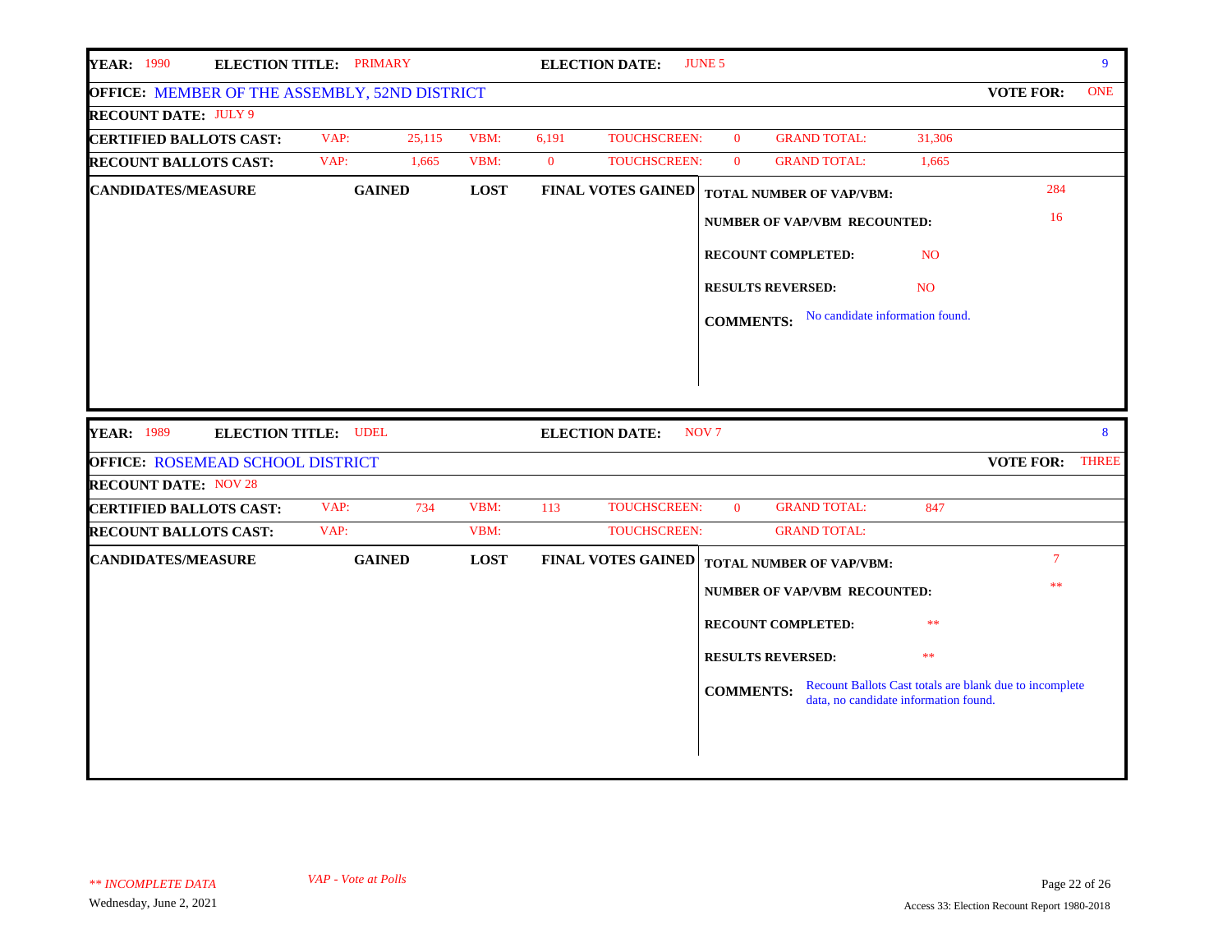| <b>YEAR: 1989</b><br><b>ELECTION TITLE: UDEL</b> |               |             | <b>ELECTION DATE:</b>      | NOV <sub>7</sub>                                          | $\overline{7}$                                          |
|--------------------------------------------------|---------------|-------------|----------------------------|-----------------------------------------------------------|---------------------------------------------------------|
| OFFICE: EL MONTE UNION HIGH SCHOOL DISTRICT      |               |             |                            |                                                           | <b>THREE</b><br><b>VOTE FOR:</b>                        |
| <b>RECOUNT DATE: NOV 29</b>                      |               |             |                            |                                                           |                                                         |
| <b>CERTIFIED BALLOTS CAST:</b>                   | VAP:<br>4,084 | VBM:        | TOUCHSCREEN:<br>561        | $\Omega$<br><b>GRAND TOTAL:</b>                           | 4,645                                                   |
| <b>RECOUNT BALLOTS CAST:</b>                     | VAP:          | VBM:        | TOUCHSCREEN:               | <b>GRAND TOTAL:</b>                                       |                                                         |
| <b>CANDIDATES/MEASURE</b>                        | <b>GAINED</b> | <b>LOST</b> | <b>FINAL VOTES GAINED</b>  | <b>TOTAL NUMBER OF VAP/VBM:</b>                           | 37                                                      |
|                                                  |               |             |                            | <b>NUMBER OF VAP/VBM RECOUNTED:</b>                       | $\ast$                                                  |
|                                                  |               |             |                            | RECOUNT COMPLETED:<br>**                                  |                                                         |
|                                                  |               |             |                            | <b>RESULTS REVERSED:</b><br>**                            |                                                         |
|                                                  |               |             |                            | <b>COMMENTS:</b><br>data, no candidate information found. | Recount Ballots Cast totals are blank due to incomplete |
|                                                  |               |             |                            |                                                           |                                                         |
| <b>YEAR: 1989</b><br><b>ELECTION TITLE: UDEL</b> |               |             | <b>ELECTION DATE:</b>      | NOV <sub>7</sub>                                          | 6                                                       |
| OFFICE: EL RANCHO UNIFIED SCHOOL DISTRICT        |               |             |                            |                                                           | <b>VOTE FOR:</b><br><b>THREE</b>                        |
| <b>RECOUNT DATE: NOV 28</b>                      |               |             |                            |                                                           |                                                         |
| <b>CERTIFIED BALLOTS CAST:</b>                   | VAP:<br>2,428 | VBM:        | 345<br><b>TOUCHSCREEN:</b> | <b>GRAND TOTAL:</b><br>$\overline{0}$<br>2,773            |                                                         |
| <b>RECOUNT BALLOTS CAST:</b>                     | VAP:          | VBM:        | <b>TOUCHSCREEN:</b>        | <b>GRAND TOTAL:</b>                                       |                                                         |
| <b>CANDIDATES/MEASURE</b>                        | <b>GAINED</b> | <b>LOST</b> | <b>FINAL VOTES GAINED</b>  | TOTAL NUMBER OF VAP/VBM:                                  | 19                                                      |
|                                                  |               |             |                            | <b>NUMBER OF VAP/VBM RECOUNTED:</b>                       | **                                                      |
|                                                  |               |             |                            | **<br>RECOUNT COMPLETED:                                  |                                                         |
|                                                  |               |             |                            | <b>RESULTS REVERSED:</b><br>**                            |                                                         |
|                                                  |               |             |                            | <b>COMMENTS:</b><br>data, no candidate information found. | Recount Ballots Cast totals are blank due to incomplete |
|                                                  |               |             |                            |                                                           |                                                         |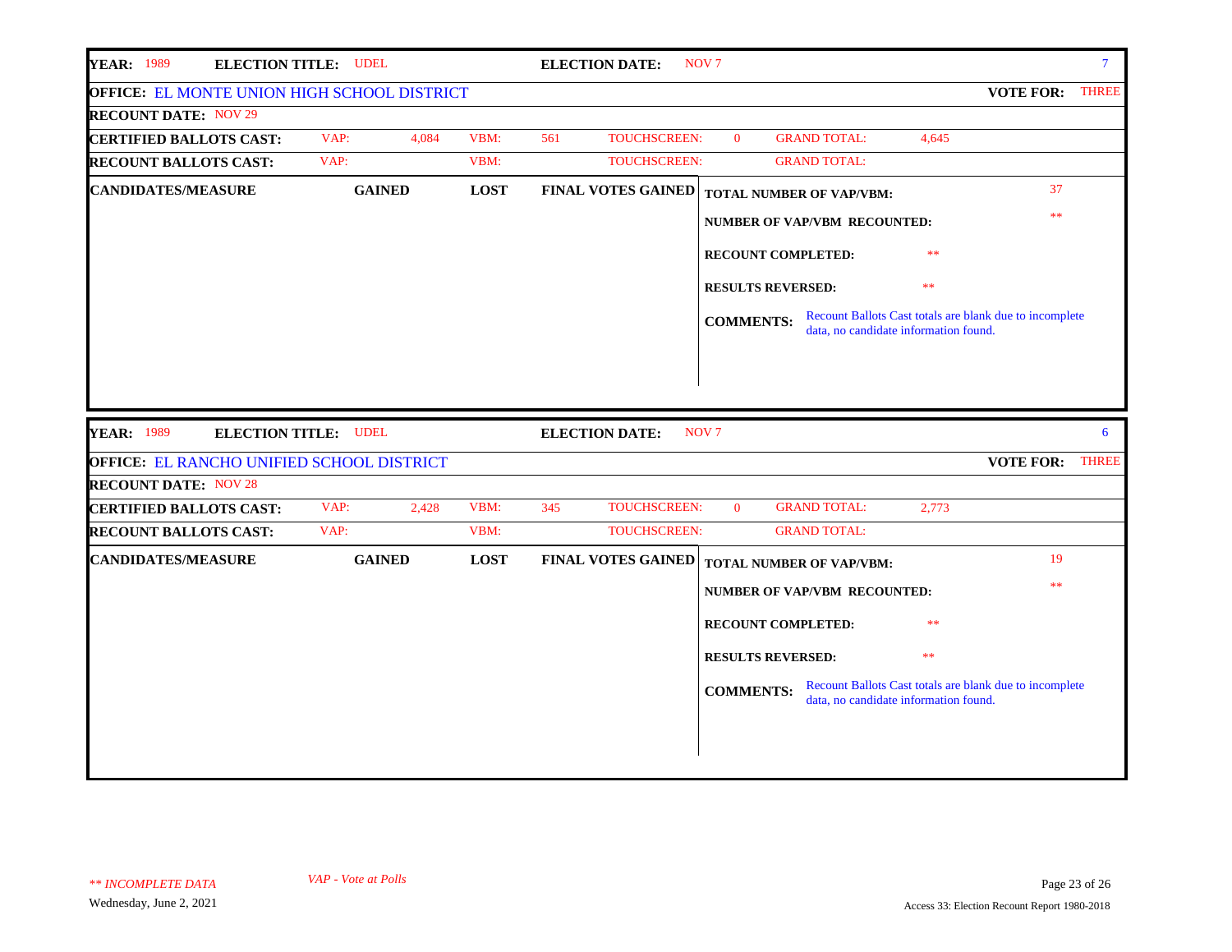| <b>YEAR: 1989</b><br><b>ELECTION TITLE: UDEL</b>    |                         |              | <b>ELECTION DATE:</b>         | NOV <sub>7</sub> |                                       |                |                                                         | $5^{\circ}$    |
|-----------------------------------------------------|-------------------------|--------------|-------------------------------|------------------|---------------------------------------|----------------|---------------------------------------------------------|----------------|
| OFFICE: CERRITOS COMMUNITY COLLEGE DISTRICT         |                         |              |                               |                  |                                       |                | <b>VOTE FOR:</b>                                        | <b>THREE</b>   |
| <b>RECOUNT DATE: NOV 28</b>                         |                         |              |                               |                  |                                       |                |                                                         |                |
| <b>CERTIFIED BALLOTS CAST:</b>                      | VAP:<br>12,332          | VBM:         | 2,512<br><b>TOUCHSCREEN:</b>  | $\theta$         | <b>GRAND TOTAL:</b>                   | 14,844         |                                                         |                |
| <b>RECOUNT BALLOTS CAST:</b>                        | VAP:                    | VBM:         | <b>TOUCHSCREEN:</b>           |                  | <b>GRAND TOTAL:</b>                   |                |                                                         |                |
| <b>CANDIDATES/MEASURE</b>                           | <b>GAINED</b>           | <b>LOST</b>  | <b>FINAL VOTES GAINED</b>     |                  | <b>TOTAL NUMBER OF VAP/VBM:</b>       |                | 131                                                     |                |
|                                                     |                         |              |                               |                  | <b>NUMBER OF VAP/VBM RECOUNTED:</b>   |                | **                                                      |                |
|                                                     |                         |              |                               |                  |                                       |                |                                                         |                |
|                                                     |                         |              |                               |                  | RECOUNT COMPLETED:                    | **             |                                                         |                |
|                                                     |                         |              |                               |                  | <b>RESULTS REVERSED:</b>              | **             |                                                         |                |
|                                                     |                         |              |                               | <b>COMMENTS:</b> |                                       |                | Recount Ballots Cast totals are blank due to incomplete |                |
|                                                     |                         |              |                               |                  | data, no candidate information found. |                |                                                         |                |
|                                                     |                         |              |                               |                  |                                       |                |                                                         |                |
|                                                     |                         |              |                               |                  |                                       |                |                                                         |                |
|                                                     |                         |              |                               |                  |                                       |                |                                                         |                |
|                                                     |                         |              |                               |                  |                                       |                |                                                         |                |
| <b>YEAR: 1988</b>                                   | ELECTION TITLE: GENERAL |              | <b>ELECTION DATE:</b>         | NOV <sub>8</sub> |                                       |                |                                                         | $\overline{4}$ |
| OFFICE: LOS ANGELES COUNTY SUPERVISOR, 5TH DISTRICT |                         |              |                               |                  |                                       |                | <b>VOTE FOR:</b>                                        | <b>ONE</b>     |
| <b>RECOUNT DATE: DEC 7</b>                          |                         |              |                               |                  |                                       |                |                                                         |                |
| <b>CERTIFIED BALLOTS CAST:</b>                      | VAP:<br>621,021         | VBM:         | 72,753<br><b>TOUCHSCREEN:</b> | $\mathbf{0}$     | <b>GRAND TOTAL:</b>                   | 693,774        |                                                         |                |
| <b>RECOUNT BALLOTS CAST:</b>                        | VAP:<br>5,873           | VBM:         | TOUCHSCREEN:<br>$\mathbf{0}$  | $\mathbf{0}$     | <b>GRAND TOTAL:</b>                   | 5,873          |                                                         |                |
| <b>CANDIDATES/MEASURE</b>                           | <b>GAINED</b>           | <b>LOST</b>  | <b>FINAL VOTES GAINED</b>     |                  | TOTAL NUMBER OF VAP/VBM:              |                | 1,533                                                   |                |
| <b>BAXTER WARD</b>                                  | 6                       | $\mathbf{0}$ | 6                             |                  | <b>NUMBER OF VAP/VBM RECOUNTED:</b>   |                | 10                                                      |                |
| <b>MICHAEL D. ANTONOVICH</b>                        | 14                      | $\mathbf{0}$ | 14                            |                  |                                       |                |                                                         |                |
|                                                     |                         |              |                               |                  | <b>RECOUNT COMPLETED:</b>             | N <sub>O</sub> |                                                         |                |
|                                                     |                         |              |                               |                  | <b>RESULTS REVERSED:</b>              | <b>NO</b>      |                                                         |                |
|                                                     |                         |              |                               |                  |                                       |                |                                                         |                |
|                                                     |                         |              |                               | <b>COMMENTS:</b> |                                       |                |                                                         |                |
|                                                     |                         |              |                               |                  |                                       |                |                                                         |                |
|                                                     |                         |              |                               |                  |                                       |                |                                                         |                |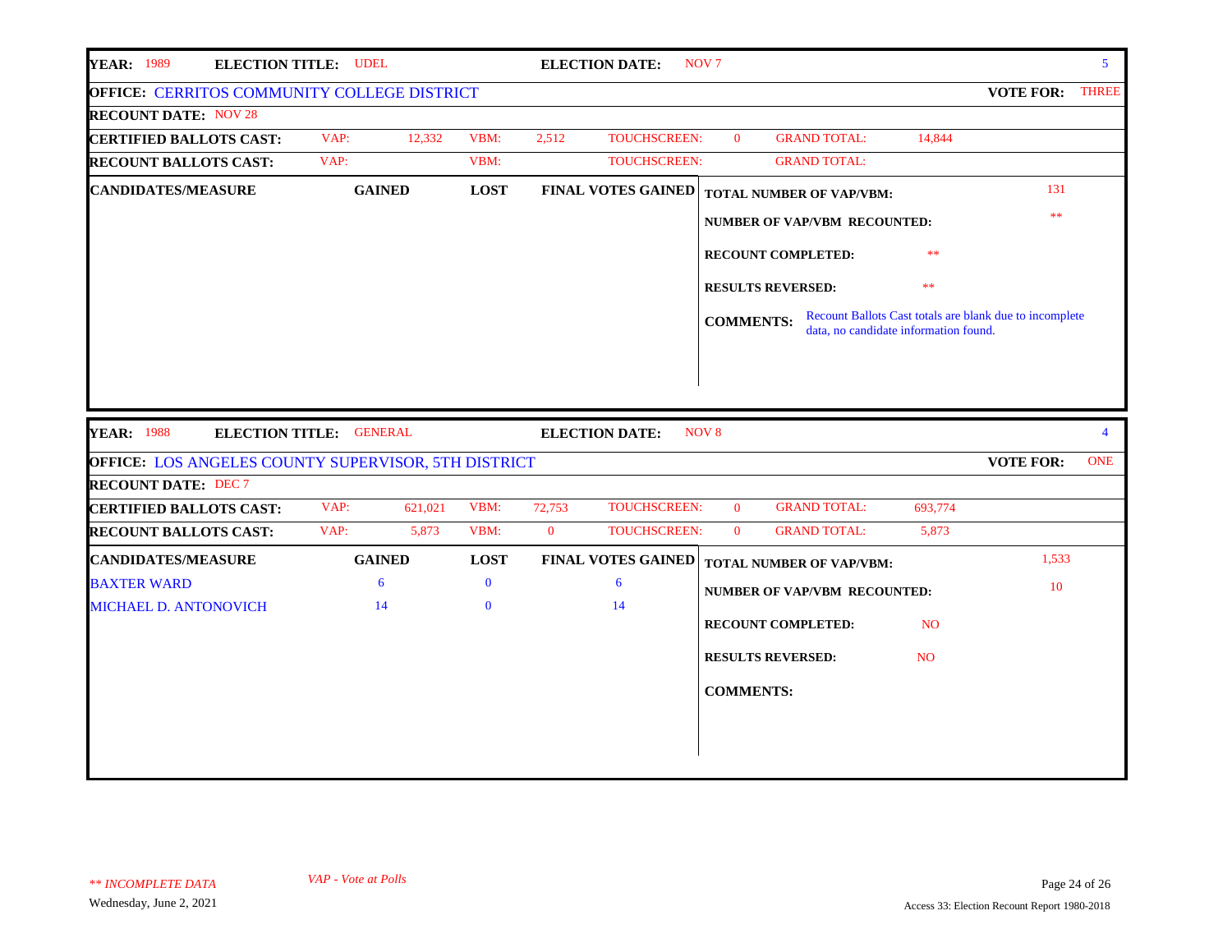| <b>YEAR: 1988</b>                                                                                | ELECTION TITLE: GENERAL        |         |                |              | <b>ELECTION DATE:</b>     | NOV <sub>8</sub> |                                     |                |                  | 3 <sup>1</sup> |
|--------------------------------------------------------------------------------------------------|--------------------------------|---------|----------------|--------------|---------------------------|------------------|-------------------------------------|----------------|------------------|----------------|
| OFFICE: CENTRAL AND WEST BASIN WATER REPLENISHMENT DISTRICT, DIVISION 2                          |                                |         |                |              |                           |                  |                                     |                | <b>VOTE FOR:</b> | <b>ONE</b>     |
| <b>RECOUNT DATE: DEC 12</b>                                                                      |                                |         |                |              |                           |                  |                                     |                |                  |                |
| <b>CERTIFIED BALLOTS CAST:</b>                                                                   | VAP:                           | 221,974 | VBM:           | 26,806       | <b>TOUCHSCREEN:</b>       | $\mathbf{0}$     | <b>GRAND TOTAL:</b>                 | 248,780        |                  |                |
| <b>RECOUNT BALLOTS CAST:</b>                                                                     | VAP:                           | 20,469  | VBM:           | $\mathbf{0}$ | TOUCHSCREEN:              | $\overline{0}$   | <b>GRAND TOTAL:</b>                 | 20,469         |                  |                |
| <b>CANDIDATES/MEASURE</b>                                                                        | <b>GAINED</b>                  |         | <b>LOST</b>    |              | <b>FINAL VOTES GAINED</b> |                  | <b>TOTAL NUMBER OF VAP/VBM:</b>     |                | 525              |                |
| R. F. MCGINLEY                                                                                   | 25                             |         | -1             |              | 24                        |                  | NUMBER OF VAP/VBM RECOUNTED:        |                | 48               |                |
| <b>D. MIDDLETON</b>                                                                              | 15                             |         | 3              |              | 12                        |                  |                                     |                |                  |                |
| <b>GOLDSWORTHY</b>                                                                               | 12                             |         | 5              |              | $\tau$                    |                  | <b>RECOUNT COMPLETED:</b>           | <b>NO</b>      |                  |                |
| <b>DON DAVIS</b>                                                                                 | $5^{\circ}$                    |         | $\overline{2}$ |              | $\mathbf{3}$              |                  | <b>RESULTS REVERSED:</b>            | <b>NO</b>      |                  |                |
| <b>TOM RUPERT</b>                                                                                | 11                             |         | $5^{\circ}$    |              | 6                         |                  |                                     |                |                  |                |
|                                                                                                  |                                |         |                |              |                           | <b>COMMENTS:</b> |                                     |                |                  |                |
| <b>YEAR: 1980</b>                                                                                | <b>ELECTION TITLE: PRIMARY</b> |         |                |              | <b>ELECTION DATE:</b>     | JUN <sub>3</sub> |                                     |                |                  | $2^{\circ}$    |
|                                                                                                  |                                |         |                |              |                           |                  |                                     |                | <b>VOTE FOR:</b> | <b>ONE</b>     |
| OFFICE: UNITED STATES REPRESENTATIVE, 27TH CONGRESSIONAL DISTRICT<br><b>RECOUNT DATE: JULY 1</b> |                                |         |                |              |                           |                  |                                     |                |                  |                |
| <b>CERTIFIED BALLOTS CAST:</b>                                                                   | VAP:                           | 75,955  | VBM:           | 3,757        | TOUCHSCREEN:              | $\mathbf{0}$     | <b>GRAND TOTAL:</b>                 | 79,712         |                  |                |
| <b>RECOUNT BALLOTS CAST:</b>                                                                     | VAP:                           | 2,483   | VBM:           | $\mathbf{0}$ | <b>TOUCHSCREEN:</b>       | $\mathbf{0}$     | <b>GRAND TOTAL:</b>                 | 2,483          |                  |                |
| <b>CANDIDATES/MEASURE</b>                                                                        | <b>GAINED</b>                  |         | <b>LOST</b>    |              | <b>FINAL VOTES GAINED</b> |                  | <b>TOTAL NUMBER OF VAP/VBM:</b>     |                | 569              |                |
| <b>CAREY PECK</b>                                                                                | $\mathbf{1}$                   |         | $\mathbf{0}$   |              | $\mathbf{1}$              |                  |                                     |                | 21               |                |
| <b>GARY DUBIN</b>                                                                                |                                |         | $\bf{0}$       |              |                           |                  | <b>NUMBER OF VAP/VBM RECOUNTED:</b> |                |                  |                |
| <b>DAVID ALKIRE</b>                                                                              |                                |         | $\Omega$       |              |                           |                  | <b>RECOUNT COMPLETED:</b>           | <b>NO</b>      |                  |                |
|                                                                                                  |                                |         |                |              |                           |                  | <b>RESULTS REVERSED:</b>            | N <sub>O</sub> |                  |                |
|                                                                                                  |                                |         |                |              |                           |                  |                                     |                |                  |                |
|                                                                                                  |                                |         |                |              |                           | <b>COMMENTS:</b> |                                     |                |                  |                |
|                                                                                                  |                                |         |                |              |                           |                  |                                     |                |                  |                |
|                                                                                                  |                                |         |                |              |                           |                  |                                     |                |                  |                |